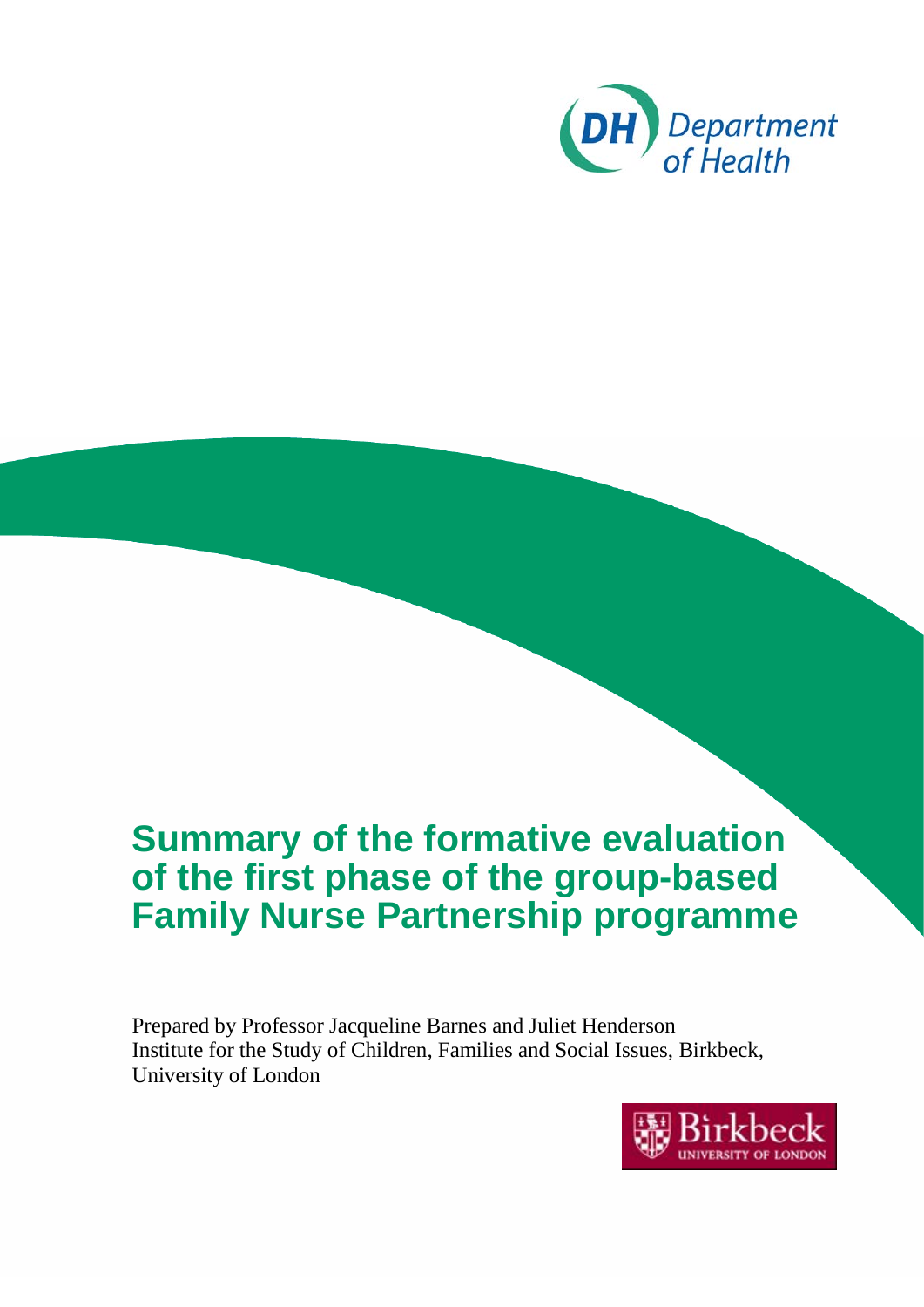## **DH INFORMATION READER BOX**

| Policy                 | Clinical                        | Estates                           |
|------------------------|---------------------------------|-----------------------------------|
| HR/Workforce           | <b>Commissioner Development</b> | IM & T                            |
| Management             | <b>Provider Development</b>     | Finance                           |
| Planning / Performance | Improvement and Efficiency      | Social Care / Partnership Working |
|                        |                                 |                                   |

| <b>Document Purpose</b>  | For Information                                                                                                                                                                                                                  |  |  |
|--------------------------|----------------------------------------------------------------------------------------------------------------------------------------------------------------------------------------------------------------------------------|--|--|
| <b>Gateway Reference</b> | 17100                                                                                                                                                                                                                            |  |  |
| <b>Title</b>             | Summary of the the Formative Evaluation of the First Phase of the<br>Group-based Family Nurse Partnership Programme                                                                                                              |  |  |
| Author                   | Birkbeck, University of London                                                                                                                                                                                                   |  |  |
| <b>Publication Date</b>  | August 2012                                                                                                                                                                                                                      |  |  |
| <b>Target Audience</b>   | PCT Cluster CEs, Directors of PH, Directors of Nursing, Local Authority<br>CEs, Directors of Children's SSs                                                                                                                      |  |  |
| <b>Circulation List</b>  | SHA Cluster CEs, GPs, Voluntary Organisations/NDPBs                                                                                                                                                                              |  |  |
| <b>Description</b>       | A formative evaluation study by Birkbeck, University of London into a<br>new derivation of FNP provided in a group setting combined with<br>maternity care, looking at practical issues, acceptability and potential<br>impacts. |  |  |
| <b>Cross Ref</b>         | N/A                                                                                                                                                                                                                              |  |  |
| <b>Superseded Docs</b>   | N/A                                                                                                                                                                                                                              |  |  |
| <b>Action Required</b>   | N/A                                                                                                                                                                                                                              |  |  |
| <b>Timing</b>            | N/A                                                                                                                                                                                                                              |  |  |
| <b>Contact Details</b>   | Sam Mason<br><b>FNP National Unit</b><br>G17, 133-155 Waterloo Road<br>London<br>SE18UG<br>0207 972 4167                                                                                                                         |  |  |
| For Recipient's Use      |                                                                                                                                                                                                                                  |  |  |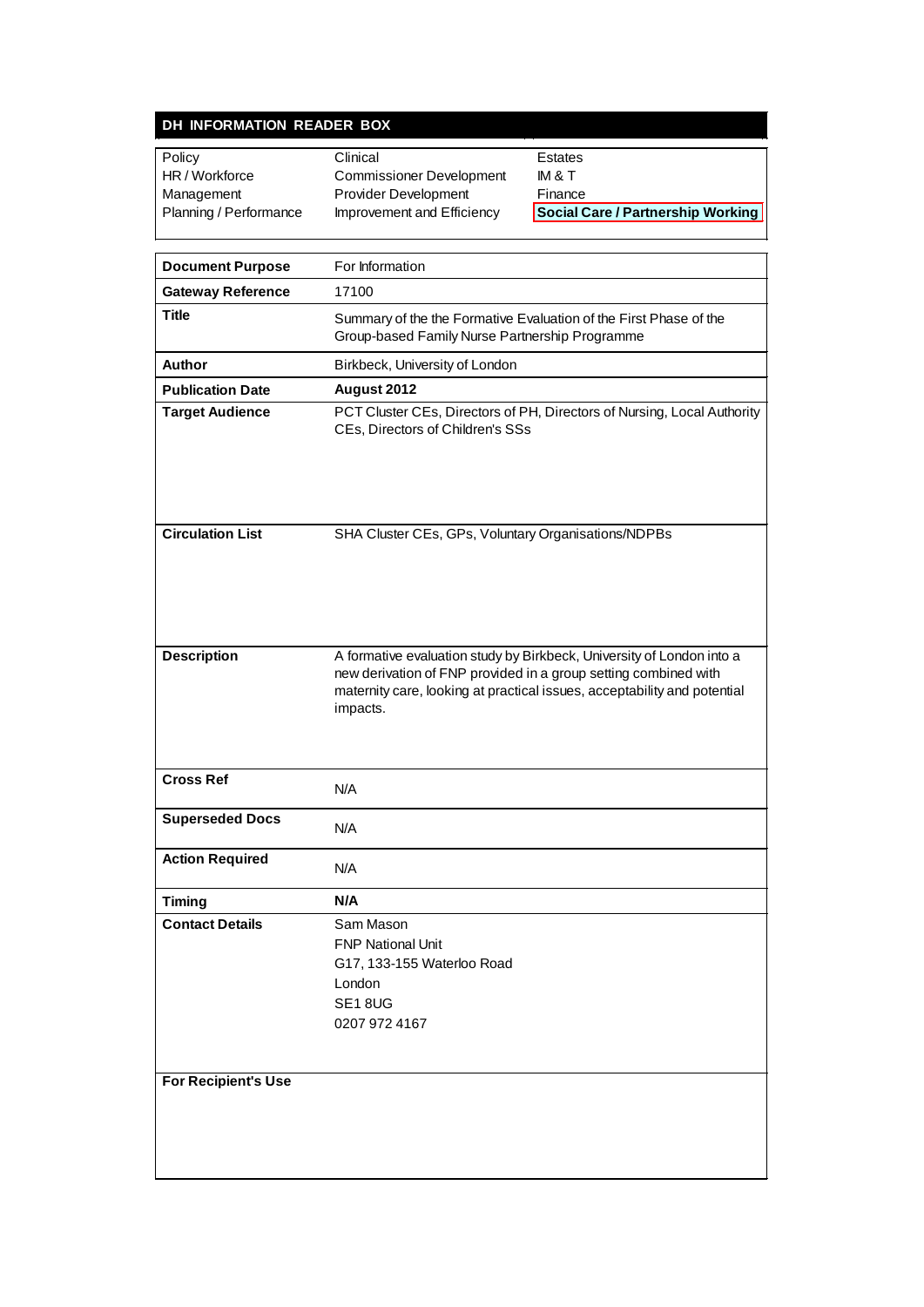# **Contents**

|            | <b>Executive Summary</b>                                                                                   | 5               |
|------------|------------------------------------------------------------------------------------------------------------|-----------------|
| 1.1        | <b>Chapter. 1 Introduction</b><br>Background                                                               | 9               |
| 1.2        | Methodology                                                                                                | 10              |
| 1.3        | Data analysis                                                                                              | 12 <sup>2</sup> |
|            | <b>Chapter 2. Eligibility and recruitment</b>                                                              |                 |
| 2.1        | Which criteria should be used?                                                                             | 13              |
| 2.2<br>2.3 | How successfully were the criteria implemented?<br>Conclusions                                             | 13<br>17        |
|            | <b>Chapter 3. Programme delivery</b>                                                                       |                 |
| 3.1        | Extent of exposure to the programme                                                                        | 18              |
| 3.2        | <b>Attrition</b>                                                                                           | 19              |
| 3.3        | Content covered                                                                                            | 19              |
| 3.4<br>3.5 | Quantitative judgements of client behaviour<br>Conclusions                                                 | 21<br>22        |
|            |                                                                                                            |                 |
|            | <b>Chapter. 4 Acceptability of programme to clients</b>                                                    |                 |
| 4.1        | <b>Structured feedback</b>                                                                                 | 23              |
| 4.2<br>4.3 | Qualitative interviews, relationships with FNs<br>Qualitative interviews, relationships with group members | 24<br>25        |
| 4.4        | Perceptions of materials and programme content                                                             | 27              |
| 4.5        | Conclusions                                                                                                | 29              |
|            | <b>Chapter. 5 Acceptability of programme to practitioners</b>                                              |                 |
| 5.1        | The group context                                                                                          | 30              |
| 5.2        | Attendance and attrition                                                                                   | 30              |
| 5.3        | Perceptions of materials and programme content                                                             | 31              |
| 5.4        | Skills and supervision                                                                                     | 32              |
| 5.5        | Workload issues, cost and infrastructure                                                                   | 33              |
| 5.6        | Conclusions                                                                                                | 34              |
|            | <b>Chapter 6. Early indicators of impact</b>                                                               |                 |
| 6.1        | Maternal health-related behaviour                                                                          | 35              |
| 6.2        | Child outcomes                                                                                             | 36              |
| 6.3        | Maternal life course                                                                                       | 37              |
| 6.4        | Maternal role                                                                                              | 37              |
| 6.5<br>6.6 | Referrals to other agencies                                                                                | 38<br>39        |
| 6.7        | <b>Engagement with Children's Centres</b><br>Conclusions                                                   | 39              |
|            |                                                                                                            | 40              |
|            | <b>Chapter 7. Conclusions</b>                                                                              |                 |
|            |                                                                                                            | 41              |

**References**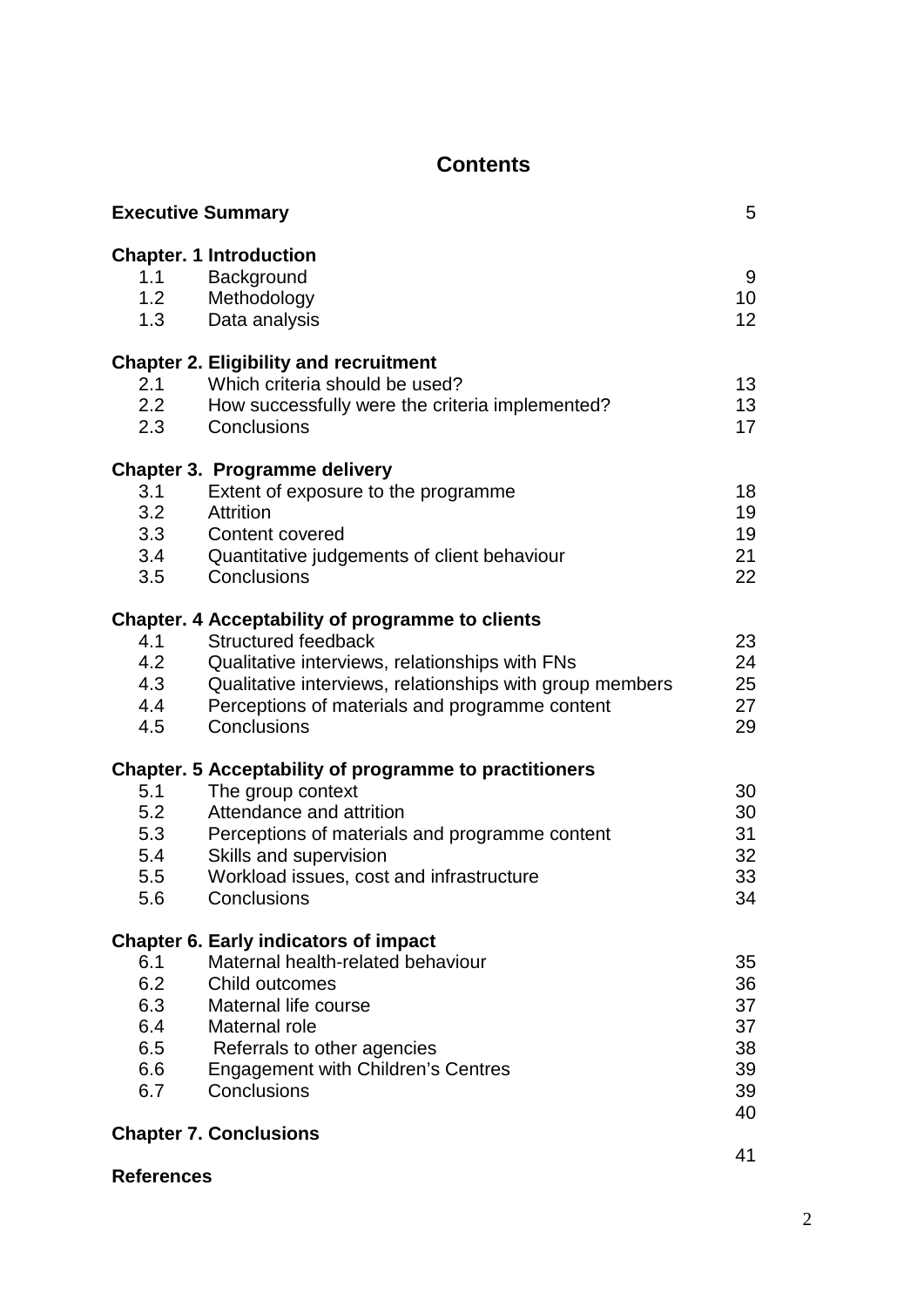# **Tables**

| 2.1           | Mean maternal age by disposition                                          | 14 |
|---------------|---------------------------------------------------------------------------|----|
| $2.2^{\circ}$ | Range in gestation of enrolled clients                                    | 14 |
| 2.3           | Previous pregnancies and births of enrolled clients                       | 14 |
| 2.4           | FN ratings of clients after enrolment                                     | 16 |
| 3.1           | Rates of attrition by phase of the programme and site                     | 19 |
| 3.2           | Average content of pregnancy group sessions                               | 20 |
| 3.3           | Average content of infancy group sessions                                 | 20 |
| 3.4           | Average content of pregnancy home visits and one-<br>to-one sessions      | 20 |
| 3.5           | Average content of infancy home visits and one-to-<br>one sessions        | 21 |
| 3.6           | Average FN ratings of clients' behaviour during group<br>sessions         | 21 |
| 3.7           | Average FN ratings of clients' completion of written<br>work              | 21 |
| 3.8           | Average scores by site for the group's interest and<br>level of listening | 22 |
| 4.1           | Mean client ratings after pregnancy sessions                              | 23 |
| 4.2           | Mean client ratings after infancy sessions                                | 23 |
| 4.3           | Mean ratings by clients in interviews                                     | 24 |
| 4.4           | What was the best thing in the group today?                               | 27 |
| 6.1           | Ages and Stages Questionnaire mean scores                                 | 36 |
| 6.2           | Details of referrals made to other agencies                               | 38 |
|               |                                                                           |    |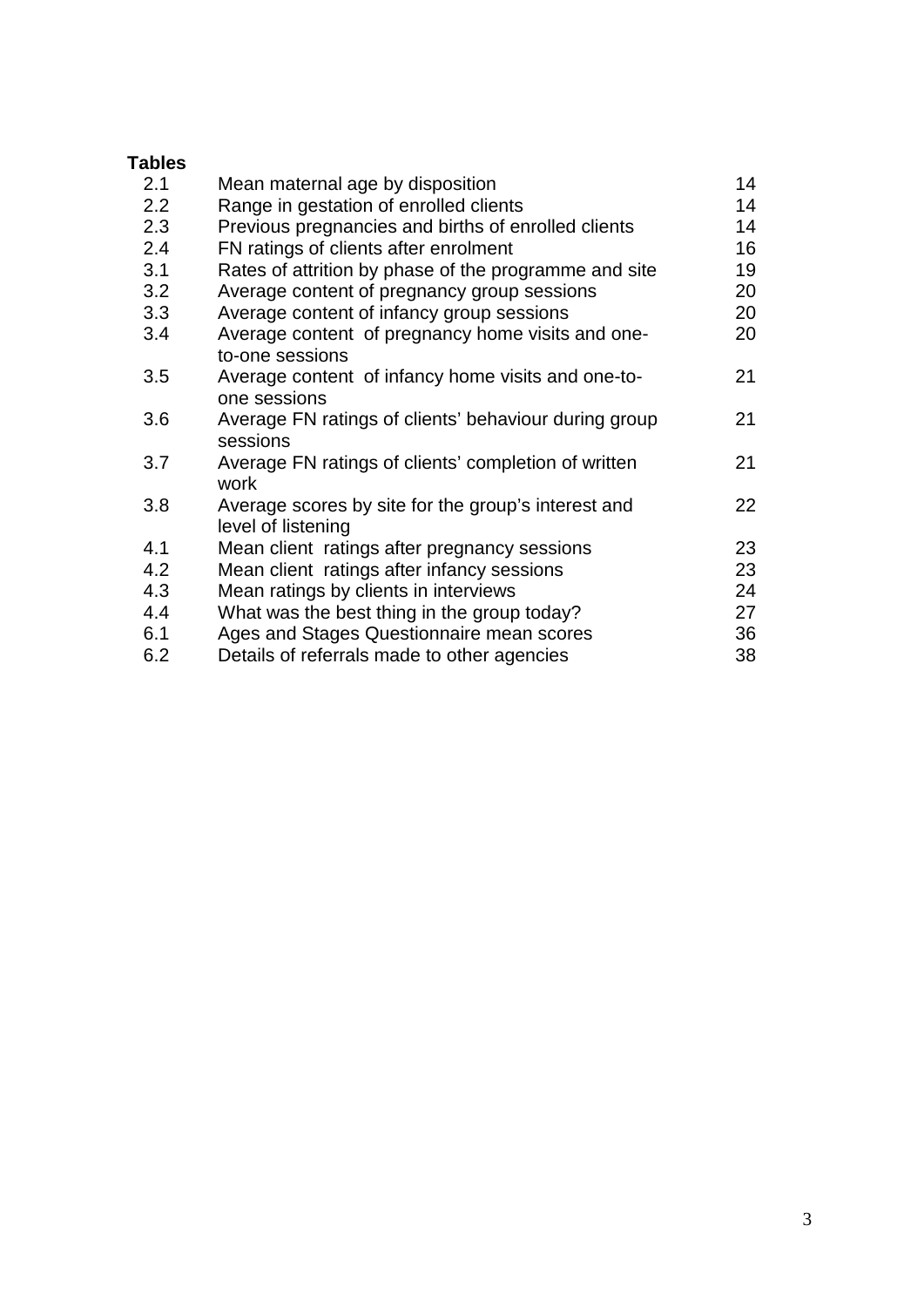# **Acknowledgements**

We would like to express our thanks to all the individuals who have made this report possible: the clients who were willing to spend time talking to us and complete feedback sheets after each group session; the nurses who also took time out of their busy days to be interviewed and write feedback after each session; the team administrators who had the task of entering all the data from the standardised forms; and the team supervisors who provided support and also agreed to be interviewed on several occasions. The work was funded by the Department of Health but the opinions are those of the report's authors.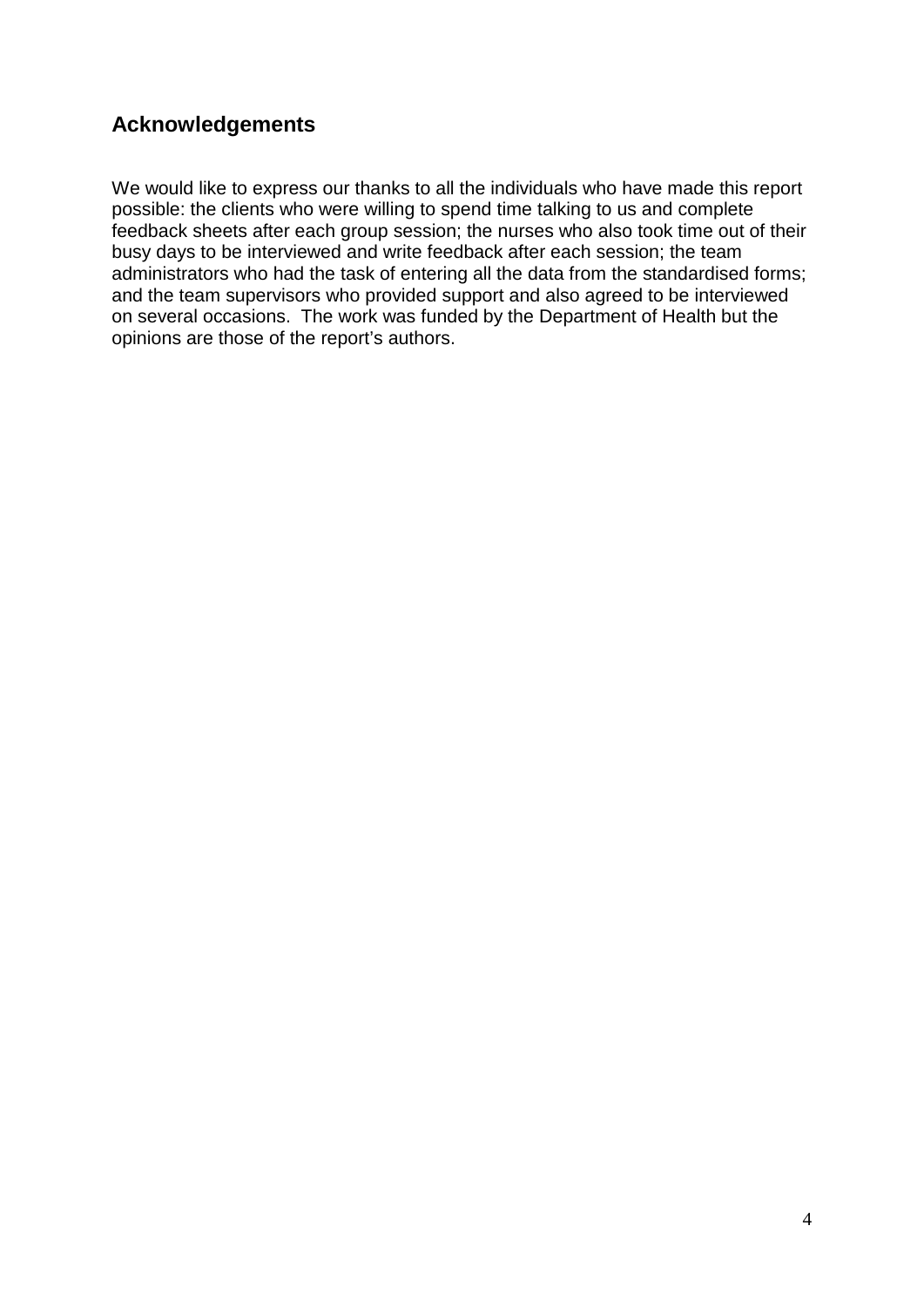# **Executive Summary**

## **What is Group FNP?**

Two sites in England providing the home-based Family Nurse Partnership (FNP) programme have, since 2009, also been providing a second programme, based on the original with the same aims and curriculum content but presented in a group setting and lasting until infants are12 rather than 24 months. The second programme, Group FNP (gFNP) is offered to women not eligible for FNP. Two Family Nurses (FNs) present the programme, one of whom is also a qualified midwife and the other a qualified health visitor.

Group members are recruited before 16 weeks gestation and ideally have delivery dates within 4-6 weeks of each other. In addition to the FNP content there is time in the two hour meeting for routine health checks of the pregnant women and later of their infants. Mothers are encouraged to be responsible for conducting the checks, with guidance from the FNs. Meetings are held at a local Children's Centre.

*It is somewhere where you can advice or, if you don't want advice, you can be told about different things that might help you. You get to talk to people who have different experiences so it's always beneficial for you in some way.*

*It's an interesting group; it will allow you to learn things that you already think you know but you really don't know. You think you know what you need to give to your babies but sometimes it is not actually what you were thinking*.

*It's brilliant and worth the effort, it is not like other parenting groups. I think it is different because it is small and they are not throwing things at you. They spend time with you. You don't learn in a boring way, it's not a textbook.* 

*I would say it is great. I talk about it all the time to my other friends. They say "I wish I had that when I was pregnant "and I say "Well I am special that is why I got picked!"*

*It's a group of mums and they go through every step together and you are discussing and learning things together. I looked forward to getting her all wrapped up and putting her in the pram and walking down. I was really proud that I was a new mum and we were all new and we would all hold them and cuddle them in the group.*

#### **Were the eligibility criteria suitable and workable?**

Eligibility for referral to gFNP entailed either being 18-19 and expecting a second child or aged 20 to 25 and expecting a first or subsequent child, with gestation ideally 12 weeks at referral. The aim was for all expected delivery dates for the group to be within 4-6 weeks of each other.

The selection criteria for gFNP were workable. The main challenges were to identify a sufficient number with due dates close together and identifying women soon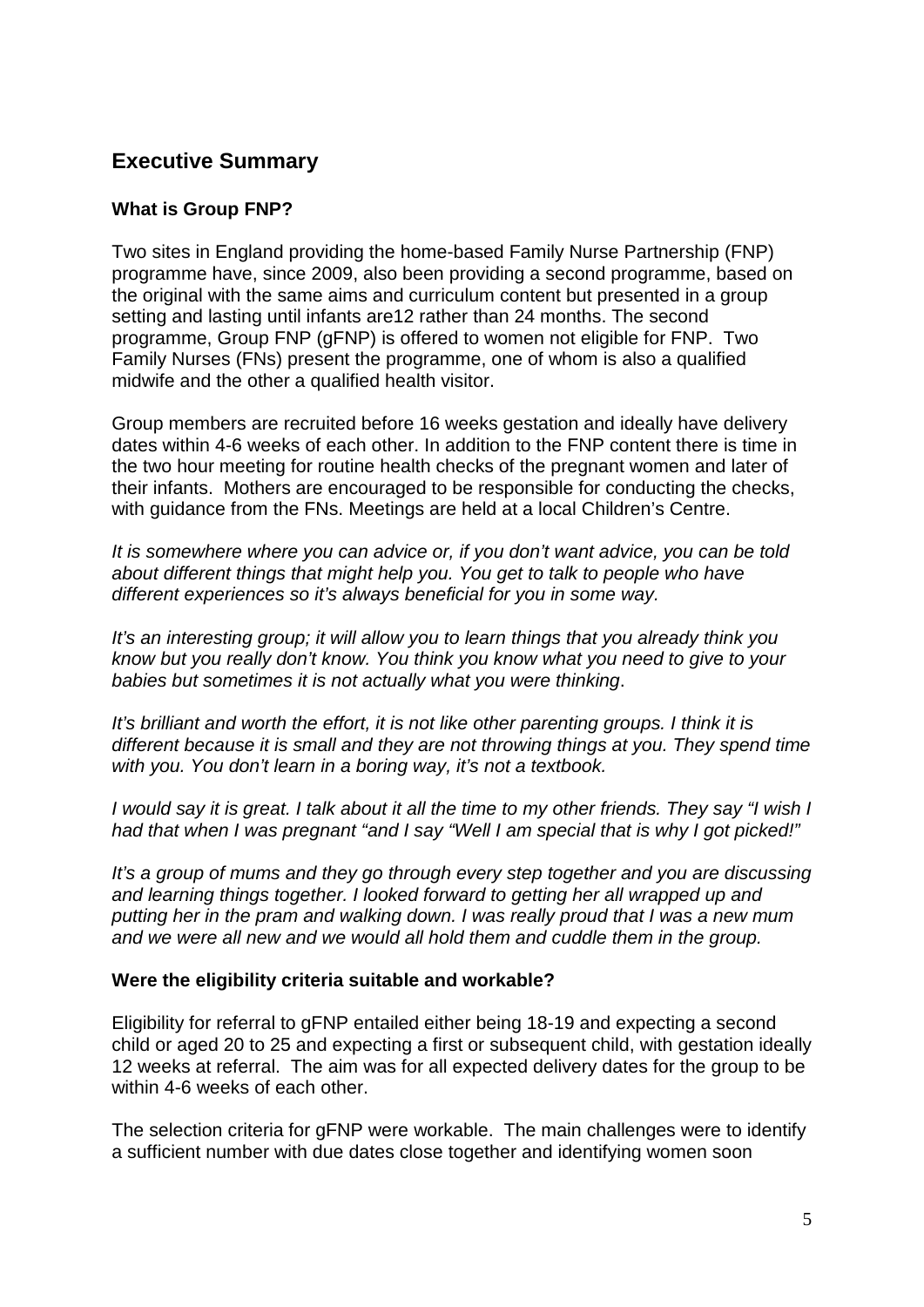enough in their pregnancies. Very few referrals in either location had gestations of less than 12 weeks and was possibly too ambitious a target.

The clients recruited were by design different from clients receiving the home-based FNP programme, also being offered in each location. The gFNP clients were on average older, with more qualifications, more likely to have been employed and in higher status work and more were living with their partner. To reach a more vulnerable population it is likely that additional criteria beyond age, location near the children's centre and gestation.

## **How effectively can Group FNP be delivered?**

During the infancy phase attendance at group sessions was on average between half and two thirds of enrolled clients (range 30-100%) with no marked change between early and late infancy. Clients usually told the FNs in advance if they could not attend, particularly in late infancy.

The stretch objective for individual FNP is to deliver at least 80% of pregnancy visits and 65% of infancy visits. The average delivery per client was 75% in pregnancy (range 7-100%; 11/22 above 80%) and 67% in infancy (range 6-100%; 10/20 above 65%). Low attendance was generally related to a return to employment or education or to family commitments.

Both clients and FNs indicated that the presences of the increasingly vocal and mobile infants in late infancy presented challenges, which could be alleviated by the presence of an additional staff member trained in child care. However it was agreed that the presence of the infants allowed for immediate possibilities for modelling play and child management and also allowed mothers to gain confidence in their own parenting skills, with the support of other group members.

#### **What factors are related to attrition or retention?**

With such small numbers percentages need to be interpreted cautiously. Attrition was overall 30%, with similar percentages in pregnancy and late infancy (13% each), with very low attrition immediately after the birth if their infants (4%). This corresponds well with the US stretch objective for home-based FNP which are no more than 10% attrition in pregnancy and 20% in infancy.

The groups differed in that one had no attrition in late infancy while the other group had a higher rate, linked with clients' employment.

#### **Is Group FNP acceptable to service users?**

The 'tone' of the interactions with the nurses and clients and between the two nurses was commented upon from the outset; clients praising the relaxed atmosphere and the use of humour. They knew that they were in the group to gain information but it was also a pleasant experience.

Clients made every effort to attend after their babies were born only staying away on the whole if they or their infant are unwell. They spoke positively about the way that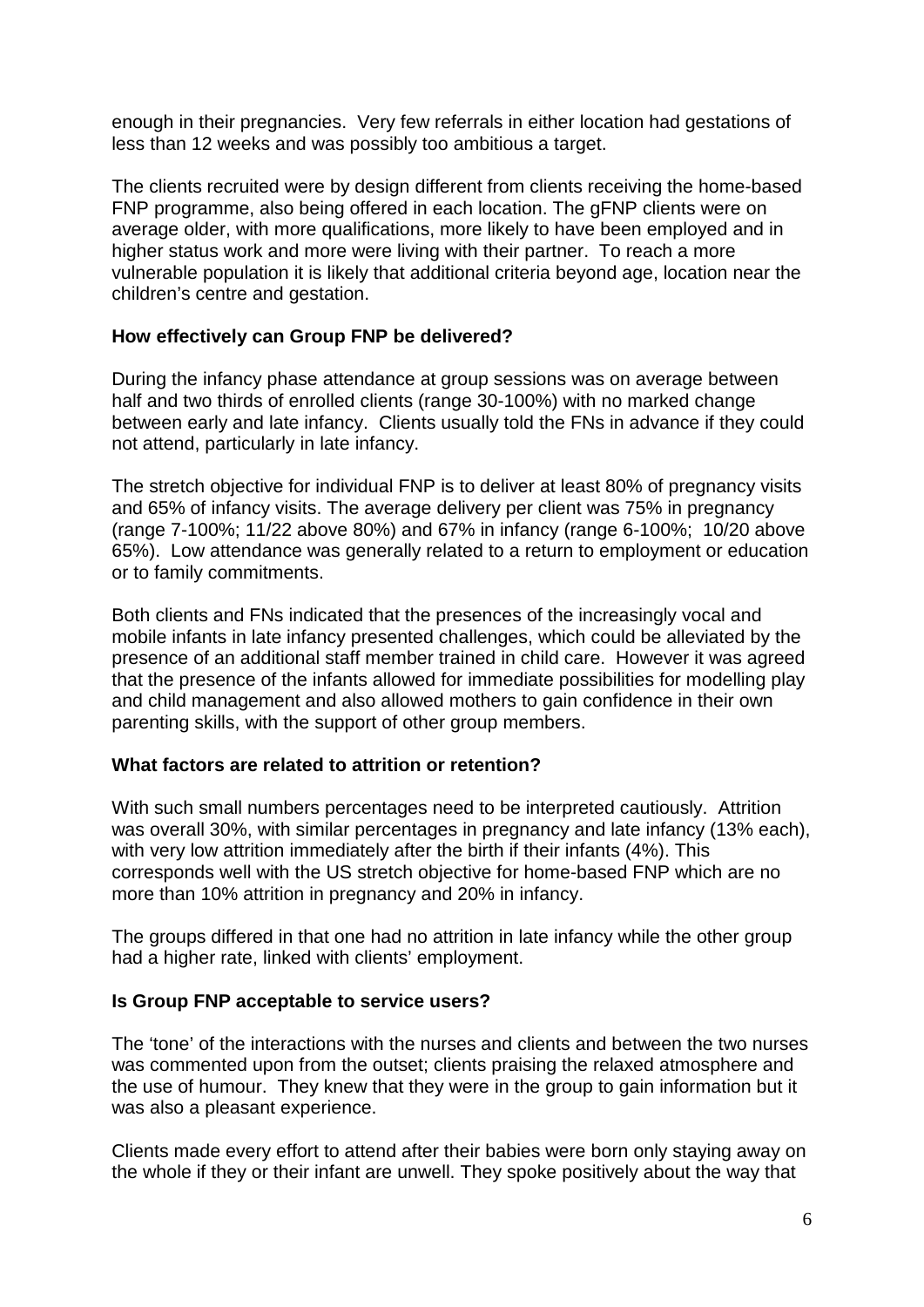the service has helped them in coping with the first weeks, mentioning in particular information about infant feeding and strategies to cope with crying.

Clients described the meetings as both enjoyable and informative and they gained support in terms of their own nutrition, that of their infants, and in terms of learning about how to promote child development. They were able to understand what the benefits the learning might be for themselves and their infants. Activities were informative without being overly didactic. The involvement of 'outside' experts had been appreciated, for example demonstrating infant massage or giving information about the job centre and benefits.

Materials were well received by clients and they enjoyed all the 'hands-on' craft activities and the small group discussion. Coverage of challenging parenting issues such as weaning, for which there were many different viewpoints, had been particularly useful, highlighting a range of views and leading to valuable sharing of advice and experiences.

## **Is Group FNP acceptable to practitioners?**

For nurses the new way of working was exciting and offered them the opportunity to work in a different, more collaborative way, using previously acquired skills in group work in conjunction with the effective materials of the FNP programme.

They noted that achieving 'transformational work' with clients is more important than large amounts of information being imparted. Therefore, after a few sessions they extended discussion time in sessions rather than worrying whether they were providing large amounts of information.

In late infancy FNs worked to support those clients who had other responsibilities such as employment of education but thought that for some a programme ending at 6 months might have been more appropriate. However for most of the clients it appeared that all of the content throughout infancy was important and attendance figures indicated that they continued to find it a valuable experience.

They experienced on-going challenges in infancy due to the lack of a permanent place for equipment, including bulky items required for child health checks and materials for the group's activities, meaning that it all had to be brought form another location for each meeting. The room size also became more important in infancy and was thought to be too small to cope successfully with the group once infants were able to move about.

#### **What are the early indicators of efficiency and effectiveness?**

Nearly three quarters of the group members (72%) attempted breastfeeding and 8/18 (44%) were breastfeeding still at 6 weeks. Three mothers were still breastfeeding at 6 months (30% of those ever breastfeeding, 20% of the total). The average age that they stopped breastfeeding was close to 6 months suggesting that the group had provided good support.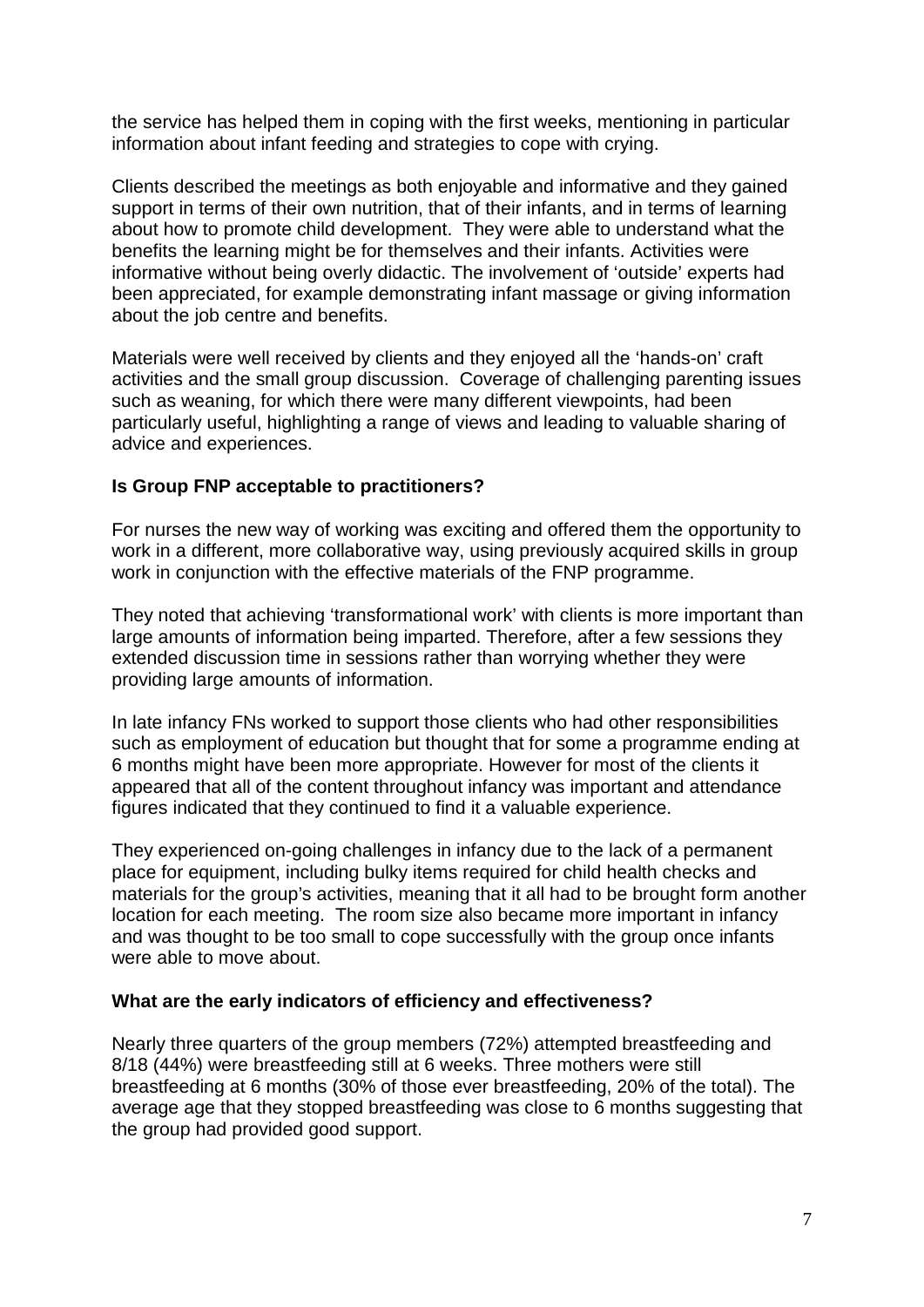The mean birth weight was 3439 grams (range 2660 to 4320) with no significant difference between the sites and the mean gestation was 40 weeks (range 38 to 41). None of the babied needed any time in SCBU. At 6 months child weight was within the average range for most of the infants and development for almost all infants was good.

Mothers demonstrated sensible health related behaviour in terms of good nutrition during pregnancy, smoking and alcohol use. All those who were sexually active reported using birth control and the most common methods were relatively reliable ones, the hormonal implant or the birth control pill. None had become pregnant. Mothers reported learning to be child-centred in their play and language with infants and were aware of home safety issues.

Referrals to other agencies had been made in infancy for more than two thirds, with a focus on housing, safeguarding, child safety, domestic violence and mental health. Clients were making good use of other children's centre services.

#### **What changes might be needed for subsequent groups?**

To reduce the likelihood of attrition recruitment to subsequent groups should limit the programme to clients with few or no qualifications and who are not in full-time employment.

Later in infancy it could be useful if an additional staff person looked after the infants for a short time, to allow mothers and FNs to focus on the more detailed and information-heavy aspects of the curriculum.

The mothers reported having developed strong friendships and bonds with each other by late infancy, arranging meetings beyond the group sessions, often using children's centre facilities. FNs could help with this by liaising with the children centre so that a room could be made available.

A dedicated, possibly larger space with room for storage would facilitate delivery of the programme, enabling FNs to spend less time transporting equipment related to health checks and to the group's activities.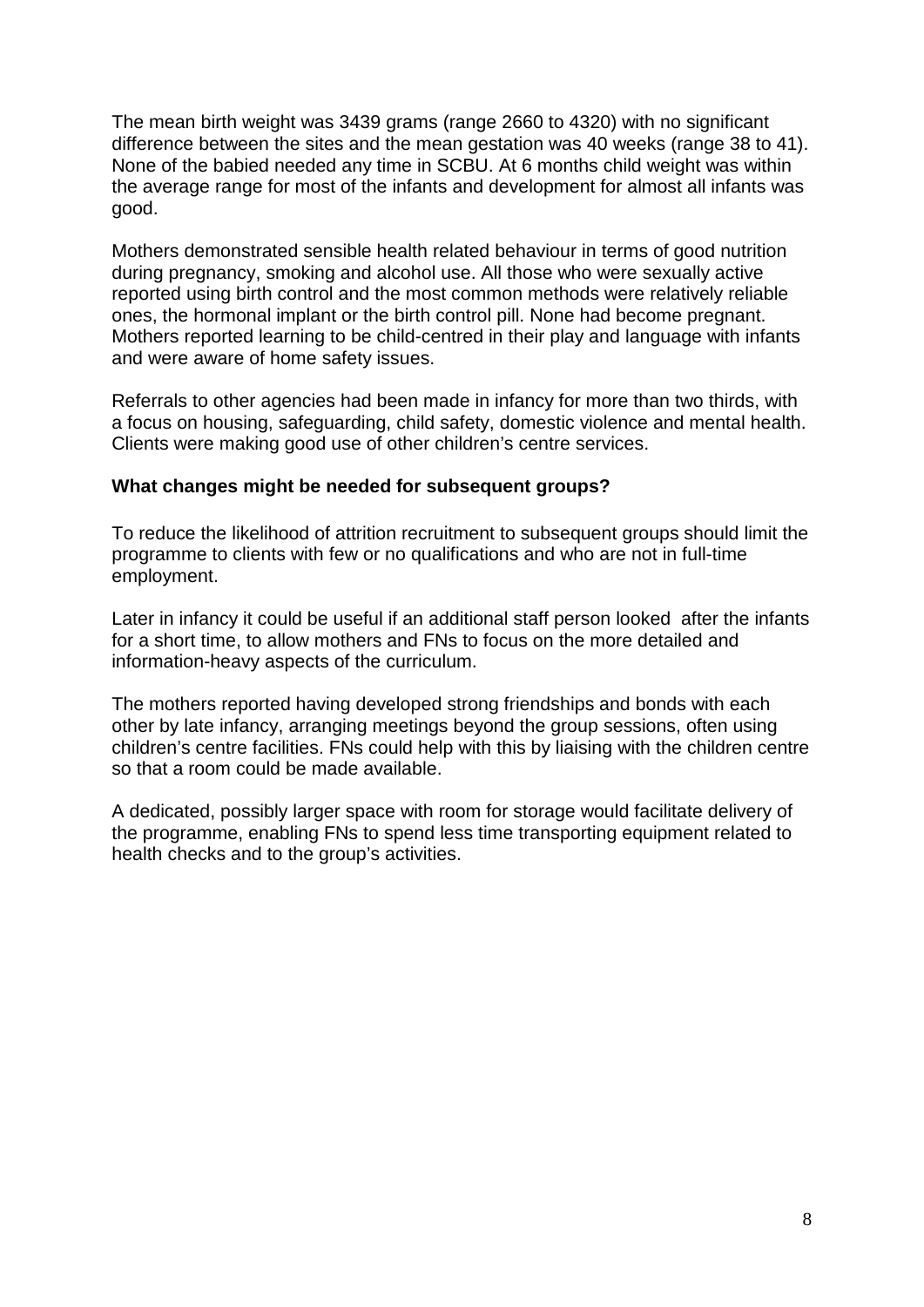## **Chapter 1. Introduction**

## **1.1 Background**

The Family Nurse Partnership (FNP) home-visiting support programme has been successfully offered and provided in England, with evidence of its acceptability to young first-time mothers, their partners and family members, and to the professionals providing the programme (Barnes et al., 2008; 2011). However there are mothers-to-be who might benefit from the programme but who cannot receive the intervention, due to the USA specified inclusion criteria (first time mother, no previous live births; low SES) and the criteria applied in England (e.g. under 20 at conception in most areas, with a maximum age of 22 in selected areas; Hall & Hall, 2007).

Following the success of group-based antenatal care such as the USA *Centering Pregnancy* model, reported to be preferred to traditional care (Ickovics et al., 2003; 2007; Robertson, Aycock and Darnell, 2009) and leading to improved prenatal outcomes such as preterm births among high-risk women (Grady & Bloom, 2004; Williams, Zoltor & Kaufmann, 2009) two sites in England that are providing FNP have, since the Autumn of 2009, also been providing a programme with the same aims and basic curriculum content to mothers not eligible using current criteria. They receive the programme (gFNP) in a group setting rather than as a home-based service and their involvement lasts until their child's first birthday rather than the second birthday that is the completion date for 'regular' FNP. The additional element is the provision of routine health checks of the mothers during pregnancy and of the infants during their first year within the group setting.

In the first English groups the programme was provided by two fully trained Family Nurses, one of whom was also a qualified midwife and the second a fully trained health visitor. Sessions are designed to last for 90 minutes, followed by or preceded by medical checks relevant to the pregnancy or to child development. Following the *Centering Pregnancy* model of working, many of the checks are completed by the clients themselves, guided by the FNs.

The programme provides 14 meetings in pregnancy, weekly for one month and then fortnightly. In infancy sessions are again weekly for one month and then fortnightly, with 30 in total. Meetings take place in a local Children's Centre. Sessions are designed to last for two hours, the first hour to 90 minutes dealing with FNP with the remainder of the time spent on medical checks. Clients are able to have one-to-one time with the midwife or health visitor FN at the end of group sessions or if necessary at their home. Nurses have also made themselves available to answer queries or concerns by text or phone calls outside normal working hours.

Provision of gFNP has also taken place in Denver, USA from 2009 and its evaluation there is ongoing. Planning for gFNP in England began in August 2009 and recruitment started in earnest in October 2010. One site recruited sufficient numbers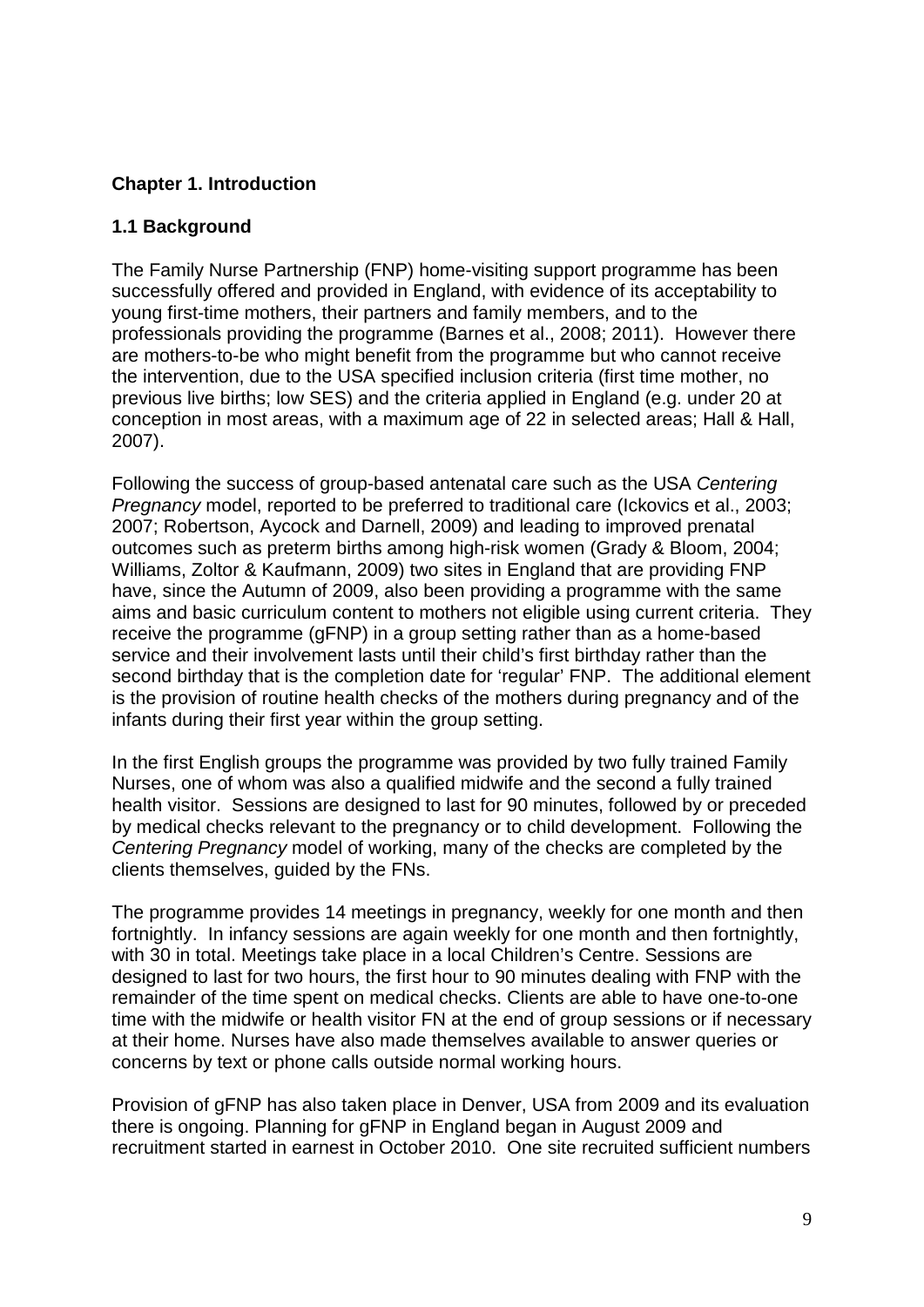and started their group in November 2009. The group in a second site began in December 2010.

Specific research questions addressed in the English pilot are:

- 1. Which eligibility criteria will identify the intended group and are straightforward to implement in practice?
- 2. How effective is the recruitment pathway and process?
- 3. How effectively can group FNP be delivered, in pregnancy and in infancy?
- 4. In infancy what is the impact of the presence of babies are in the room?
- 5. Is gFNP acceptable to service-users?
- 6. What are clients' expectations of nurses and are they realistic?
- 7. Which elements of the programme engage service-users, and what factors influence their retention in the programme?
- 8. Is gFNP acceptable to practitioners?
- 9. What skills do practitioners need to deliver the model successfully?
- 10.Are there early indicators of efficiency and effectiveness?
- 11.What changes might be needed for delivering subsequent groups?

## **1.2 Methodology**

#### **Referrals and recruitment forms**

The UK050G form lists all the referrals received and their dispositions. Information is included about referral source, date, expected delivery date, enrolment date and (for some) maternal age and gestation at enrolment. Forms were created so that FNs could determine eligibility of each referral for gFNP with whom they made contact so that reasons for ineligibility could be examined but eventually these were only submitted for those clients enrolled in the programme. Written comments were added about each recruitment visit.

#### **Reflections after sessions**

Clients are asked to complete four ratings on scales from 1 to 5 after each pregnancy session to indicate how well their needs had been addressed in the group. They were similarly asked to complete three ratings, using 10 point scales, after infancy sessions. The extended scales were introduced in an effort to get more variability in ratings. All pregnancy ratings are based on the first feedback form and ratings of the first six infancy sessions in Site 1. The remainder of Site 1's infancy meetings and all of Site 2's infancy ratings are based on the revised form. They also completed open-ended questions on what they enjoyed or did not enjoy about the session and (for infancy) how happy their baby was during the group.

As soon as possible after each pregnancy session FNs completed a form indicating their thoughts about how the session went including the overall group dynamic, the content covered, and any thoughts about how they could improve future sessions. A slightly modified version was used on infancy.

#### **Semi-structured interviews**

#### *a) Professionals*

Face-to-face semi-structured interviews were completed with the 4 FNs conducting the groups and their 2 supervisors at three time points to reflect pregnancy, early infancy and late infancy. In addition an FN who joined gFNP mid-way through the programme was interviewed once. Initial interviews concentrated on the recruitment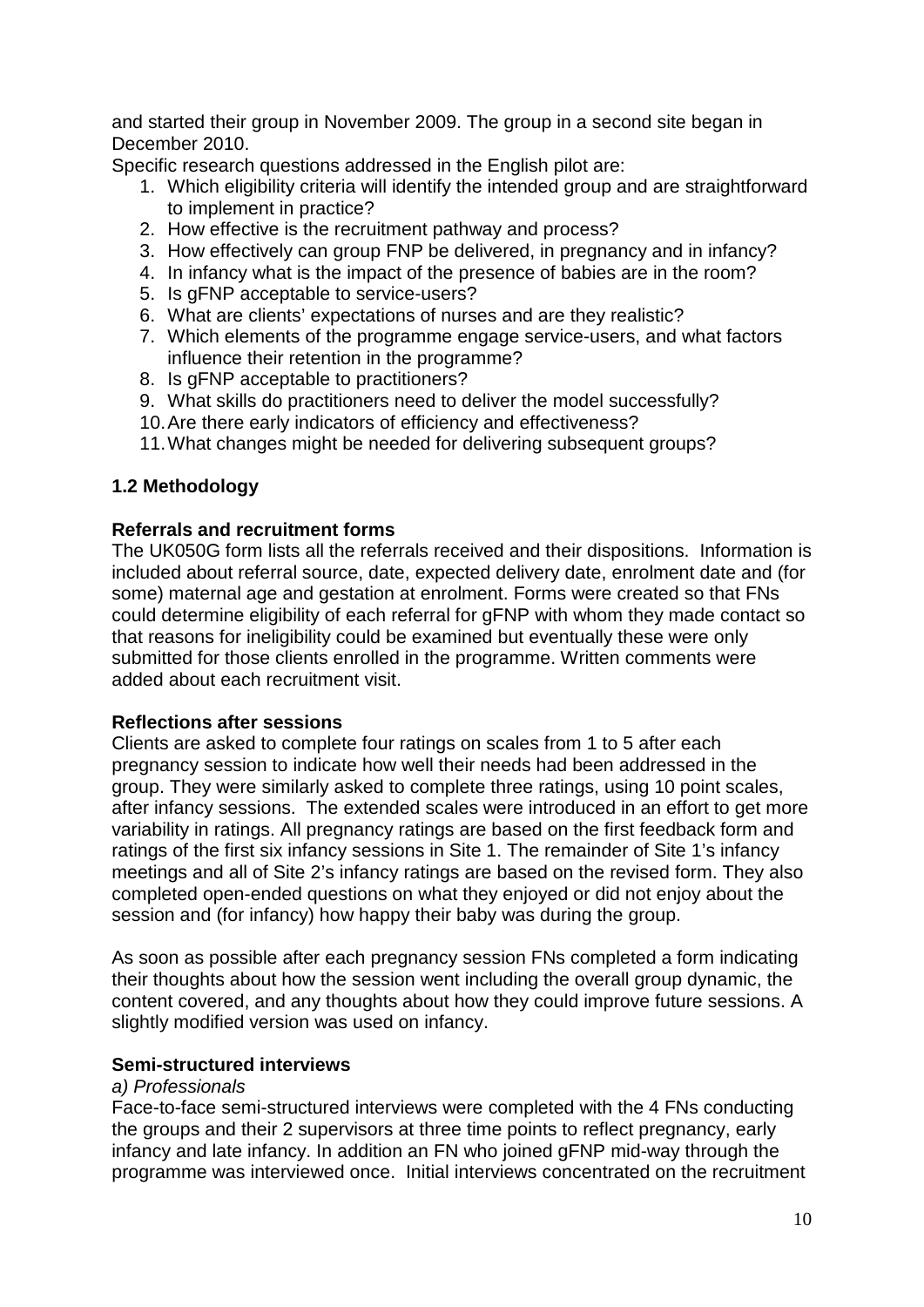phase, issues with midwives and accessing names of clients, availability of accurate details for eligible clients plus any barriers to recruiting effectively. Booking visits were also discussed. They were then asked about preparing the necessary materials, making plans for each group session, time available to complete regular FNP work and supervision. In early infancy questions covered their thoughts about attendance, materials and content of session and their overall experience of the infancy sessions once infants were present. Additional questions dealt with the possibility that each site would add a second group. Similar questions were posed in late infancy.

A semi-structured telephone interview was also conducted with the organisation psychologist responsible for some of the training received by the FNs on running groups.

#### *b) Clients*

Face-to-face semi-structured interviews were completed with 19 of the participating mothers in pregnancy, representing all but one of the 20 who signed a consent form, Most were interviewed at home and after they had attended at least three group sessions. The interviews covered the recruitment process, experience of the first few groups, likes and dislikes and group dynamics and friendships and the relationship with facilitators. Interviews lasted around 45 minutes.

In early infancy interviews were completed with 18 of the mothers when their babies were between 1 and 3 months old. They were asked about the birth of their child, their attendance since giving birth, whether they could bring up topics of concern, likes and dislikes and group dynamics and friendships and the relationship with facilitators. Mothers were also asked if they enjoyed taking their babies to group, the practicalities of attending such as transport and space in the room and to rate the nurses, materials and the difference the group had made.

Later in infancy, when their infants were between 7 and 10 months structured interviews were completed with 14 of the participating mothers, 7 in each site. Some mothers had recently returned to work, attending the group only intermittently, so were not available. They were asked about any reasons for non attendance, which activities they enjoyed and which had influenced them, whether they could be honest and were still learning something new. After each of the interviews they rated on 10 point scales the nurses, materials and difference the group had made to their parenting experiences.

#### **Standardized data forms**

A number of forms were used to collect information about the clients and about programme delivery, based on the standardized forms used for home-based FNP with relevant modifications.

#### *a) Group sessions and other contacts*

Group encounter forms (UK001G) are completed for every enrolled client after each session. From these it is possible to determine whether each enrolled mother attended or was absent, whether contact with the nurses was made regarding nonattendance, and some aspects of each client's behaviour during the session. FNs rate: involvement, understanding and any conflict with the materials on scales from 1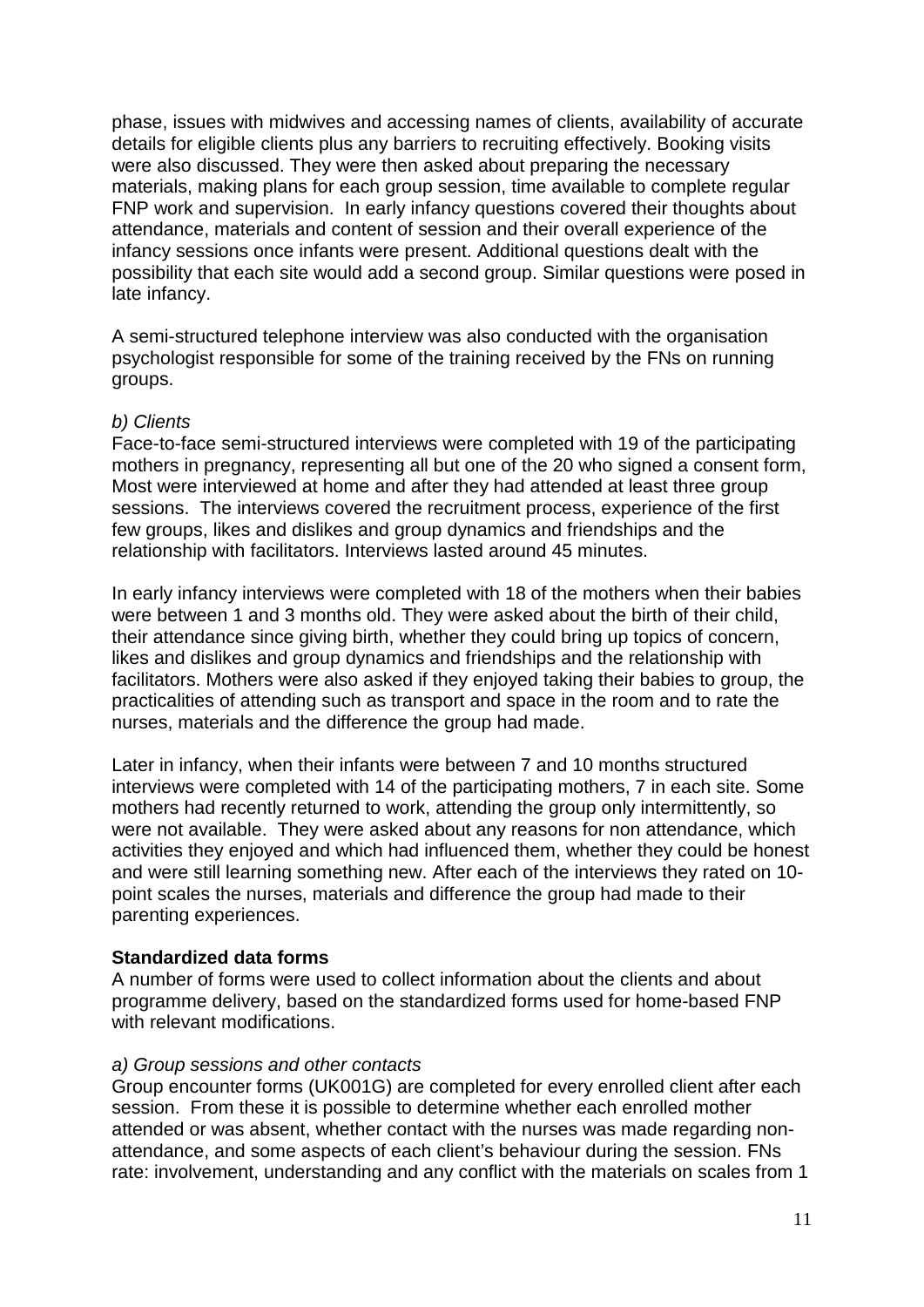to 5. In addition FNs complete a UK001G (since renamed to make examination of dosage more straightforward) if they meet with any client at any time other than the group sessions, either in their home or in another location. Other forms, completed as needed, are the UK002G which is used when clients are referred to any other service and the UK004G used when a clients drops out of the programme, giving the timing and the reason for leaving.

#### *b) Maternal health related behaviour*

The UK006G is completed twice in pregnancy (intake and 36 weeks gestation) and at the end of the programme (infant 12 months old) to document maternal smoking, alcohol and illicit drug use.

#### *c) Relationships*

Repeating questions covered at intake in the UK007G and at 36 weeks in the UK008G, at the end of the programme nurses complete the UK009G with mothers to document any physical or emotional violence in their relationships with family and friends.

#### *d) Demographic information*

Questions are asked at intake about the mother's demographic background (UK010G) and again at 6 and 12 months (UK011G). The demographics update forms also includes questions about contraception and any subsequent pregnancies.

#### *e) Infant health and care*

When infants are born the UK012G Infant Birth form is completed with details of their weight, gestation and breast-feeding intentions. Additional information about breastfeeding is collected at 6 weeks (UK012A). When infants are 6 and 12 months the UK013G Infant Health Care is used to record on-going breastfeeding, information about immunizations, hospital visits to treat injuries or ingestion of toxic substances (A&E and inpatient), the child's developmental progress based on the Ages and Stages Questionnaires, any referrals for safeguarding concerns and maternal mental health (the HADS Anxiety and Depression subscales).

#### **1.3 Data analysis**

Interviews were all digitally recorded and then transcribed so that themes could be identified. In particular aspects of the programme that are valued, and aspects that have proved a challenge were extracted, and ideas for ways that the programme could be improved. Quotes from FN interviews are not linked with any site or professional to maintain some anonymity. Quotes from client interviews are attributed by number so that it is possible to see that a range of clients' views are represented, but they are not identified in relation to their site.

Quantitative information from interviews such as clients' ratings of the FNs or the materials was collated and mean scores for pregnancy and infancy were calculated. These were supplemented by mean ratings per session based on client and FN feedback forms. Information from data forms, transferred onto Excel submissions is extracted and entered into SPSS for analysis so that client characteristics can be determined and aspects of delivery such as dosage per client and attendance per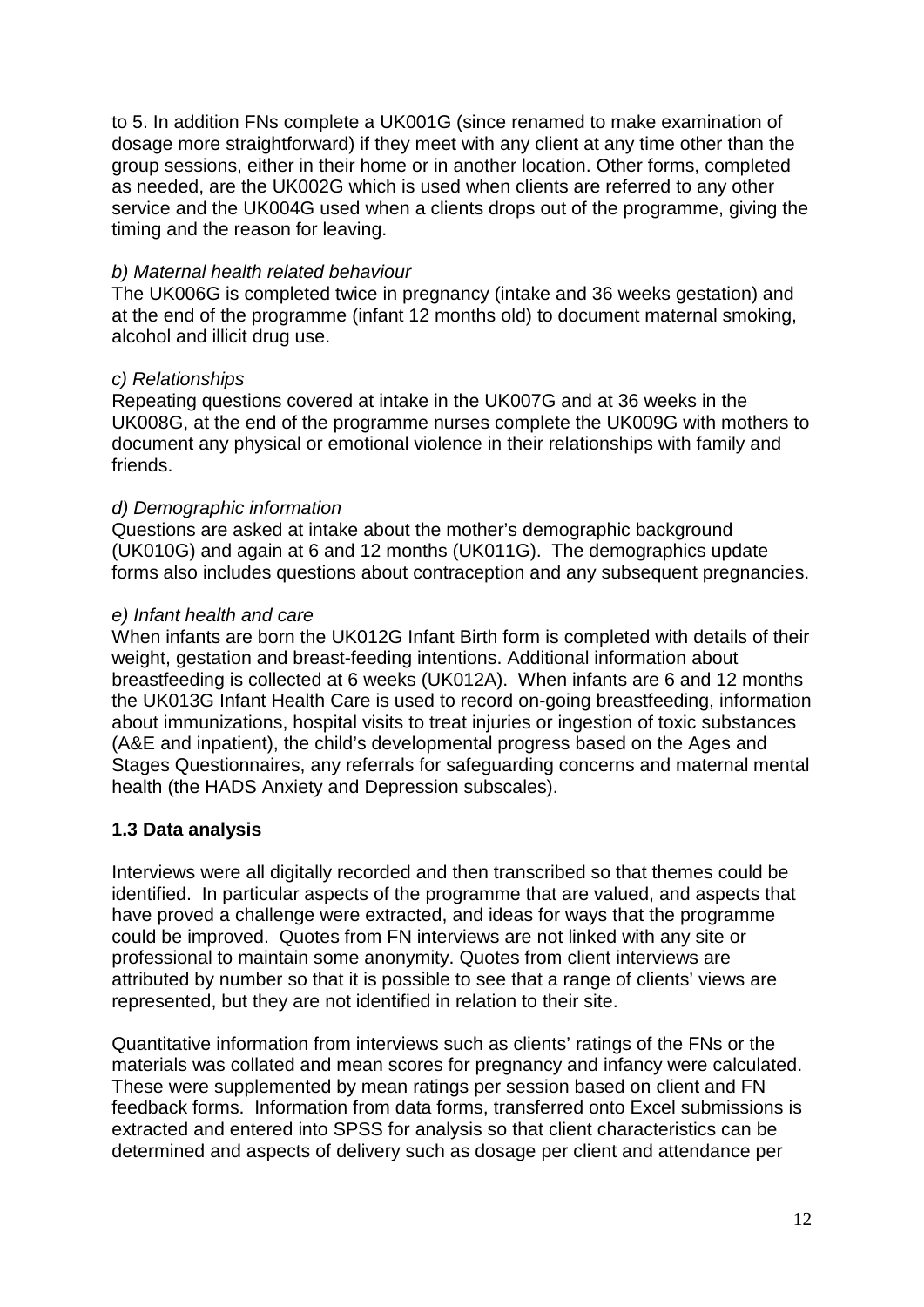session can be calculated. In addition non-attendance and attrition are quantified and reasons for attrition summarised.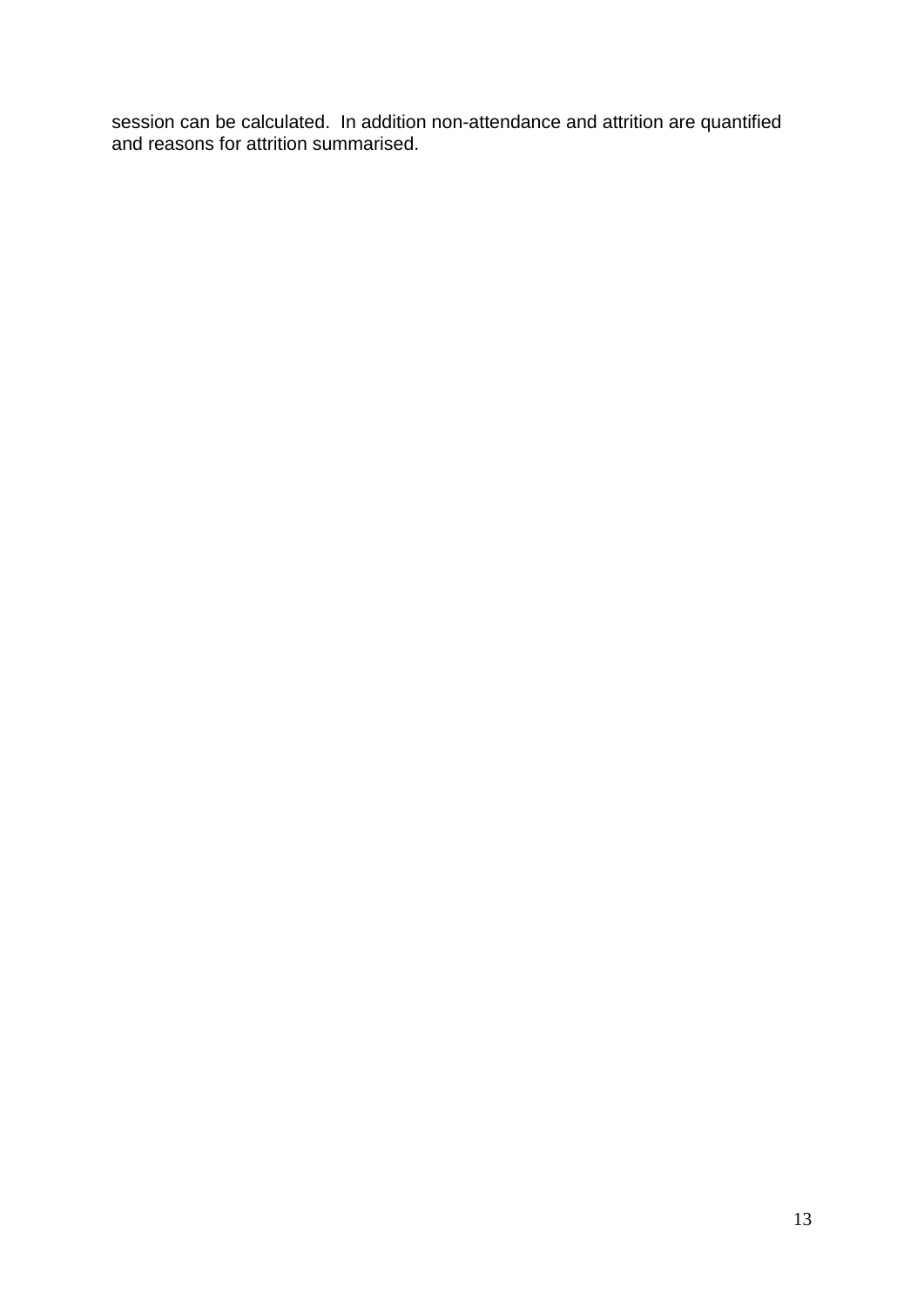## **Chapter 2. Eligibility and Recruitment**

In this chapter the criteria for being offered gFNP are discussed and the workability of the recruitment process, to address the following questions:

- Which eligibility criteria will identify the intended group and are straightforward to implement in practice?
- How effective is the recruitment pathway and process?

## **2.1 Which criteria should be used?**

The eligibility criteria were devised to ensure that group FNP clients were selected on different criteria to regular FNP, with the aim of ensuring that the majority of the information was likely to be available from routine midwifery records.

Analysis of data from the Millennium Cohort Study identified maternal factors that could be determined prenatally and that are associated with poor child learning and behavioural outcomes: under the age of 24 at the child's birth; few or no qualifications; lone parent; income at or below £10,400; language in the home not English; pregnancy unplanned; not bothered or not happy about pregnancy; continues to smoke in pregnancy; not owner occupier; and lives in area with deprivation in the bottom 3 quintiles (Kiernan & Mensah, 2008).

A case of the data routinely available in records in one health trust indicated that consistently available information from midwifery records was limited to maternal age, maternal smoking in pregnancy and the identity of the neighbourhood, so that its deprivation could be assessed, which could act as a proxy for family poverty (Barnes & Howden, 2009). A study in two other trusts concluded that a screening interview used with mothers aged of 20 to 23 to identify vulnerability factors pertaining to educational qualifications and employment could be successfully integrated with routine recruitment for FNP (Barnes & Niven, 2009).

The eventual eligibility criteria for group FNP in fact did not use any additional vulnerabilities and were either:

• 18 – 19 years and expecting their second child; or

• 20 – 25 years old, pregnant with their first child or only one previous live birth. All group participants needed to be in the early stages of their pregnancy, ideally between 12 and 16 weeks gestation and due dates for group members were required to be within one month of each other. Mothers-to-be needed to be fluent English speakers<sup>[1](#page-0-0)</sup> and have no learning difficulties or mental health problems that would impede participation in the group.

## **2.2 How successfully were the criteria implemented in practice?**

*a) Number of referrals*

 $<sup>1</sup>$  Future groups may cater for clients who are not fluent in English but will require</sup> modification/translation of the materials and the involvement of FNs fluent in the appropriate language.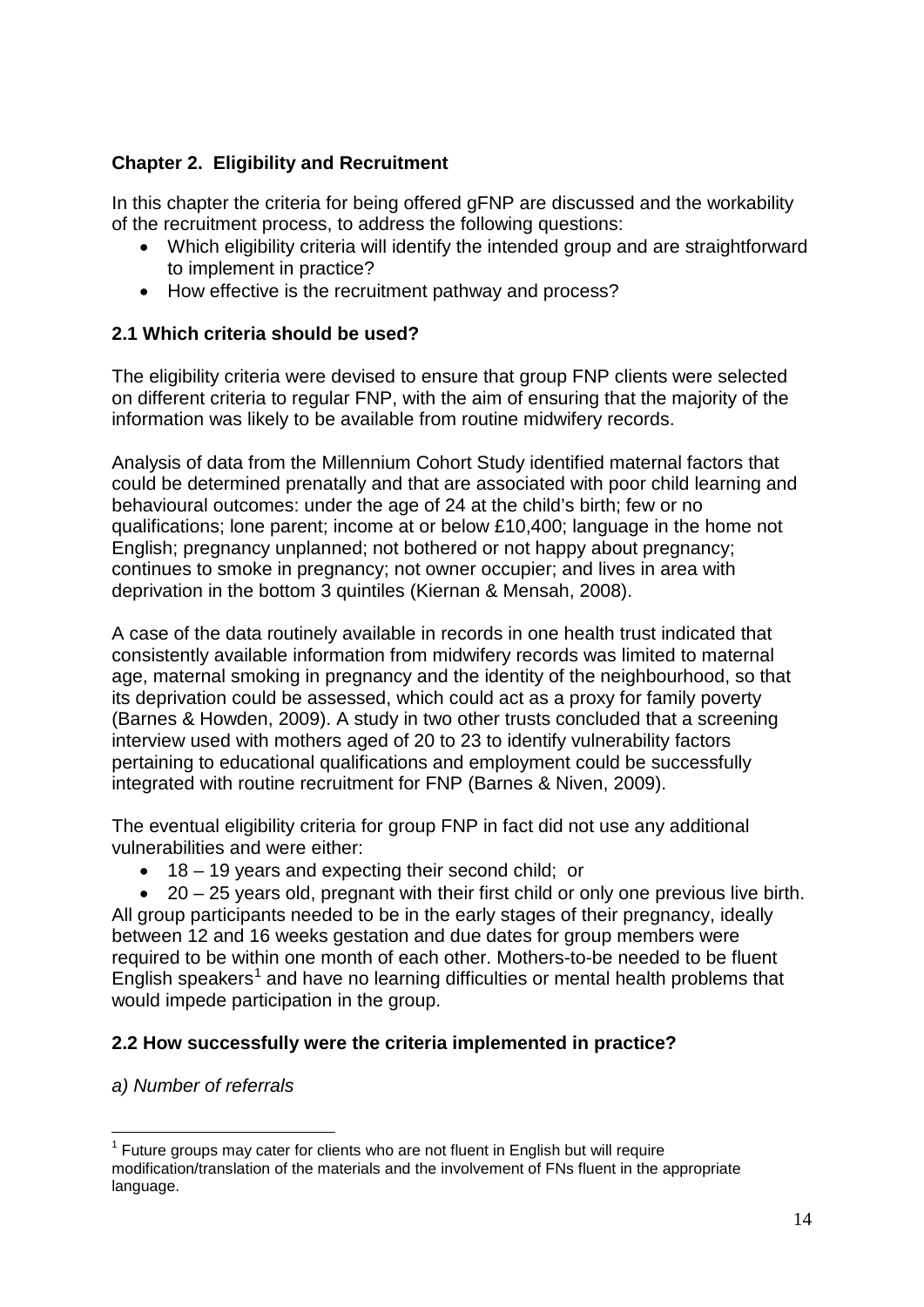It was hoped that 10 to 12 would be recruited in each group. A total of 47 referrals were reported on the UK050G forms. Of the 25 for site 1, 14 were contacted and visited with 12 enrolled and 2 declining the offer (2/14, 14%). No contact could be made with 5 and a further 6 were not contacted because the group was full. In site 2, of the 22 names, 2 miscarried, 17 were visited to ask about enrolment of which 11 agreed and 6 refused (6/17, 35%) and the nurses were unable to locate the remaining three clients. Thus, the overall the majority of those referred were eligible take-up for those contacted and eligible was 23/31, 74%, slightly lower than that found for home-based FNP (87%, Barnes et al., 2008).

## *b) Characteristics of referred clients*

Their mean age of referred clients was 21.8 with a range from 18 to 25. Clients referred in site 1 were on average significantly older than those in site 2 (see Table 2.1;  $t = 2.74$ ,  $p = .01$ ). The mean age of enrolled clients (N=23) was the same as those referred (21.8, range 19 to 25). While maternal age data were not available for all those who refused the offer of being in the group or were not contactable, it does not appear that the client's age was relevant to acceptance (see Table 2.1).

|        | <b>Accepted</b> | <b>Refused</b> | <b>Unable</b> | <b>Group</b> | <b>Medical</b>           | <b>Total</b> |  |  |
|--------|-----------------|----------------|---------------|--------------|--------------------------|--------------|--|--|
|        |                 |                | to locate     | full         | reason                   |              |  |  |
| Site 1 | 22.7(12)        | 22.0(2)        | 21.6(5)       | 23.0(6)      | $\overline{\phantom{0}}$ | 22.5(25)     |  |  |
| Site 2 | 20.8(11)        | 20.2(6)        | 22.3(3)       |              | 22.5(2)                  | 21.0(22)     |  |  |
| Total  | 21.8(23)        | 20.7(8)        | 21.9(8)       | 23.0(6)      | 22.5(2)                  | 21.8(47)     |  |  |

**Table 2.1 Mean maternal age in relation to disposition (N in brackets)**

Gestation was ideally to be less than 12 weeks and not varying more than 4 weeks among group members but this was not feasible in practice in this pilot, although more successful in site 1 (a more densely populated area) than site 2 (see Table 2.2). Only 7 of 23 enrolled clients (30%) were less than 12 weeks pregnant with a mean gestation of 14.0 (site 1 13.3, site 2 14.7). In addition the range was from 6 to 23 weeks, greater in site 2 (6 to 23 weeks) than in site 1 (10-19 weeks).

| TANIV LIL I MINU III YUJUUNI (MUUNJ) IVI UIII VIIU VIIUINJ |        |       |               |       |         |       |       |  |
|------------------------------------------------------------|--------|-------|---------------|-------|---------|-------|-------|--|
| N                                                          | $<$ 10 | 10/11 | 12/13         | 14/15 | $16-19$ | $20+$ | Total |  |
| Site 1                                                     |        |       |               |       |         |       | ィク    |  |
| Site 2                                                     |        |       | ാ             |       |         |       |       |  |
| Total (%)                                                  | 1(4)   |       | $6(26)$ 6(26) | 3(13) | 5(22)   | 2(9)  | 23    |  |

| Table 2.2 Range in gestation (weeks) for enrolled clients |  |
|-----------------------------------------------------------|--|
|-----------------------------------------------------------|--|

Eight mothers-to-be had given birth before, including two aged under 20. None was the biological mother of more than one child (see Table 2.3).

|              | <b>Before</b>       | Pregnant   No previous   Given birth   No previous<br>pregnancy |       | birth  |
|--------------|---------------------|-----------------------------------------------------------------|-------|--------|
| Site 1       | 6(50)               | 6(50)                                                           | 5(42) | 7(58)  |
|              | Site $2 \mid 5(45)$ | 6(55)                                                           | 3(27) | 8(73)  |
| <b>Total</b> | 11(48)              | 12(52)                                                          | 8(35) | 15(65) |

**Table 2.3 Previous pregnancies and births of enrolled clients**

Education and employment information was not consistently recorded on recruitment visit forms so this information is derived from the 19 interviews. However, it is useful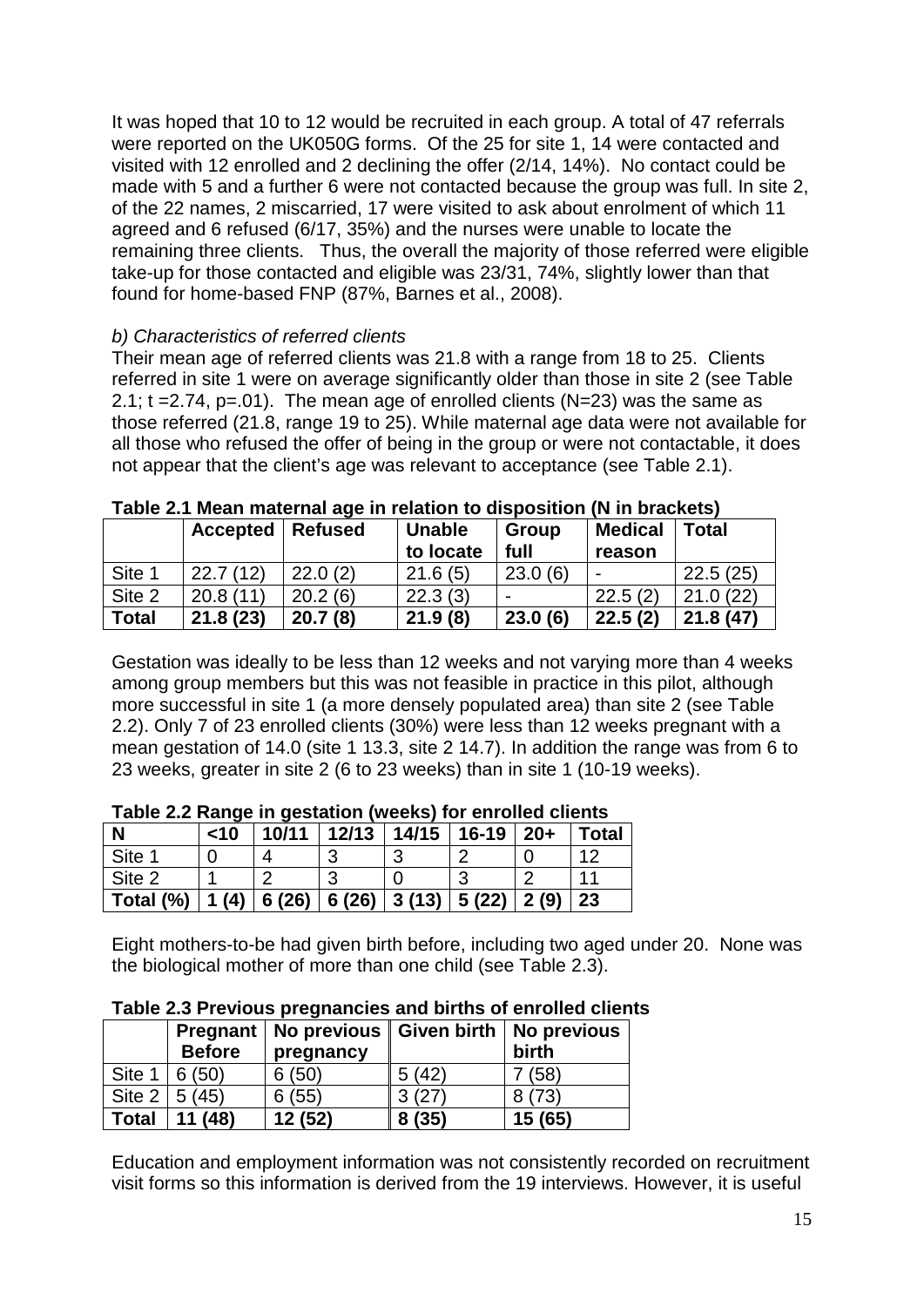to consider since it either may be used as an additional criterion in the future. Only 3 (16%) had no educational qualifications and more than two thirds (13, 68%) had qualifications beyond GCSE level. While only 22% of regular FNP clients were working at the time of recruitment and 56% had ever worked (Barnes et al., 2008) the only gFNP client who had never worked was in full time education, with 7 (37%) working at the time of recruitment and two in higher education.

Clients also described their household composition during interviews. More than half (10/19, 53%) lived with a partner (8) or husband (2). This compares to a lower proportion overall (34%) who lived with their partner or husband in the wave 1 sample of mothers who received home-based FNP. Of the remainder, four lived with their extended families (ranging from four to ten people in the household.) and two were living as a single parent.

#### *c) Reflections on the recruitment pathway and processes*

The nurse interviews provided insight into the effectiveness of the recruitment process, in particular comparing it to their experiences of recruiting form home-based FNP, for which it was only necessary to know the potential clients age and whether she was a first-time mother, with the aim of recruiting by about 16 weeks gestation but with lee-way to recruit at any time up to 28 weeks. For gFNP due dates were more crucial, needing to be both earlier and close to those of other referred clients. All reported that due dates were available and accurate but there was some missing information such as whether the client had been pregnant before and if so the number of children she may have.

In comparison to recruiting for 'regular' FNP, there is real time pressure so that group members can be recruited prior to 12 weeks gestation and also a sufficient number need to have their due dates in close proximity. When asked during interviews about the recruitment process time constraints were said to have been a problem in one site where contacting midwives was difficult.

*' We needed to clarify information with the midwife, we don't know how many children they have…midwives are on annual leave and of course you are coming up to Christmas break…. very, very difficult.*

It became clear that the recruitment process had been more straightforward in one site than in the other, associated in part with previous working relationships between local community midwives and the FNP midwife running gFNP. In this location it was possible for the FNP nurses themselves to searching through midwifery records for possible recruits rather than leaving it to the community midwives.

*'We had plenty of referrals. It was a personal relationship really and they trusted us with their caseloads they almost didn't need to give us referrals really.'*

In the other site it was not the midwives in the main who were blocking referrals but a middle manager who refused to let the midwives refer clients to FNP.

*'He was obstructive to us, when time is of the essence; a week makes a difference, even a couple of days makes a difference.*

When finding it a challenge to recruit a sufficient number of participants any change in the eligibility criteria was avoided but one strategy was to expand the geographical area within which potential group members were expected to live so that they could easily reach the children's centre where the group was to take place.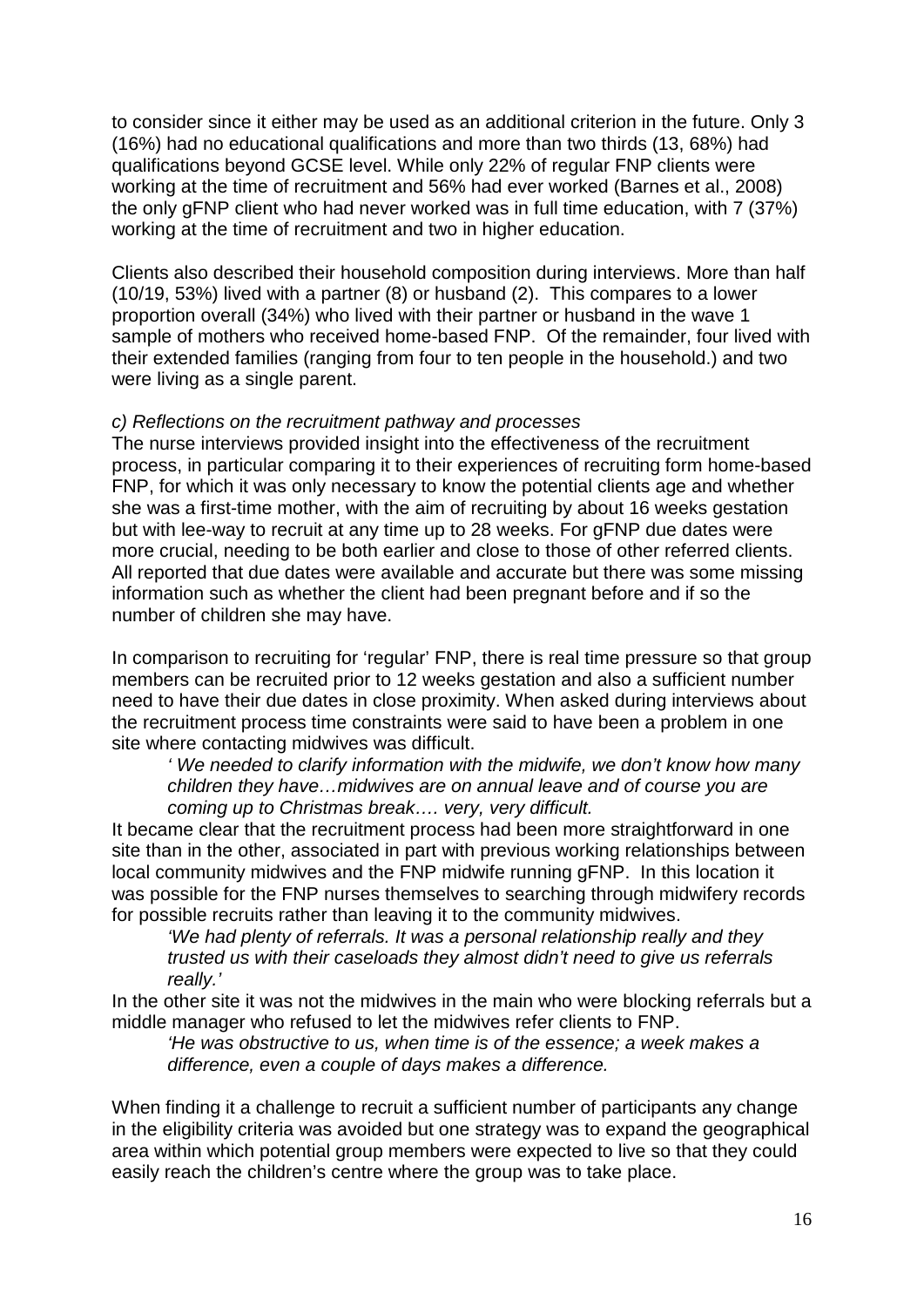*'It is not that there weren't enough women giving birth but that there weren't enough women who wish to participate in the original area. We have expanded the area.'*

In addition, the gestation requirement was also made more flexible to allow more mothers to be considered eligible:

*'We did change it slightly; it was whether they were over 12 weeks (pregnant)'* When asked in their interviews to compare with recruiting for home-based FNP FNs reported that it was more challenging, in part due to the nature of the potential client group, older, with more education and more responsibilities, thus less accessible:

*'I found it a lot harder, I think with the present climate of unemployment the younger girls tend to be at home more. They (gFNP referrals) have greater responsibilities themselves …greater restraints on their time.'*

After completing the recruitment visit form FNs were asked to complete rating scales (1 to 5) to indicate how the potential client had responded to the idea of receiving additional support and how they had responded to the idea of being in a group. In site 1 all but one were rated as 5 (very pleased) at the offer of additional support with ratings more spread in site 2. Between two thirds and three quarters were rated as responding positively to the idea of being in a group with some in both sites thought to be neutral about being in a group; however no-one was said to have responded negatively (see Table 2.4).

Of the 23 clients enrolled, 15 (65%) were predicted at enrolment as likely to be good group members, able to speak with confidence and also listen to others, three (13%) were thought to be probably quiet at first, three (13%) were expected to be quite vocal but possibly would have difficulty listening to the opinions of others, and FNs were not able to predict what group behaviour would be like for the remaining two, one of whom was unwell during the recruitment visit.

|                          | <b>Negative</b> | <b>Neutral</b> |                 | <b>Positive</b> |
|--------------------------|-----------------|----------------|-----------------|-----------------|
| Site 1, Idea of support  | (8)             |                |                 | (92)            |
| Site 2, Idea of support  |                 | (18)           | $^{\prime}$ 18) | (64)            |
| Site 1, Being in a group |                 | (25)           |                 | 75              |
| Site 2, Being in a group |                 | (18)           | 18              | (64)            |

#### **Table 2.4 FN ratings of clients after enrolment visits (percentages in brackets)**

Client interviews provided additional information about recruitment. They correctly recalled being told that gFNP was for first time or  $2<sup>nd</sup>$  time mothers, that the programme continues throughout pregnancy until the child was one, that it was more than a traditional antenatal group and that it involved sharing problems in a group. Some mothers mentioned that they knew they had been referred by their midwife.

'*It is like a step by step to your pregnancy' (C7) 'It is not an ordinary antenatal group it is much different and that is what I like about it' (C3)*

They mentioned being aware that they had to be under 25 to be part of the group, that their due dates were similar to other mothers in the group and that a similar programme was offered locally to teenage mothers. Many remembered being told that it would involve taking their own blood pressure and testing urine samples and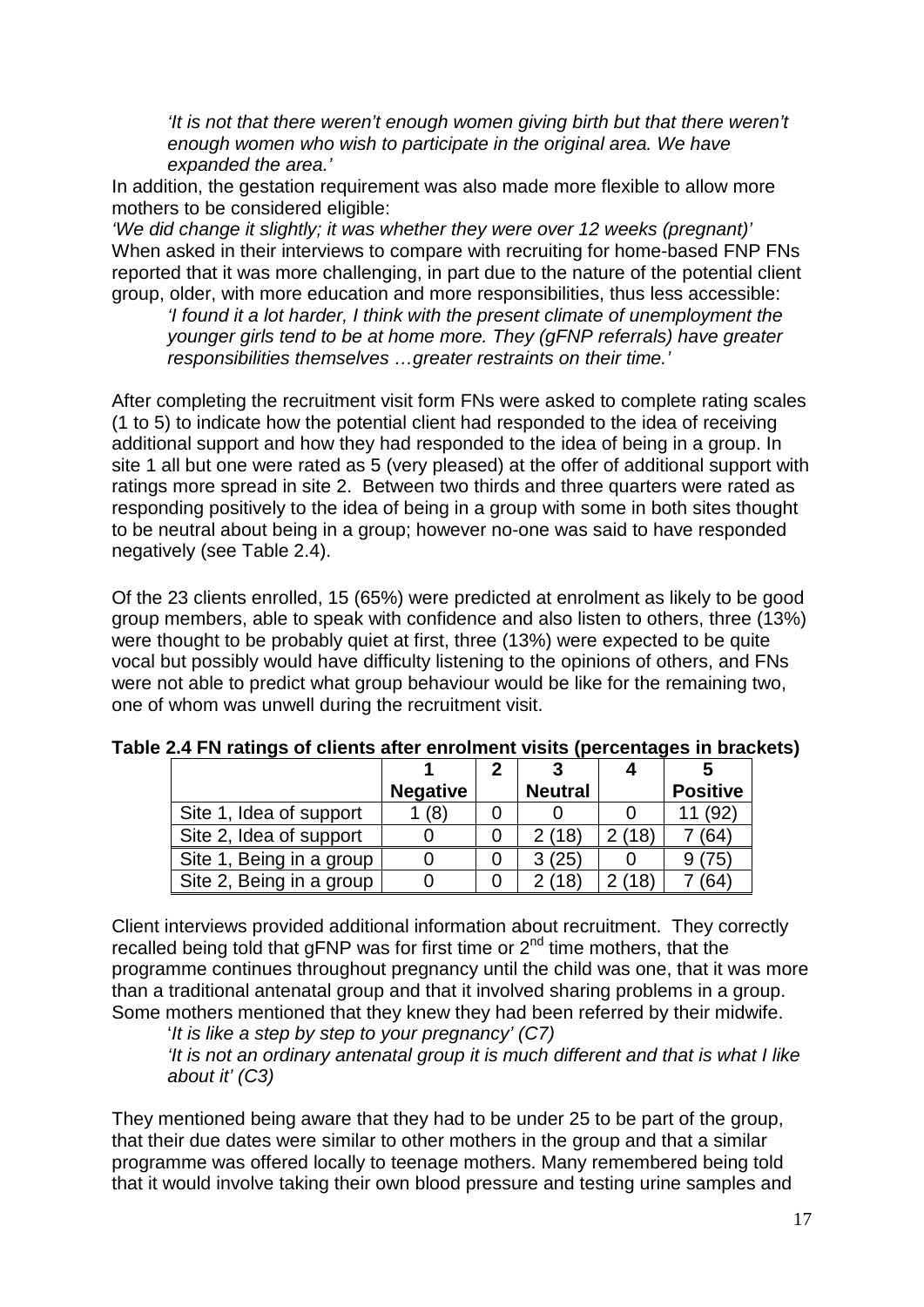would increase their contact with their midwife and health visitor. Some recalled being unsure if they would find time to be able to attend consistently and others mentioned that they had initial doubts as to whether they would do well in a group with other mothers:

*'I said I would have to check with work for time off' (C8) 'I wasn't sure I would stick with the group' (C2) 'I was a bit unsure at first because I am not a people person' (C4)*

## **2.3 Conclusions**

The selection criteria for gFNP were workable. The main challenges were to identify a sufficient number with due dates within 4-6 weeks of each other and to identify women soon enough in their pregnancies. Very few in either location had gestations of less than 12 weeks and was possibly too ambitious a target. Preparatory work with community midwifery might help to alleviate these difficulties but there remains the issue of making home visits to potential group members quickly, which may not be easy if many are in employment or education.

The nurses found that they were able to determine eligibility with ease in most of the home visits, and the clients did not feel that they had been targeted in a way that was stigmatizing. In the second site more difficulties were indicated with recruitment and it was more stressful for the nurses, possibly due to the difficulty in making up a sufficient number so they felt more pressure to get clients to agree to the offer. This may have backfired in that fewer accepted. Most who agreed to the programme were said to respond well to the offer and nurses' expectations at enrolment were that the majority would be 'good' group members, able to engage in discussions.

The clients recruited were by design different from clients receiving the home-based FNP programme, also being offered in each location. The gFNP clients were on average older, with more qualifications, more likely to have been employed and in higher status work and more were living with their partner. To reach a more vulnerable population it is likely that additional criteria beyond age, location near the children's centre and gestation.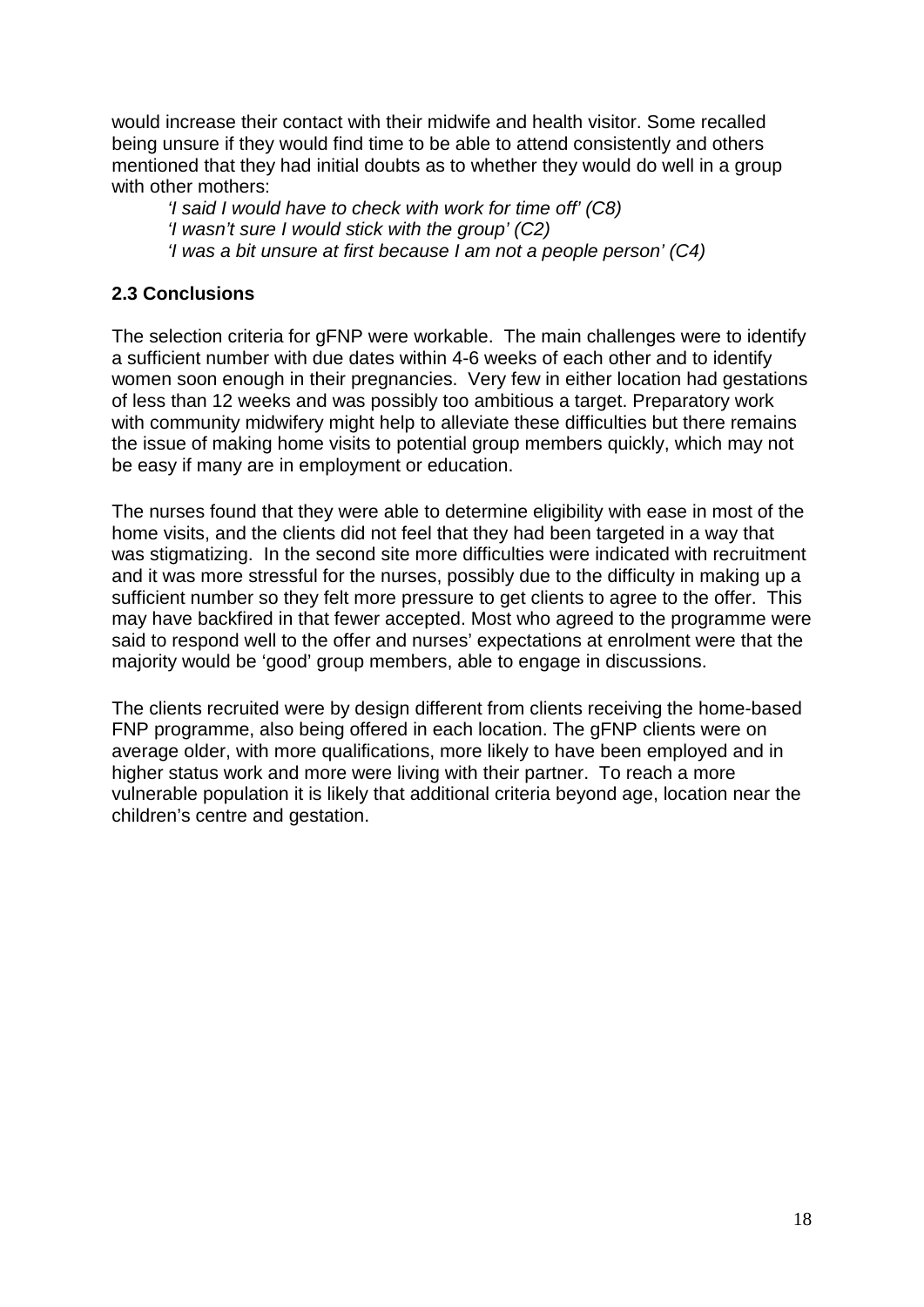## **Chapter 3. Programme delivery**

In this chapter the following questions are addressed:

- How effectively can group FNP be delivered, in pregnancy and in infancy?
- In infancy what is the impact of the presence of babies in the room on delivery?

## **3.1 Extent of exposure to the programme**

#### *a) By group session*

First delivery is looked at in terms of attendance per group. Based on the UKG001 forms submitted, attendance in pregnancy was on average 74% per meeting in site 1 (109/147, range 40% to 90%) and 78% in site 2 (111/143, range 60% to 90%). The mean number of clients attending in site 1 during pregnancy (out of 12, with one client not attending any sessions) was 7.8 per group (range 4 to 9). The mean number attending in site 2 (out of 11) was also 7.8 (range 5 to 10). Delivery in infancy was slightly lower with attendance overall at 70% in site 1 (193/274, range 33% to 100%) and 59% in site 2 (137/234, range 29% to 86%). In infancy there were 10 remaining clients in both site 1 and site 2 and the average number attending was 6.7 while in site 2 it was 5.3.

Site 1 had no clear pattern of a decline in attendance later in infancy, after 6 months, but in Site 2 there was a drop in attendance from that point in time. This was in part due to the fact that several in this group had started to return to work and their attendance became more sporadic from that time onwards, but they had been kept as enrolled clients since they expressed a wish to try to attend if they could, taking the day as leave, or when their shift patterns allowed it

## *b) By client*

One can also look at delivery per client, so that receipt of the programme can be compared with recommendations for home-based FNP (see Barnes et al. 2011 for details). In site 1 no forms were submitted for one of the 12 clients, who never attended any sessions. Of the remaining 11 clients, the average number of pregnancy sessions attended was 9.9 (range 1 to 13) representing 71% of the 14 pregnancy sessions (range 7% to 93%). Almost half (5) had personal exposure to the programme above 80%, which is the recommendation for home-based FNP. In site 2 the average number of pregnancy sessions attended was 10.9 (range 4 to 14) representing 78% and 6 of the11 clients were above 80% (range 29% to100%).

Data were available for 29 of the 30 infancy sessions in site 1 for the 10 clients who attended any infancy sessions (2 had left during pregnancy). The average number attended was 19.4 (range 2 to 29), representing on average 67% of sessions (range 15% to 100%). For home-based FNP it is desirable for clients to receive at least 65% of infancy visits. Thus gFNP clients have on average a dosage which is greater than this recommended level, and 6 of the 10 had delivery levels greater than 65% (range 69% to 100%). Data were available for 26 of the 30 infancy sessions in site 2 for the 10 clients who attended any infancy meetings (1 had left in pregnancy). The average number of the 26 sessions attended was 13.7 (range 1 to 23) representing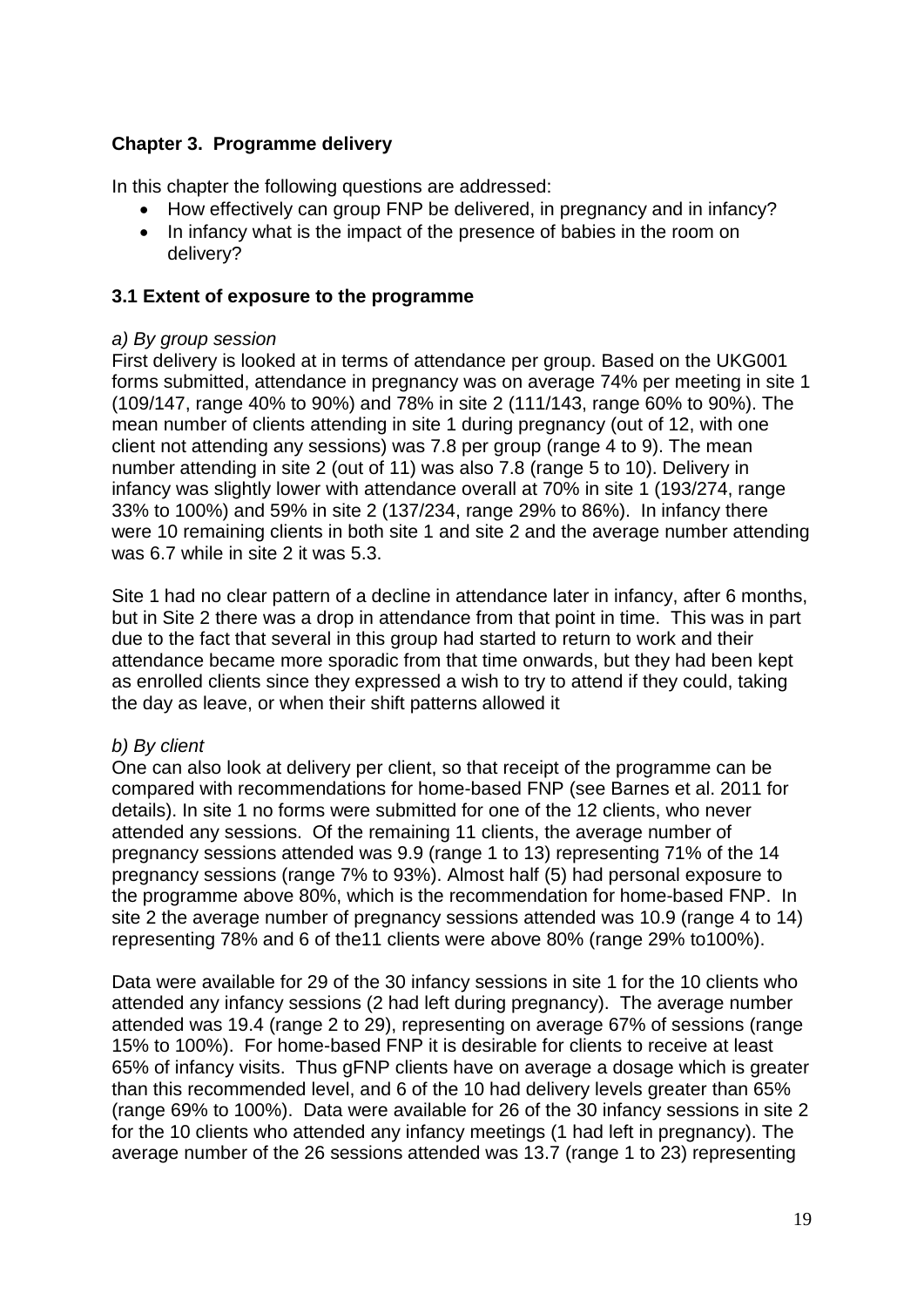on average 53% of the sessions (range 6% to 96%). Four had personal delivery levels greater than 65% (range 69% to 96%).

Given that they might have found it more of a challenge to attend once their infant was born, especially if they had a Caesarean section, the early infancy interviews covered reasons for non-attendance. Generally, the mothers have found attendance relatively easy and they looked forward to the group.

*'I have been five times since birth.' (C7)*

*'I have missed one day and that was the day I had her.' (C15)*

The main reasons for non-attendance were if clients or their child was ill or if they had experienced a particularly bad night sleeping with their new baby.

*'Yes, I missed one when my baby was ill he had a cold in his eye. He was really mardy and I was tired from being up all night. (C2)* 

## **3.2 Attrition**

One measure of a successfully delivered programme is that there is low attrition, suggesting that clients continue to be engaged and to be learning from their participation. Overall the attrition has been modest and, despite the small numbers involved, has been in accordance with the expected rate of attrition that is indicated for home-based FNP (see Table 3.1)

**Table 3.1 Rates of attrition by phase of the programme and by site (percentages in brackets)**

|                                           | <b>Pregnancy</b> | <b>Early infancy</b> | Late infancy | <b>Total</b> |
|-------------------------------------------|------------------|----------------------|--------------|--------------|
| Recommended maximum %<br>(Individual FNP) | 10%              | 10%                  | 10%          | 30%          |
| Site 1 (N=12)                             | 2(17)            | (8)                  |              | 3(25)        |
| Site 2 (N=11)                             | 1 (9)            |                      | 3(27)        | (36)         |
| Total $(N=23)$                            | 3(13)            | (4)                  | 3(13)        | (30)         |

The reasons for leaving in pregnancy were not clear since it was not possible for the teams to make contact to find out why the 3 'no-show' clients had decided not to attend. Presumably after agreeing to take part they simply changed their mind. Of the four leaving during infancy, the majority did so after their infant was 6 months old. The only departure in early infancy was one client who moved out of the area (and the country). Of the three who left later on in infancy, two became involved either in full-time education or employment so were no longer able to attend the meetings and one (with complex mental health needs) was receiving services from another agency and had many other meetings to attend.

*'I stopped going about four or five weeks ago …going to work full time is great, I am loving it more than I thought.' (C12)*

*'The rest was just times when I had other plans really and I needed to see other people so I couldn't make it' (C8)*

## **3.3 Content covered**

One aspect of fidelity of delivery is the extent to which the sessions cover the content of the programme in the way that was intended. Since this is a new adaptation of FNP, the guidelines for the content of home-based FNP are used as a benchmark, but these may change over time as gFNP curriculum becomes finalised. The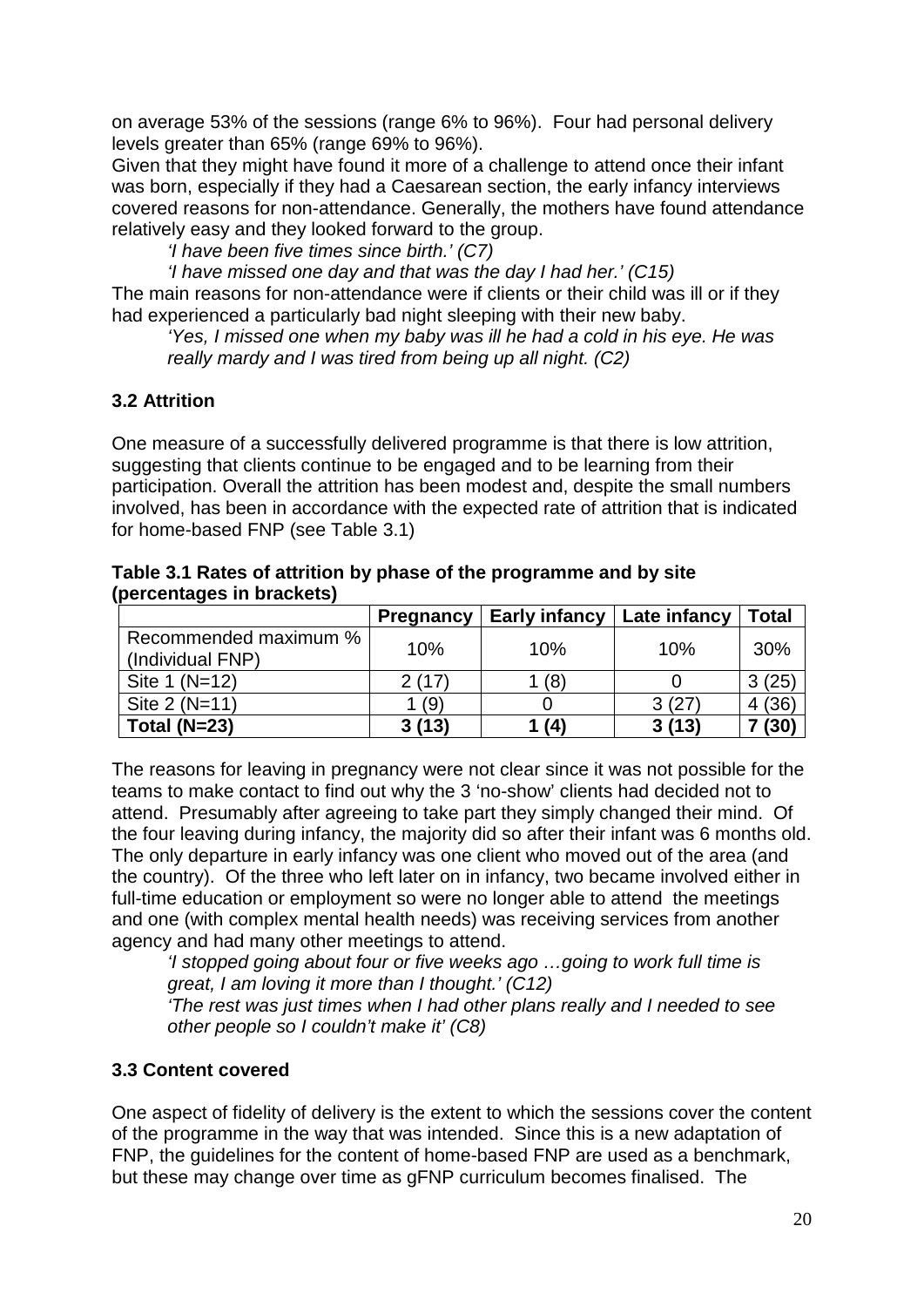coverage of the five content domains varied slightly between the two sites in both pregnancy (see Table 3.2) and infancy (see Table 3.3). Relative to the US recommendations, in pregnancy site 1 spent less time on Personal Health, with more on Family and Friends and the mother's Life Course plans. In infancy the percent of time on Personal Health was at the upper end of the recommended range in both sites, and the average time on Life course at the lower end of the recommended range in both. However, with respect to Maternal Role, Family and Friends and Environmental Health, while the overall average for each of these domains was close to the recommended proportion of time, based on individual FNP, Site 1 spent relatively less time on the Maternal Role and more on both Family and Friends and Environmental Health; the opposite was the case for site 2.

| <b>Recommended %</b> |               | 35-40%                    | 23-25%                  | 10-15%         | 10-15%                          | $5 - 7%$                           | - -                          |
|----------------------|---------------|---------------------------|-------------------------|----------------|---------------------------------|------------------------------------|------------------------------|
| <b>Site</b>          | N<br>sessions | <b>Personal</b><br>health | <b>Maternal</b><br>role | Life<br>course | <b>Family</b><br>and<br>friends | <b>Environ</b><br>mental<br>health | $%$ of<br>planned<br>content |
|                      | 14            | 33.9                      | 32.7                    | 11.7           | 13.6                            | 8.1                                | 96.5                         |
|                      | 17            | 43.1                      | 29.3                    | 8.0            | 9.7                             | 9.3                                | 90.7                         |
| <b>Total</b>         | 31            | 39.0                      | 30.8                    | 9.7            | 11.4                            | 8.8                                | 93.3                         |

**Table 3.2 Average content of pregnancy group sessions by site (percentages)**

|                | <b>Recommended %</b> | 14-20%          | 45-50%          | 10-15% | 10-15%               | $7 - 10%$                |                   |
|----------------|----------------------|-----------------|-----------------|--------|----------------------|--------------------------|-------------------|
|                | N                    | <b>Personal</b> | <b>Maternal</b> | Life   | <b>Family</b><br>and | <b>Environ</b><br>mental | $%$ of<br>planned |
| <b>Site</b>    | sessions             | health          | role            | course | friends              | health                   | content           |
|                | 29                   | 20.5            | 39.1            | 10.0   | 14.1                 | 16.0                     | 92.4              |
| $\overline{2}$ | 26                   | 19.6            | 49.0            | 9.4    | 11.5                 | 10.3                     | 93.3              |
| <b>Total</b>   | 55                   | 20.1            | 43.8            | 9.7    | 12.9                 | 13.3                     | 92.8              |

During pregnancy home visits or one-to-one meetings had, not surprisingly, been primarily focussed on the mother's health (57%) or the maternal role (30%; see Table 3.4). In infancy the content was closer to the group sessions (see Table 3.5) but again with a substantial amount of the time focussed on the mother's health, though with some site variation. In both areas the maternal role was again one of the main topics and (in accord with the pregnancy home visits) it was unlikely in either site that the mother's life course would be discussed in these (additional) home visits. Infancy home visits or one-to-one sessions in site 1 were less likely to focus on the mother's health than in site 2, and were more likely to focus on environmental health.

| Table 3.4 Average content coverage of pregnancy home visits or one-to-one |  |  |  |
|---------------------------------------------------------------------------|--|--|--|
| meetings (percentages)                                                    |  |  |  |

|              | <b>Recommended %</b> | 35-40%          | 23-25%          | 10-15% | 10-15%        | $5 - 7%$       |         |
|--------------|----------------------|-----------------|-----------------|--------|---------------|----------------|---------|
|              |                      |                 |                 |        | <b>Family</b> | <b>Environ</b> | $%$ of  |
|              |                      | <b>Personal</b> | <b>Maternal</b> | Life   | and           | mental         | planned |
| <b>Site</b>  | <b>N</b> visits      | health          | role            | course | friends       | health         | content |
|              | 33                   | 62.7            | 25.5            | 1.1    | 5.8           | 5.0            | 100     |
| 2            | 27                   | 50.2            | 35.6            | 1.9    | 8.0           | 4.4            | 100     |
| <b>Total</b> | 60                   | 57.1            | 30.0            | 1.4    | 6.8           | 4.8            | 100     |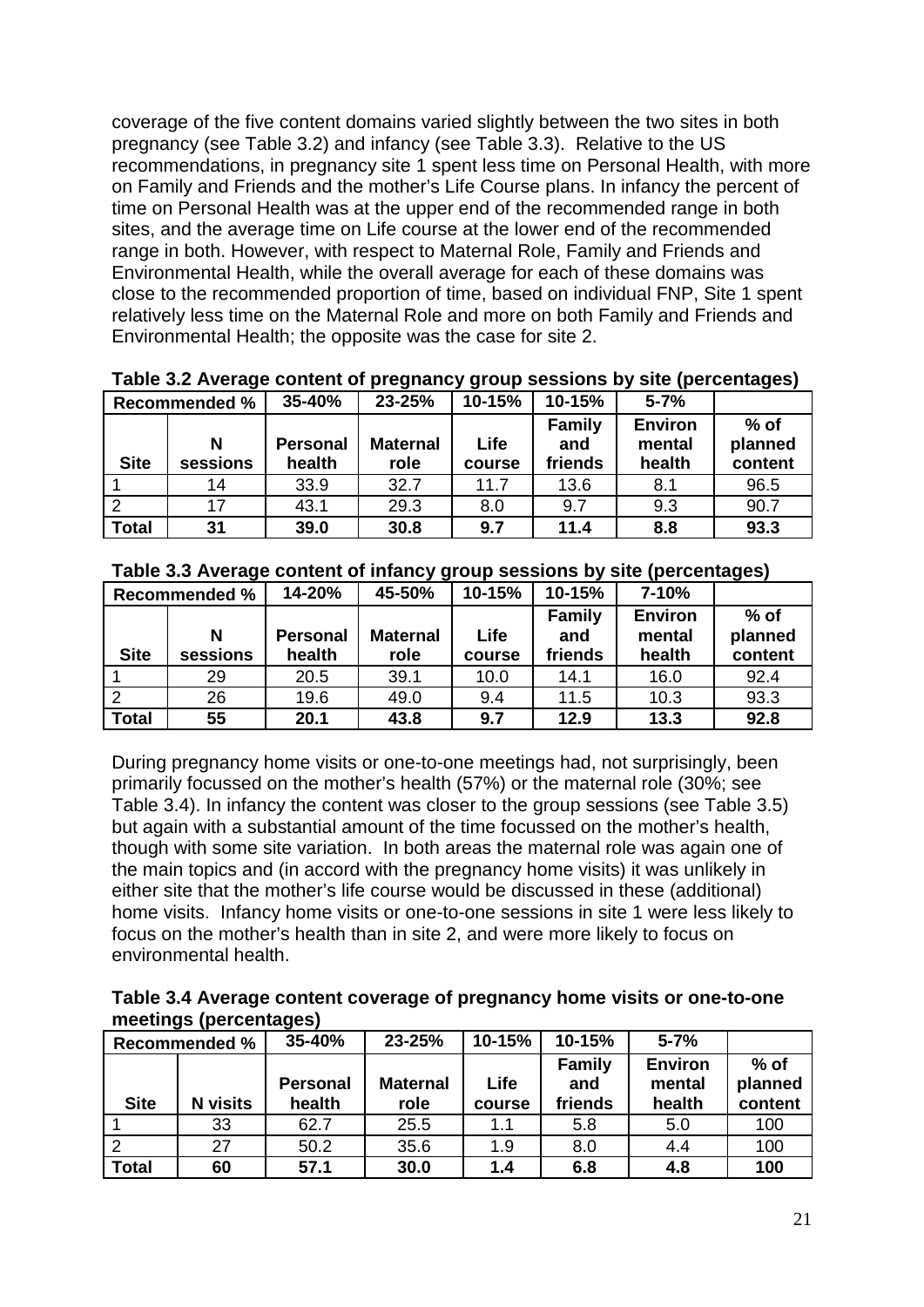|              | °J - 11 -<br><b>Recommended %</b> | - - - -<br>14-20% | 45-50%          | 10-15% | 10-15%        | $7 - 10%$      |         |
|--------------|-----------------------------------|-------------------|-----------------|--------|---------------|----------------|---------|
|              |                                   |                   |                 |        | <b>Family</b> | <b>Environ</b> | $%$ of  |
|              |                                   | <b>Personal</b>   | <b>Maternal</b> | Life   | and           | mental         | planned |
| <b>Site</b>  | <b>N</b> visits                   | health            | role            | course | friends       | health         | content |
|              | 19                                | 29.7              | 40.5            | 3.7    | 13.4          | 12.6           | 99.5    |
| 2            | 10                                | 42.5              | 39.0            | 1.5    | 10.5          | 6.5            | 100     |
| <b>Total</b> | 55                                | 34.1              | 40.0            | 2.9    | 12.4          | 10.5           | 99.7    |

**Table 3.5 Average content coverage of infancy home visits or one-to-one meetings (percentages)**

## **3.4 Quantitative judgements of client behaviour**

After each group meeting a form is completed for each client who attended with ratings (1 to 5) for their understanding of the content, their involvement, and any evident disagreement or conflict with the materials presented. During pregnancy the average for both involvement and understanding was close to the maximum (see Table 3.6). In one site all clients were rated as 5 for both domains after every session. In the other site ratings ranged from 3 to 5 for involvement and 2 to 5 for understanding, although the majority were rated as 5. Virtually no conflict was noted with the materials being presented, with ratings of 1 (no conflict) for every session for all but two clients. Ratings were similarly high during infancy. There was slightly more variability in the FN's ratings of whether clients had completed written work either during the meeting or homework given out in the previous session (see Table 3.7). There was no observable reduction in homework completion in infancy, when mothers might be expected to have more of their time taken up with infant care. In fact the reverse is the case for home-work, more was competed.

| Site & phase           | Involvement | Understanding<br>of materials | <b>Conflict</b><br>with materials |  |  |  |  |
|------------------------|-------------|-------------------------------|-----------------------------------|--|--|--|--|
| pregnancy              | $5.0(4-5)$  | 5.0                           | 1.0                               |  |  |  |  |
| 2 pregnancy            | $4.8(2-5)$  | $4.9(1-5)$                    | $1.0(1-2)$                        |  |  |  |  |
| <b>Total pregnancy</b> | $4.9(2-5)$  | $4.9(1-5)$                    | $1.0(1-2)$                        |  |  |  |  |
| 1 infancy              | 5.0         | 5.0                           | 1.0                               |  |  |  |  |
| 2 infancy              | $4.8(3-5)$  | $5.0(2-5)$                    | $1.1(1-3)$                        |  |  |  |  |
| <b>Total infancy</b>   | $4.9(3-5)$  | $5.0(2-5)$                    | $1.0(1-3)$                        |  |  |  |  |

#### **Table 3.6 Average FN ratings of clients' behaviour during group sessions using scales from 1 (low) to 5 (high) (range in brackets where appropriate)**

#### **Table 3.7 Average FN ratings of clients' completion of written work using scales from 1 (not done) to 3 (completed) (range in brackets)**

| Site & phase           | <b>Completion of</b><br>written work | <b>Completion of home-</b><br>work from previous<br>session |
|------------------------|--------------------------------------|-------------------------------------------------------------|
| pregnancy              | $3.0(1-3)$                           | $2.0(1-3)$                                                  |
| pregnancy              | $2.9(1-3)$                           | $1.3(1-3)$                                                  |
| <b>Total pregnancy</b> | $2.9(1-3)$                           | $1.6(1-3)$                                                  |
| 1 infancy              | $2.9(1-3)$                           | $3.0(1-3)$                                                  |
| 2 infancy              | $1.9(1-3)$                           | $2.9(1-3)$                                                  |
| <b>Total infancy</b>   | $2.6(1-3)$                           | $3.0(1-3)$                                                  |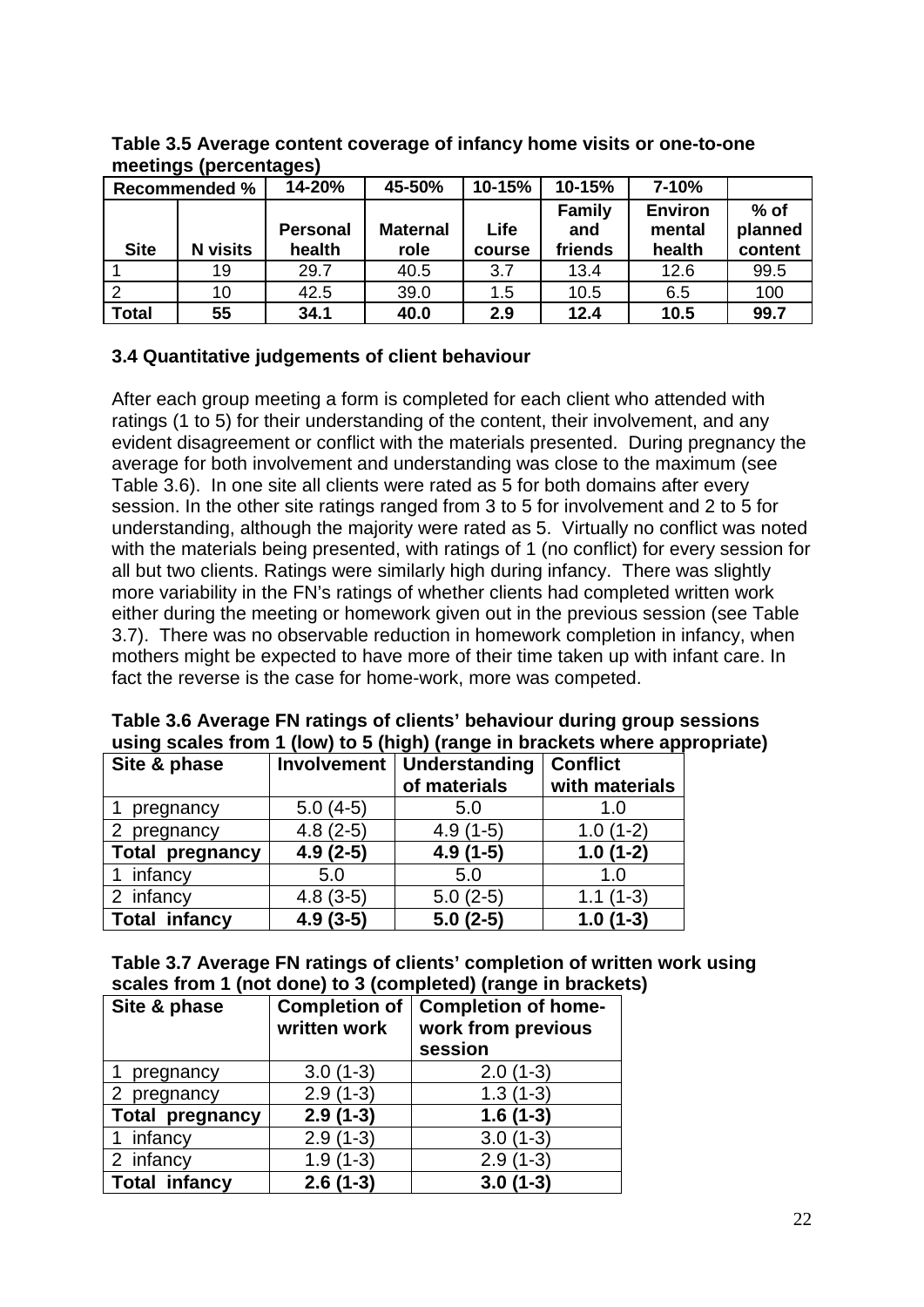Table 3.8 shows mean ratings about the group in general, rather than specific clients, made by the nurses on session feedback forms. The average level of interest is slightly lower in infancy, in all likelihood affected by the fact that mothers may be occupied with their infants during group time in infancy. However, the level of engagement with the programme remains, according the FNs, very high.

| <b>Question</b>                               | <b>Pregnancy</b> | <b>Infancy</b> |
|-----------------------------------------------|------------------|----------------|
|                                               | $N=40$           | $N=98$         |
| How interested do you think participants were | 9.6              | 9.0            |
| in this session?                              | (range           | (range         |
| $(1 = not at all, 10 = very interested)$      | $8 - 10$         | $6 - 10$       |
| Did you feel the group listened to what you   | 9.2              | 9.1            |
| had to say?                                   | (range           | (range         |
| $(1 = not at all, 10 = listened really well)$ | $8 - 10$         | $7 - 9$        |

|  | Table 3.8 Average scores for the groups' interest and level of listening |
|--|--------------------------------------------------------------------------|
|--|--------------------------------------------------------------------------|

## **3.5 Conclusions**

Delivery of the programme has been good with the majority of clients retained and attending to the end of the programme, demonstrated both by the average number attending each week, the average number of attendances per client, and the relatively low level of attrition. The main difficulties with attendance were for clients who were returning to employment or to education. In one site there were no leavers at all in late infancy while the other group had more clients returning to employment or education. It has already been decided that the inclusion criteria for future groups will be more restrictive so that mothers with educational qualifications at or above the level of GCSE at A\* to C will not be enrolled. This is likely to mean that attrition can be kept to a minimum

FNs made every effort to keep in contact with clients who had difficulty attending later in infancy though this meant that, while attrition was kept lower exposure or 'dosage' would be lower; they were reluctant to submit a 'leaver' form and the clients themselves were reluctant to be considered leavers. When the group is recruited they have a common expected delivery date and, unlike individual FNP, considering a client a leaver if attendance is poor or non-existent will not mean that a new client can be taken onto the programme. Thus it is sensible for the FNs to keep clients unless they are clearly not going to return (e.g., they move out of the country).

The content of the group sessions has reflected very closely the stretch objectives developed in the USA for individual FNP. Involvement and understanding of clients and of the overall group were consistently rated by FNs to be high, and written work was generally completed. Interest was marginally lower in infancy compared to pregnancy, probably related to the fact that in the group mothers needed at times to attend to their infants. If home visits or one-to one sessions were requested they generally focussed on maternal health or the maternal role. While providing additional effort for the FNs it is likely that the offer of home visits helped to limit attrition, especially during pregnancy.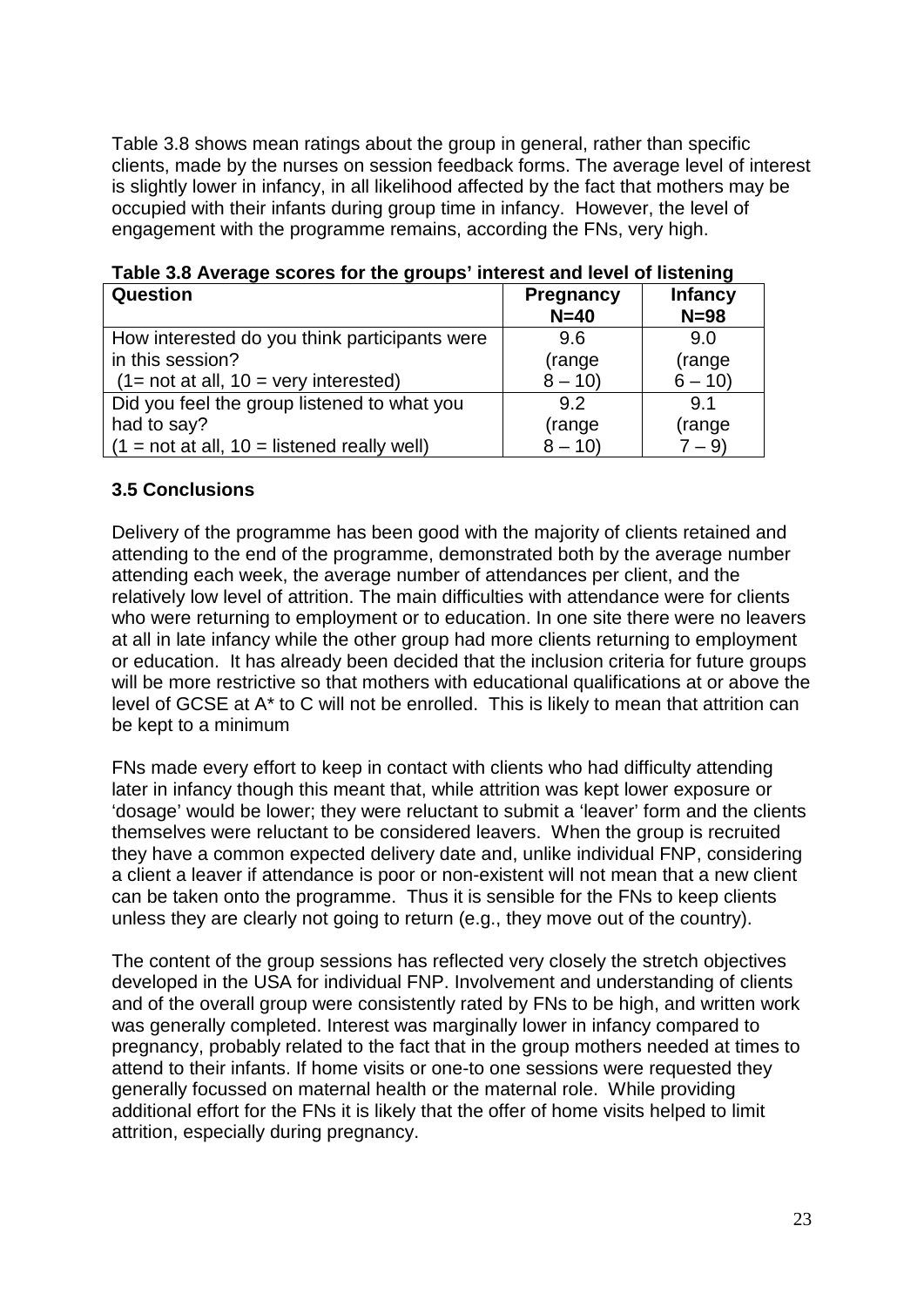## **Chapter 4. Acceptability of the programme to clients**

This chapter addresses the following questions:

- Is gFNP acceptable to service-users?
- What are clients' expectations of nurses and are they realistic?
- Which elements of the programme engage service-users, and what factors influence their retention in the programme?

## **4.1 Structured feedback**

The clients were asked to fill (anonymous) feedback form at the end of each session. The rating scale used was 1 to 5 in pregnancy and (with fewer questions) 1 to10 in infancy. The results are shown below in Tables 4.1 and 4.2; virtually all the ratings received in both pregnancy and infancy indicated that they found the group very interesting and that the nurses had responded to what they themselves had to say.

**Table 4.1 Mean ratings made by clients after pregnancy sessions, using 5 point scales**

| <b>Site</b> | <b>How</b><br>interesting | <b>Nurses</b><br>listened | <b>Said what</b><br>wanted | <b>Felt</b><br>comfortable |
|-------------|---------------------------|---------------------------|----------------------------|----------------------------|
| $1 N=116$   | $4.9(4-5)$                | $5.0(4-5)$                | $4.9(3-5)$                 | $4.9(3-5)$                 |
| 2 $N=77$    | $4.9(2-5)$                | $5.0(4-5)$                | $5.0(4-5)$                 | $4.9(4-5)$                 |
| Total N=193 | $4.9(4-5)$                | $5.0(4-5)$                | $4.9(3-5)$                 | $4.9(4-5)$                 |

| Table 4.2 Mean ratings made by clients after infancy sessions, using 10 point |  |
|-------------------------------------------------------------------------------|--|
| scales                                                                        |  |

| <b>Site</b> | <b>How</b>    | <b>Nurses</b> | <b>Felt involved</b> |
|-------------|---------------|---------------|----------------------|
|             | interesting   | responded     | today                |
| 1 N=181     | $10.0(8-10)$  | $10.0(8-10)$  | $9.8(5-10)$          |
| $2 N = 114$ | $9.9(7-10)$   | $9.1(9 - 10)$ | $9.9(7-10)$          |
| Total N=295 | $9.9(7 - 10)$ | $9.5(9 - 10)$ | $9.9(5-10)$          |

While the feedback forms were completed anonymously clients might have felt some pressure to make positive ratings since the sheets are handed to the FNs, and may be influenced by other group members. In each of the interviews clients were asked to rate, on scales from 1 to 10, the FNs, the programme materials, and to judge how much difference they thought gFNP had made to their pregnancy or (in infancy) to their parenting. In this one-to-one setting they may have felt more freedom to express any negative opinions but again the ratings were on average very high (see Table 4.3) with negative ratings mainly restricted to the materials although the average was above 8.

The lower ratings when asked what difference the group had made were primarily from the group members had already had one baby and felt that they would have managed, though not as well or those with very good support from their family.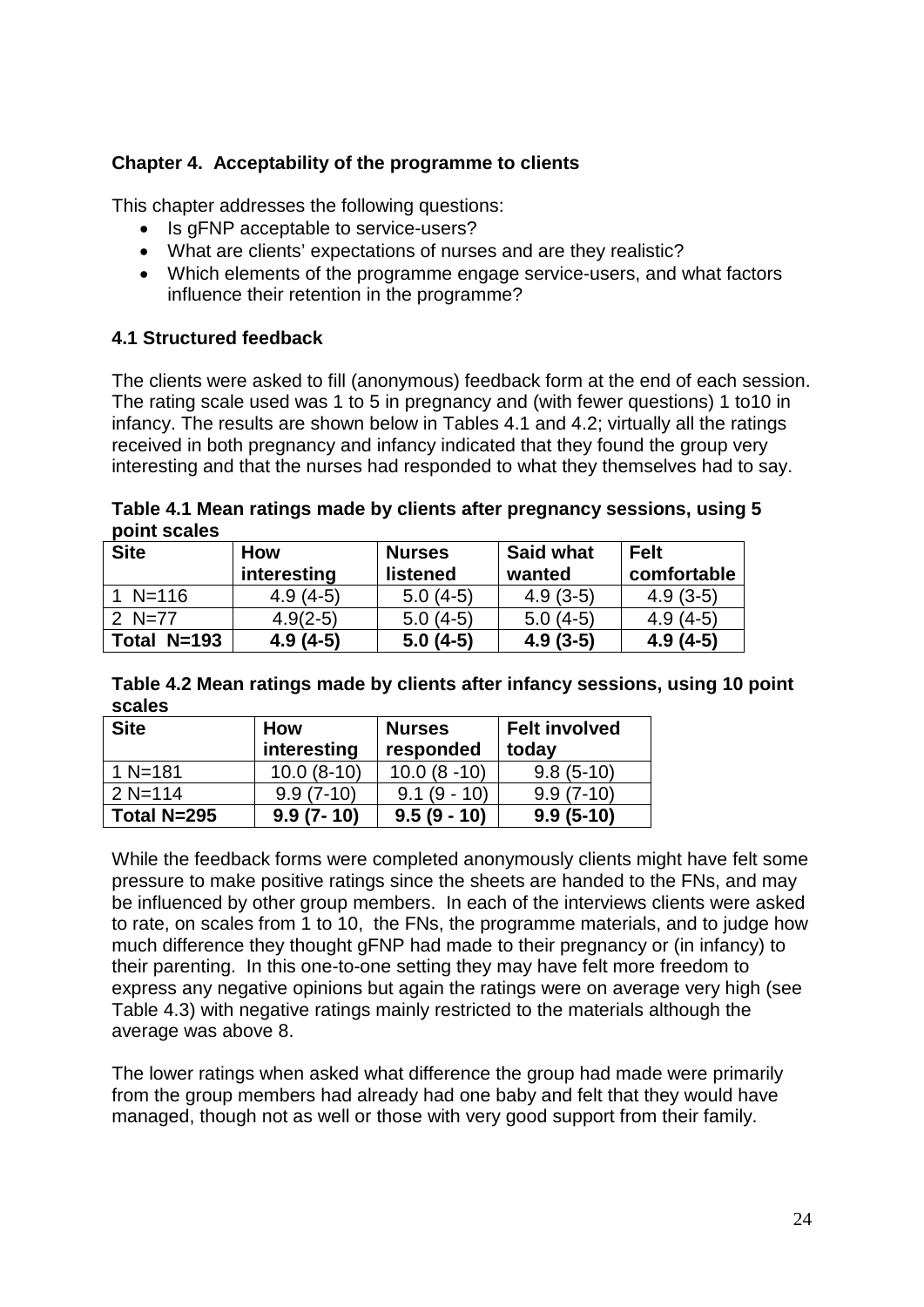*'I would say it is really useful even if it is your second baby as there are things like you think you know it all but when you get to the group they show you things and you think actually I didn't know that.' (C2)*

*'I would say 8 because of having a baby already, but if it was my first I would rate it 10 because it is very easy to understand. (C5)*

*'I probably would have coped without it as I have a strong sense of friends and family network so it is not like I wouldn't have coped. But it has made a difference once a fortnight being able to plan my week around it. It has made a positive difference.' (C12)* 

| Table 4.3 Mean ratings made by clients in research interviews, using 10 point |  |
|-------------------------------------------------------------------------------|--|
| scales                                                                        |  |

| Question                                   | <b>Pregnancy</b> | <b>Early</b>          | Late                  |
|--------------------------------------------|------------------|-----------------------|-----------------------|
|                                            | $(N=19)$         | infancy<br>$(N = 18)$ | infancy<br>$(N = 14)$ |
| <b>The FNs</b>                             |                  |                       |                       |
| 1= not really made much difference         |                  |                       |                       |
| $10 =$ fantastic, I don't know how I would | 8.9              | 9.5                   | 8.7                   |
| cope without them, they are so             | $(5 - 10)$       | $(7-10)$              | $(5 - 10)$            |
| understanding and helpful                  |                  |                       |                       |
| The materials                              |                  |                       |                       |
| $1 = not useful, poorly presented$         | 8.9              | 9.1                   | 8.2                   |
| $10 =$ fantastic, really understandable    | $(6 - 10)$       | $(7 - 10)$            | $(4 - 10)$            |
| and has taught me a lot about my           |                  |                       |                       |
| pregnancy and how to cope                  |                  |                       |                       |
| The difference the group has made          |                  |                       |                       |
| $1 = not$ at all, not learnt anything new  |                  |                       |                       |
| and have lots of other support anyway      | 8.6              | 8.6                   | 9.0                   |
| $10 =$ made all the difference in the      | $(5 - 10)$       | $(5 - 10)$            | $(5-10)$              |
| world, before being offered FNP was        |                  |                       |                       |
| not sure how I would cope                  |                  |                       |                       |

## **4.2 Qualitative interviews, relationships with FNs**

Group FNP nurses were perceived from the outset as providing a different kind of interaction from the 'normal' antenatal care professionals that mothers would ordinarily see; they were said to be more therapeutic and less judgemental. This should enhance their engagement in the programme:

'*It is like counselling in a sense you know they are going to help you out' (C5) 'They don't talk down to you. They know a lot more; they don't make you feel silly with any questions' (C14)*

The mothers continued to have good relationships with the FNs into infancy. Some described how they saw them as friends even though they also recognised they had a professional role. Not surprisingly a number of clients seemed to be talking more to the health visitor FN after their infant's birth whereas in pregnancy many of them had talked about their close relationship with the midwife FN.

*'I am going to (FN) as she is the health visitor so I have become close to her now so it has changed.' (C11)*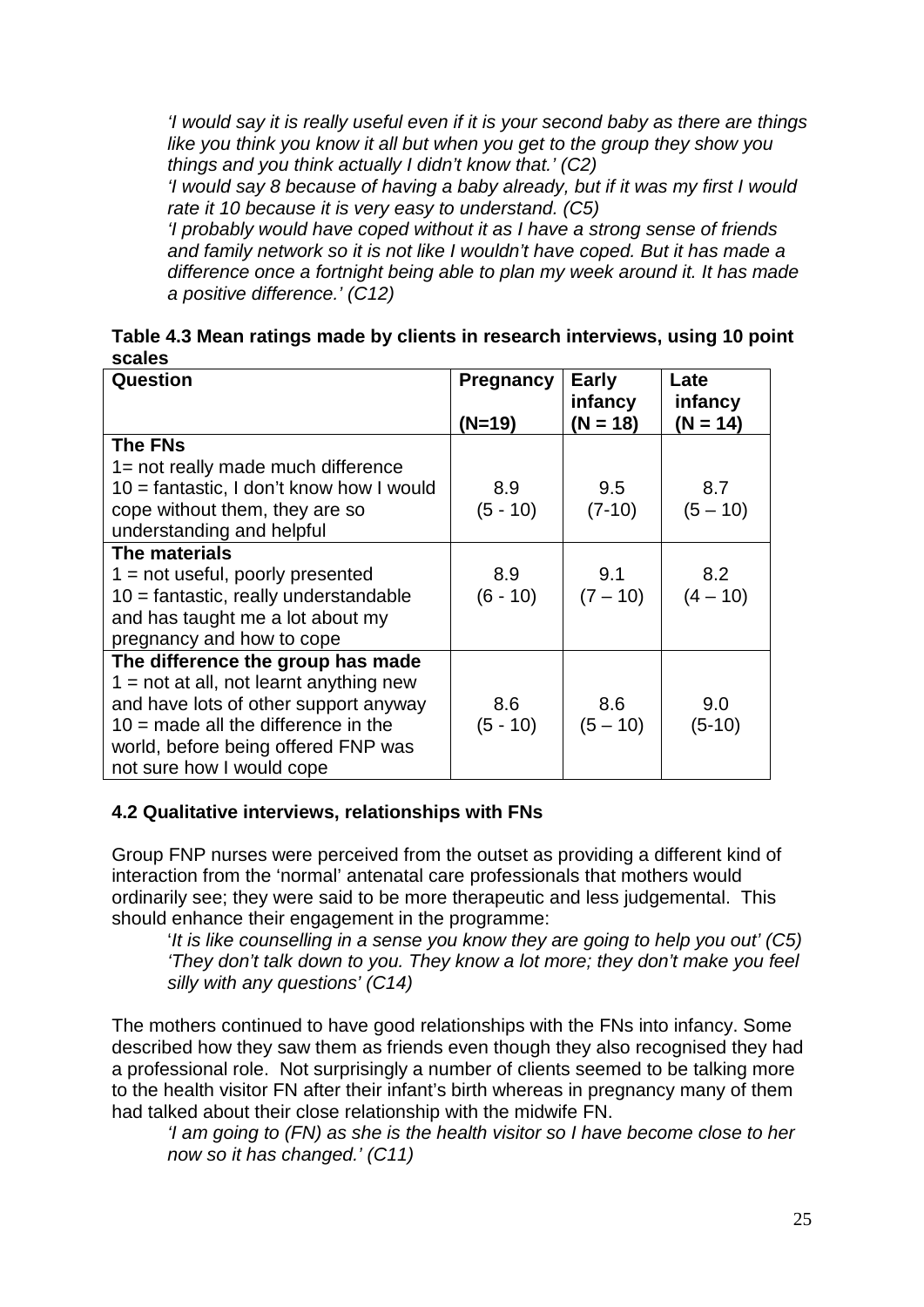*'I love both of them. I feel like I have known them forever… I can talk to her about anything. I think the world of both of them.' (C1) 'There is a variety of things they can offer you but the biggest thing they can give you is support.' (C13)*

One concern was that clients were expecting FNs to return texts and messages during evenings, weekends and even in one case when a nurse was on holiday. Although clients really appreciated this 24 hour service it may be putting undue pressure on the nurses to be available at all times and creating an unrealistic expectation.

The mothers and FNs relationship throughout the group has been very strong. Mothers reported in the late infancy interview that they trusted the nurses indicating there have been no change in the latter stages of the project. Mothers who have returned to work still reported that they have some texts and communication with the FNs and that they felt able to call them and ask questions if necessary.

*'It is brilliant, it is like having two extra Mums that you can go to and talk to and go "Something has happened; what do I do?" (C11)*

*'I think I can trust them quite well and be open around them, I have got a good trust there that I probably didn't have at the beginning. I would say I see them as much as a friend as professionals.' (C10)* 

*They are brilliant, dead friendly and you know you can always count on them any time and not just at the group. (C13)*

## **4.3 Qualitative interviews, relationships with other group members**

The mothers had positive feedback about the pregnancy sessions and liked the fact that the programme brought them into contact with other mothers due to give birth at about the same time.

*'It introduces me to the mothers and a lot more insight' (C14)*

*'I liked the fact that we all knew we were going through the same stages at the same time' (C13)*

The group has enabled some to meet new friends, some noting in their interviews that they had no friends who had babies or were pregnant and others were new to the area and did not have many local friends.

*'I have formed some really good relationships. I don't think anyone is dominant' (C5)*

*'I would like to see some of them in the future'. (C3)*

*'I don't have anyone in my normal group of friends who is pregnant, so they are not really interested in talking about it.' (C2)*

While they liked the group context, some also appreciated the fact that some time was spent in small groups or pairs. They found that taking part in the small group work meant they could have more conversations with the group members they may not have talked to yet.

*'I think it is better in twos, as you are talking to each other and then you can talk to the group together.'(C18)*

*'The group members get to say what they want more in the small group' (C13)*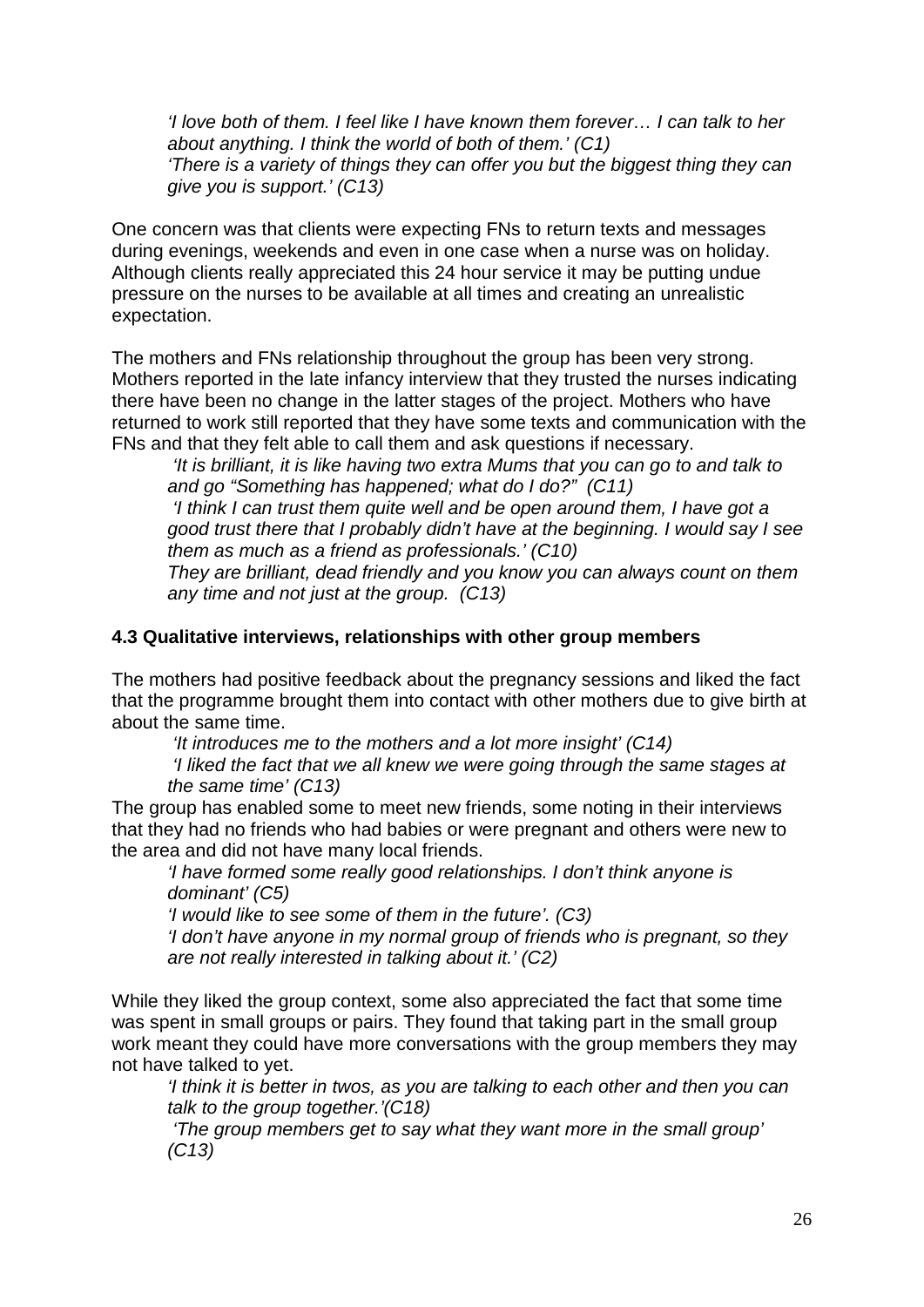In Infancy they noted improvements in the way that the group involved themselves in the discussions:

*'We talk a lot more than when we first started going to the group there was a lot of silence and nobody really said anything but now we talk all the time.' (C5)*

In pregnancy some clients identified certain group members as taking up too much time discussing their problems this no longer seems to be occurring, partly due to the FNs' intervention to reduce this tendency and partly because stronger bonds had developed between the group members, so they did not mind so much if one member spent time on an issue that was specific to her.

*'It is better now one girl spoke a lot I think they do a bit more now they sort of say 'Oh shall we move on.' (C8)*

The clients' relationships progressed throughout the programme. Many reported seeing each other outside the group although this was sometimes less easy to organise now that some mothers were returning to work. A few admitted they found it hard to make friends but had been able to make at least one good friend in the group.

*'I find it hard to make friends but she is the one in group that has made me feel comfortable.' (C4)*

*'I am closer with more of them than I was before.' (C6) 'We talk on Facebook or text. (C7)*

*'I have the best friendship I have in my town because I came here not knowing anyone.' (C12)*

*'I have made on proper friend from it and I am going out with her for my birthday.' (C14)*

Once infancy sessions began the presence of other mothers and other babies was a considerable draw. They could look at how behaviour such as fussiness were handled and can also display their own parenting skills and their baby's prowess.

*'Yes he wants to stretch out and have a wriggle, whereas most babies are asleep so I sit on the mat with him.' (C1)*

*'I love it. I love showing off with her I don't know why. I love taking my buggy.' (C14)*

Mothers were asked to comment on anything unhelpful occurring in the group dynamics such as some clients taking up too much attention or competitiveness. This does not seemed to have occurred in later infancy which contrasts to the infancy stage where some mothers were reported to take up more of the FN's time.

*'Some days someone might have a problem they need to talk about it is not like one person always has the attention.' (C1)*

*'They do make sure I am kept under check a little bit, they do make sure everyone is allowed their say.' (C6)* 

*'There is nothing competitive about it and all babies develop in their own way and we all know that.' (C9)*

*'It used to be like that but no it is more interesting than competitive when we were first there in the first few months it was competitive.' (C14)*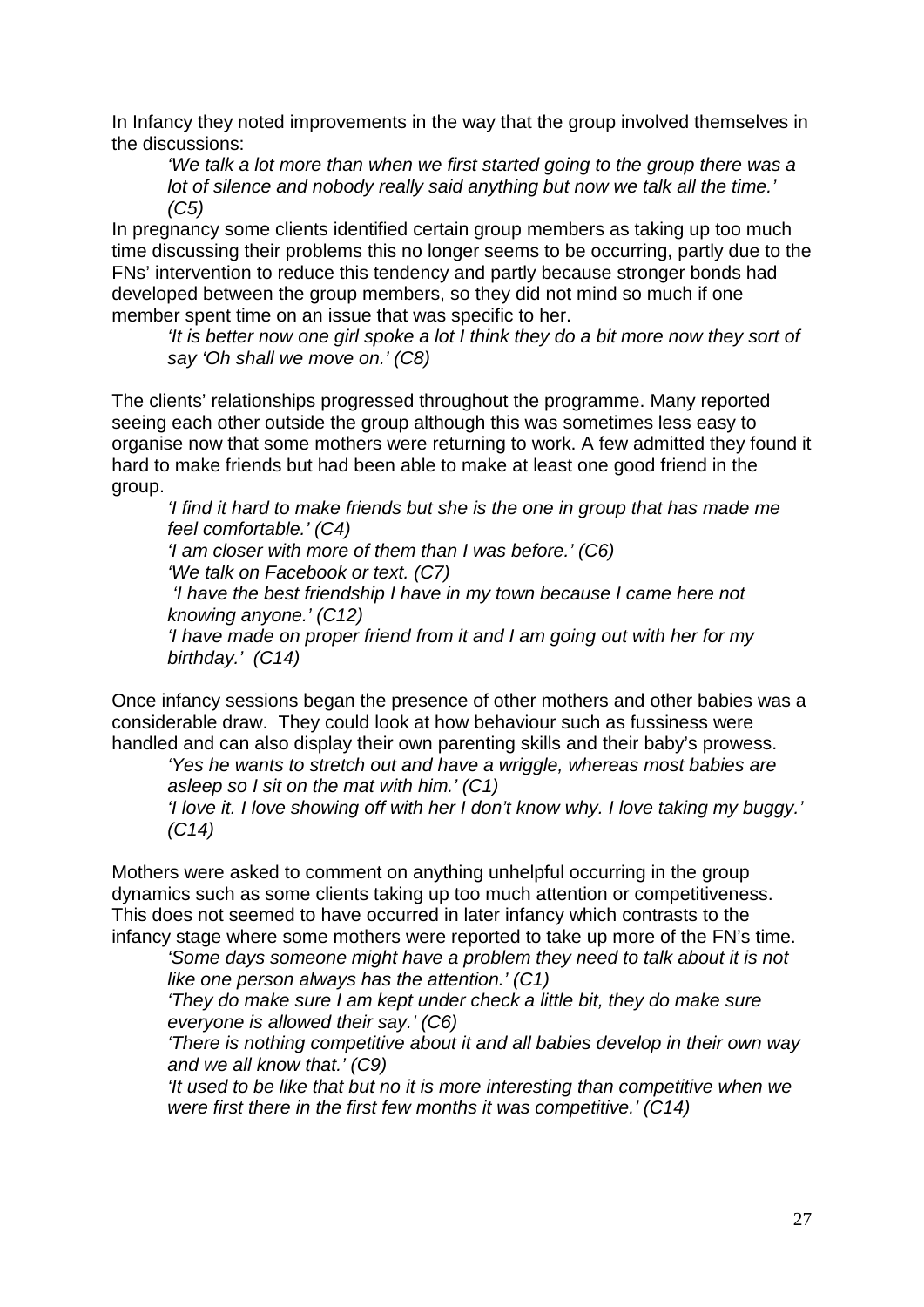## **4.4 Perceptions of the materials and programme content**

After each infancy session an item was added to the anonymous feedback sheets so that clients could list any activities that they particularly like that week. The most commonly mentioned are given in Table 4.4. The craft activities in particular were valued and a variety of activities pertaining to feeding and weaning. In addition the mothers enjoyed the way that they could watch the children play and learn about developmental progress and ways to encourage them through play.

| $1800$ $-1$ $-11100$ $-100$ $-110$ $-100$ $-1111$ $-110$ $-110$ $-110$ |
|------------------------------------------------------------------------|
| Learning about feeding, nutrition and weaning                          |
| Crafts; making cards with baby footprints                              |
| Crafts: making hearts, Christmas decorations, boxes                    |
| Singing and music                                                      |
| Baby massage                                                           |
| Talking to other mothers                                               |
| <b>Budgeting</b>                                                       |
| Job Centre plus visitor                                                |
| Learning stages of development                                         |
| Talking about difficulties and common problems                         |
| Outside play                                                           |
| Tests on babies, sensory items e.g. food tasting                       |
| Discussing food and menus                                              |
| Watch babies play together                                             |
| Crafts: making scrap books                                             |
| Floor play with children/learning how to play                          |
|                                                                        |

## **Table 4.4 What was the best thing in the group today?**

The clients were also asked in their interviews to recall activities that they likes and many commented from early on in the programme that they were learning in an enjoyable and constructive manner:

*'I go in thinking I know it all and come away and I learnt lots' (C6) 'I am at home and not working no more; I am at home and need it. I look forward to it' (C5)*

When asked to recall the subject matter clients praised the rate at which the information was covered, which was at a more leisurely pace that they might have encountered in a routine antenatal health check. This was evident to those who had already given birth:

*'I found she didn't overload you with lots of information which I felt that had happened before.' (C17)*

They like the fact that messages were conveyed in creative ways that encouraged physical activity. For instance the energy bucket exercise to illustrate how much emotional energy mothers were using:

*'How empty is your bucket, you had a cup and you had to take out the amount of popcorn to say how much you were giving away' (C4)*

*'There were lots of physical activities we had to stand up and walk around and move things around' (C15)*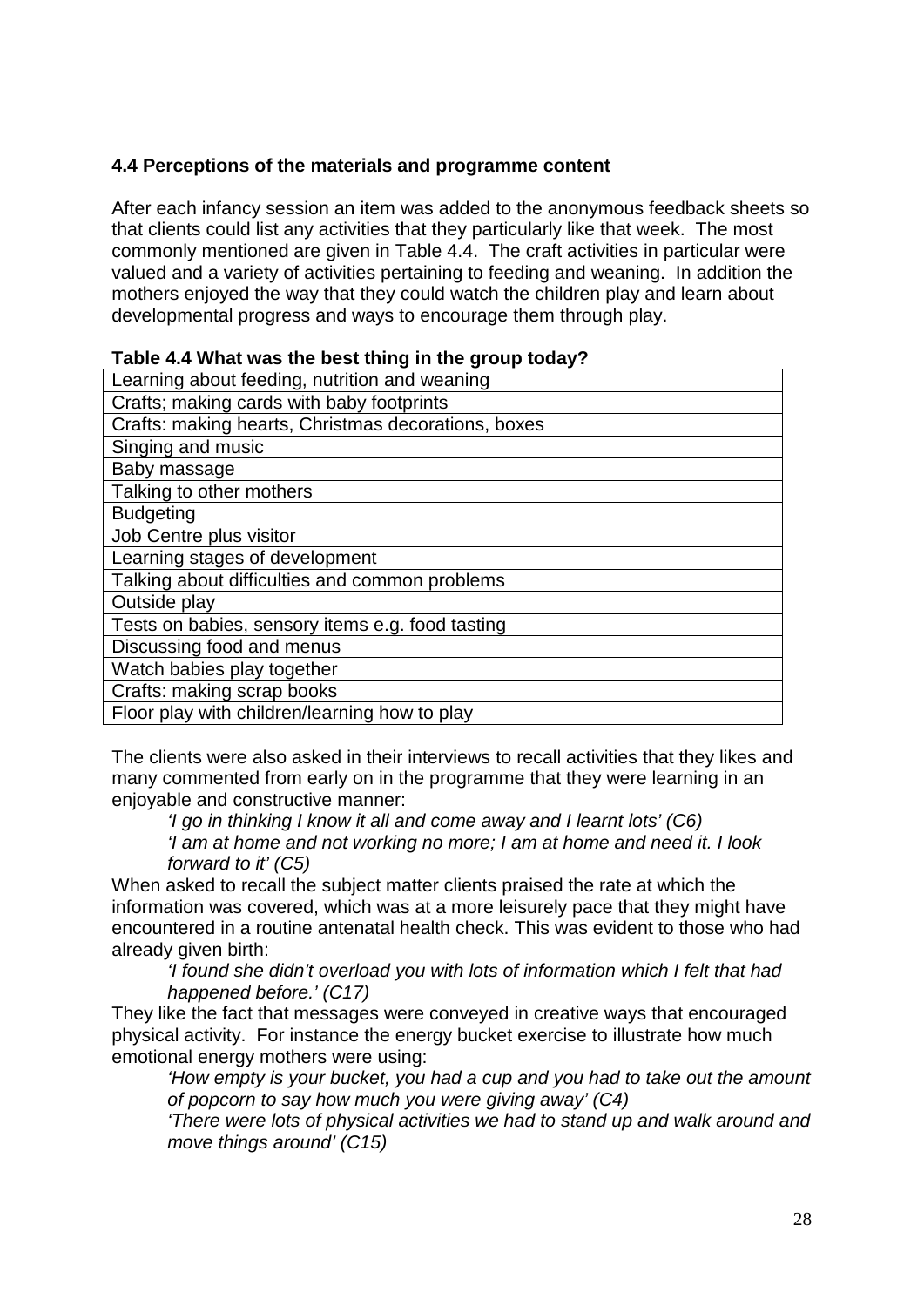In early infancy, soon after the birth of their babies, they recalled and had used the materials on feeding and weaning. They appreciated practical advice and the baby massage technique was mentioned by several, seen as a very positive way to soothe infants and also a way to bond.

*'It was probably feeding; I am probably the last one to get my baby into a feeding routine as-well as one of the other girls.' (C18) 'They showed us how to give the baby a bath… if you didn't have things ready by the bath like a towel, then you are left with a baby in the bath.' (C9) 'The baby massage was good because it relaxes her.' (C15)*

Other mothers recalled as favorites learning about infant communication, which had enabled them to understand what their baby needed or wanted.

*'The symbols the babies do like their hands are open, they like it and enjoy it but if they are closed and they have fists, they are not enjoying what they are doing.' (C12)* 

In later infancy interviews many remarked on how useful the discussions about weaning had been noting that, despite the range of views held by group members, the topic had been covered in a way that was not judgemental, but was imaginative and also helpful. For instance taste testing gave them a 'baby's eye view of what it is like to be offered unfamiliar foods:

*"We did test testing, we had to be blindfolded and someone had to guide us to put the food in our mouth, we didn't know what it was. It shows what the babies think because they don't know what it is, I had never thought about it like that; we know what we like but they don't know." (C2)*

Advice on portion sizes when offering solid food and letting the baby decide how much to eat was also useful, and particularly important given that many had been giving portions that were larger than recommended by the FNs.

*"We did portion sizes and jars; I think I was feeding her a bit too much" (C3)* Others had been encouraged that, even if teeth were not yet through, some chewable foods could be offered:

*'I was still giving her jars because she didn't have any teeth.....I said "can she have orange?" and they said she could so I am giving her more or our food now, she likes chicken and fish.' (C7)*

The sessions on communication and how babies develop were praised; their remarks reflected that there had been behaviour change on their part following the group:

*"I love learning about how the baby develops, it's stuff I really didn't have a clue about when I had my first.' (C6).*

*'Last week we were doing communication with children … slowing down and repeating words.' (C5)*

*It has been really good just talking about the different ways you can encourage them.... like giving her mats to lie on to encourage her to crawl.... and how to play, I have been making sure that for an hour or two I am just sitting on the floor playing with her.' (C10)*

*'Talking about how the brain connects and how they learn things and how you have to repeat things and I have started doing more songs, I was going from one to another but now I stick to one.' (C9)*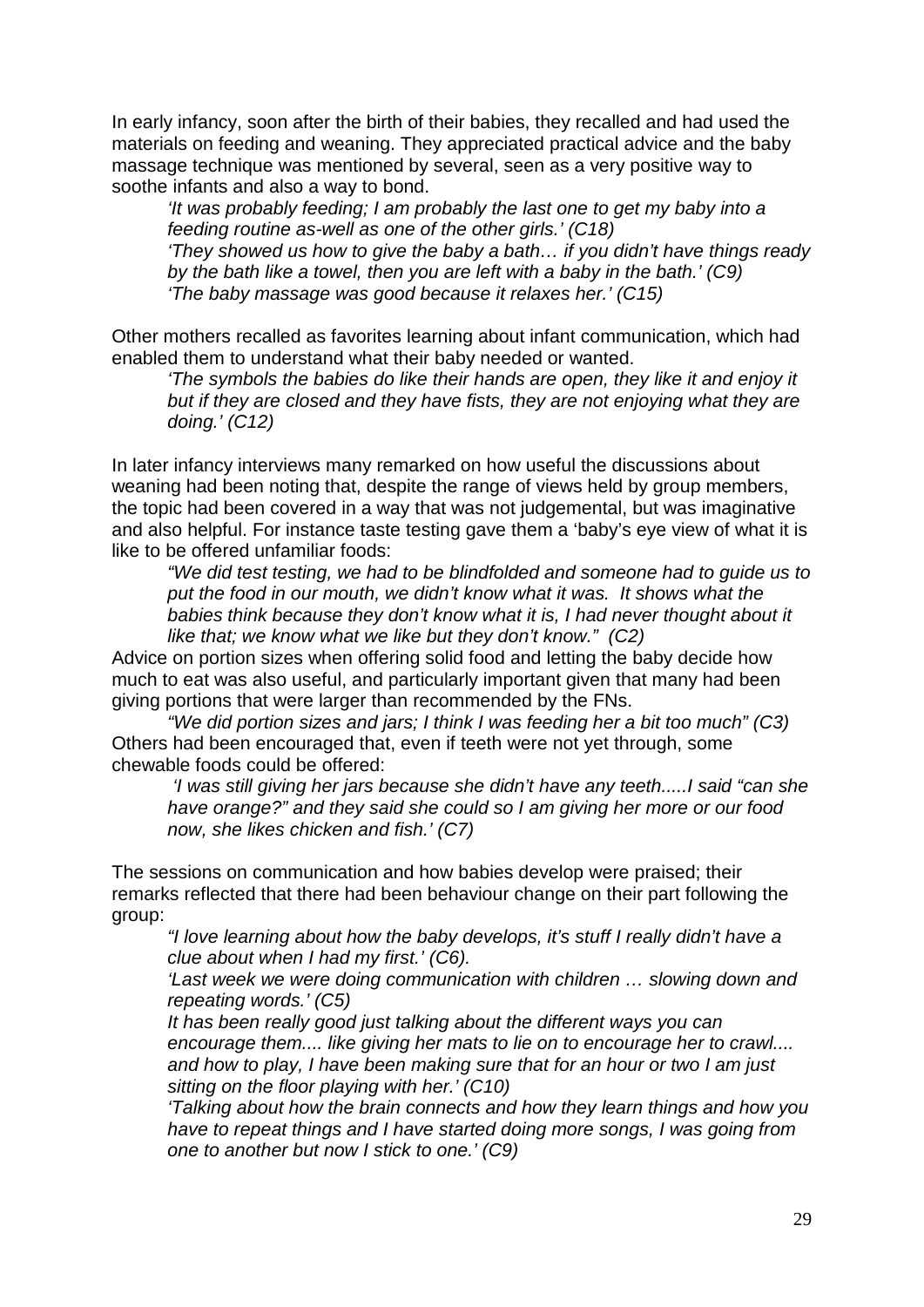Craft activities allowed the mothers to become involved in an enjoyable experience which would provide them with long-lasting memories in the form of scrap books or pictures.

*'They brought pens and things, we sat there to do our scrapbooks, it will be something to keep, and we wrote down all the things we had learnt in the group, it's something I can show may baby when she is older.' (C12)*

Many clients reported in their pregnancy interviews they had not done any of the checks; they like the idea of doing it but in practice at that stage they preferred the midwife to do them.

*'I would like to have a go (measuring fetal heart rate) but I would be worried if I didn't find anything' (C11) 'I haven't had the guts to try it.' (C13) 'It is nice to know I don't need to wait. I can sort it out myself and I don't need to wait on anyone.' (C6)*

## **4.5 Conclusions**

Their comments and ratings show that a number of mothers felt they needed the group while others were influenced by it and enjoyed the company of the nurses and other mums. The relationships between nurses and mothers and among the mothers themselves seem to be positive and supportive at this stage. The group dynamics are working well with no competitiveness. The mothers seemed more accepting of each other and their different lifestyles compared to their first interviews in pregnancy. Overall, the group has bonded well and felt cohesive and accepting which undoubtedly encouraged them to continue attending until their child reached one year old.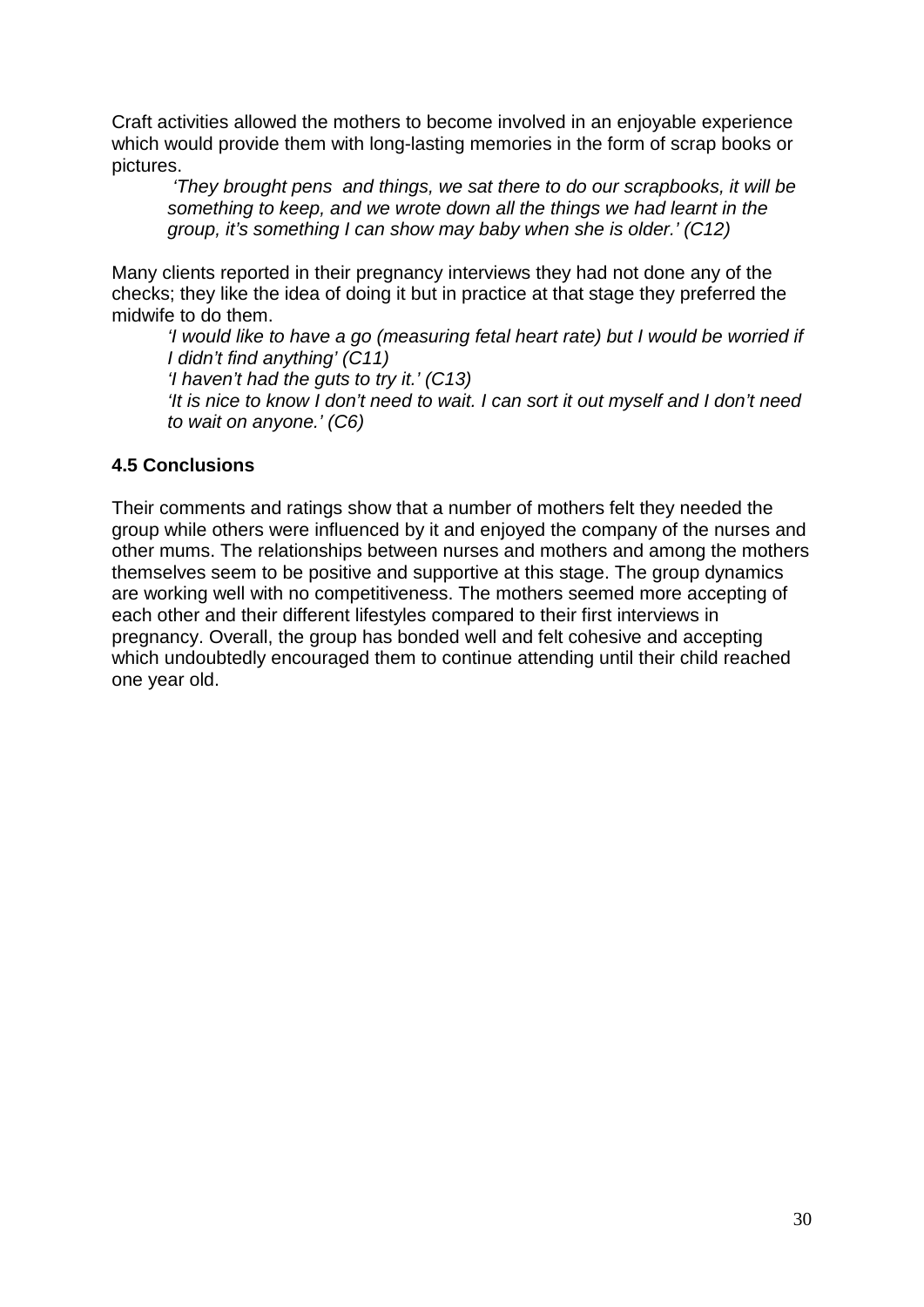## **Chapter 5. Acceptability of the programme to Family Nurses**

This chapter addresses the following questions:

- Is gFNP acceptable to practitioners?
- What skills do practitioners need to deliver the model successfully?

## **5.1 The group context**

Having been involved up to that time in delivering FNP as a home-based one-to-one programme FNs were asked about the difference, covering the same kind of content in a group. One particular issue was the extent to which all group members would participate.

During the pregnancy interviews the nurses and supervisors reflected on the first few groups. On the whole they considered that some of the clients had become involved in the group process easily, as they had predicted when recruiting them:

*'With the more talkative members it has been OK so far. We as the*  facilitators are setting the pace of the group. I think I do have a relationship *with the girls but obviously it is taking longer, I feel as though they trust us.'*

They all agreed that it was important to have two facilitators to run the group. They had experienced running the group alone if their colleague was on annual leave or sick.

*'It always more difficult on your own because there is none of the usual banter between us. However there was still humour in the interactions between me and group members.'*

Some activities involve breaking out into smaller groups and this was particularly useful in the early stages of the programme, when clients were less confident. The nurses paired more and less confident mothers together in the break-out activities.

*'We kind of know who are more confident which then encourages everybody else to join in. when we put groups together we try and put more confident members with less confident members. Yes we do that with ice breakers (mixing them up) we have every session.'*

## **5.2 Attendance and attrition.**

In pregnancy FNs were positive about attendance. They reported that it had been good, with the majority of participants giving them prior notice when they could not attend:

*'The attendance has been good there have been very genuine reasons if these girls can't attend' 'It has been around nine people at every group. The reasons (for not* 

*attending) have been genuine.'*

Some issues were evident when they were re-interviewed during infancy, when some clients were attending less regularly. The nurses reported that they took steps to challenge clients when they did not attend. They contacted them to ask why they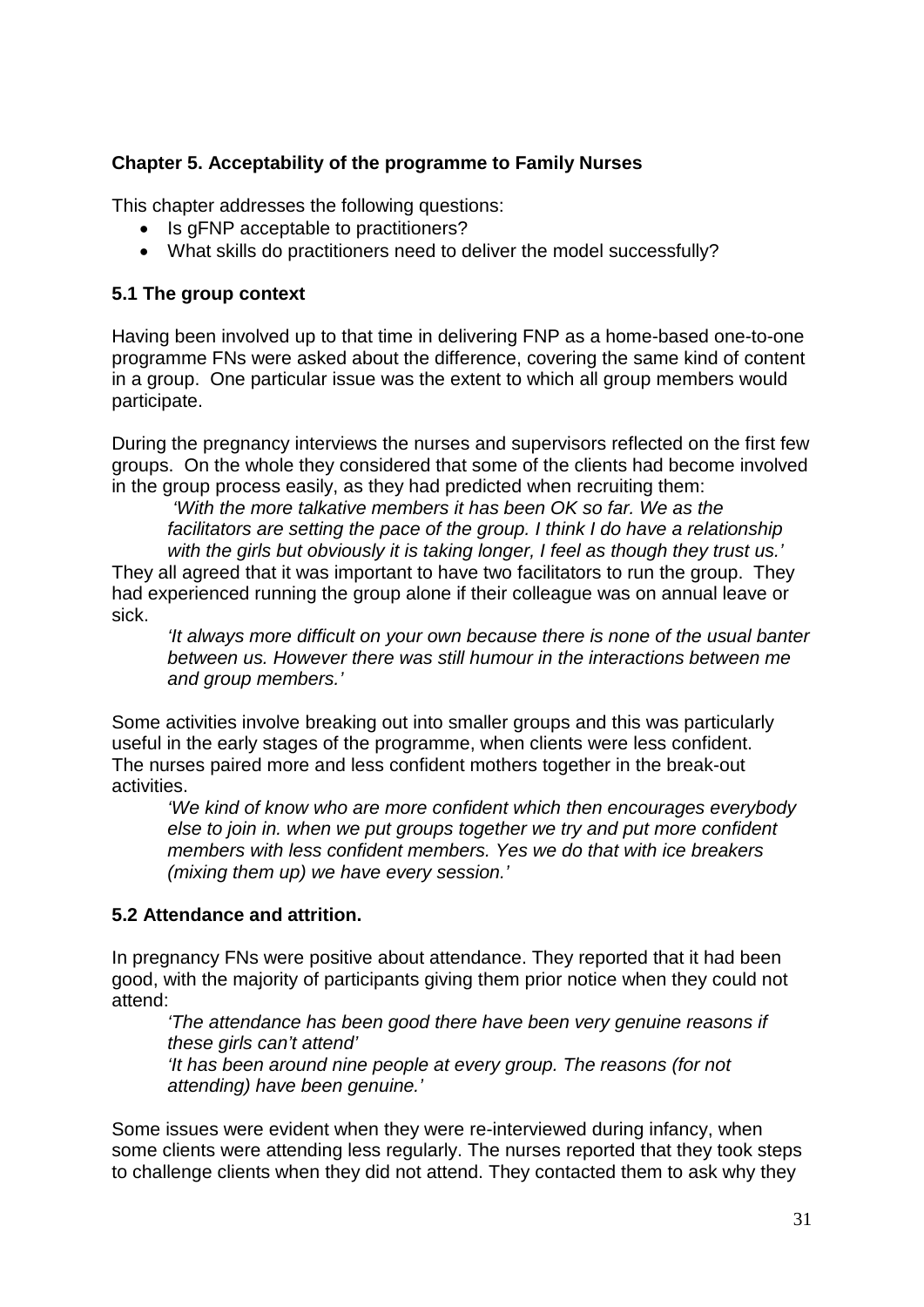did not attend and in pregnancy a home visit was suggested, though this was less likely to be suggested in infancy thinking that this might indeed lead to more nonattendance.

*'The dilemma is always how long do you leave it before you go out and do a home visit and discuss the situation.'*

Nurses were asked to compare attrition for gFNP and the home-based programme. In general they felt that the rates of attrition were better for gFNP which they attributed to the support in the group encouraging clients to continue attending.

*'I think if I analyse it, I would say that they attend more or better than our 1:1' 'They have the group support it is possibly easier to keep them.'* 

It was noted that the absence of some clients could make the group less attractive for those who did attend, another reason why group members may try to encourage each other to attend:

*'If they physically don't turn up as a group it can have an effect on the other people, so you end up with four people and it looks rubbish so they may not bother to come next time.* 

#### **5.3 Perceptions of the materials and programme content**

From the outset they found that the materials (which were adapted from home-based FNP) had been successful. Being familiar with delivering FNP gave them confidence to use them flexibly in the group context.

*'What went really well was the change (topic); instead of being specific by saying it is about changing your relationship or changing drinking we did introduced it by saying 'all of us have thought about changing something like diet or whatever''*

They noted which parts of the content might need amending, in terms of the style of delivery:

*'Warning signs in pregnancy is a list and we went through it. We talked about the treatment and things and it got a bit boring'.*

They also remarked that the absolute amount of information conveyed was likely to differ from their experiences of home-based FNP and that it was more important to focus on encouraging discussion:

*'It is virtually impossible to give what we give to people on a one to one in a group because of the constraints of them wanting to discuss it'*

In line with comments from the clients, the PIPE craft activities and food tasting were the most frequently rated in session feedback sheets as have been successful together with other activities that stimulated child development, particularly those involving music. There were fewer activities that were seen to have not gone so well, but they appear to be related more to the maternal life course (e.g. budgeting) or health (postnatal exercises)

During interviews PIPE and other craft activities were praised for providing learning in an in-depth way rather than superficially, and incorporating movement so that more interaction would occur.

*'The PIPE we use has been good and the craft activities as the clients sit*  round the table and they have the babies on their laps or on the floor. A lot of *talk occurs during craft time which has been very useful; it is relaxed and more natural and less structured.'*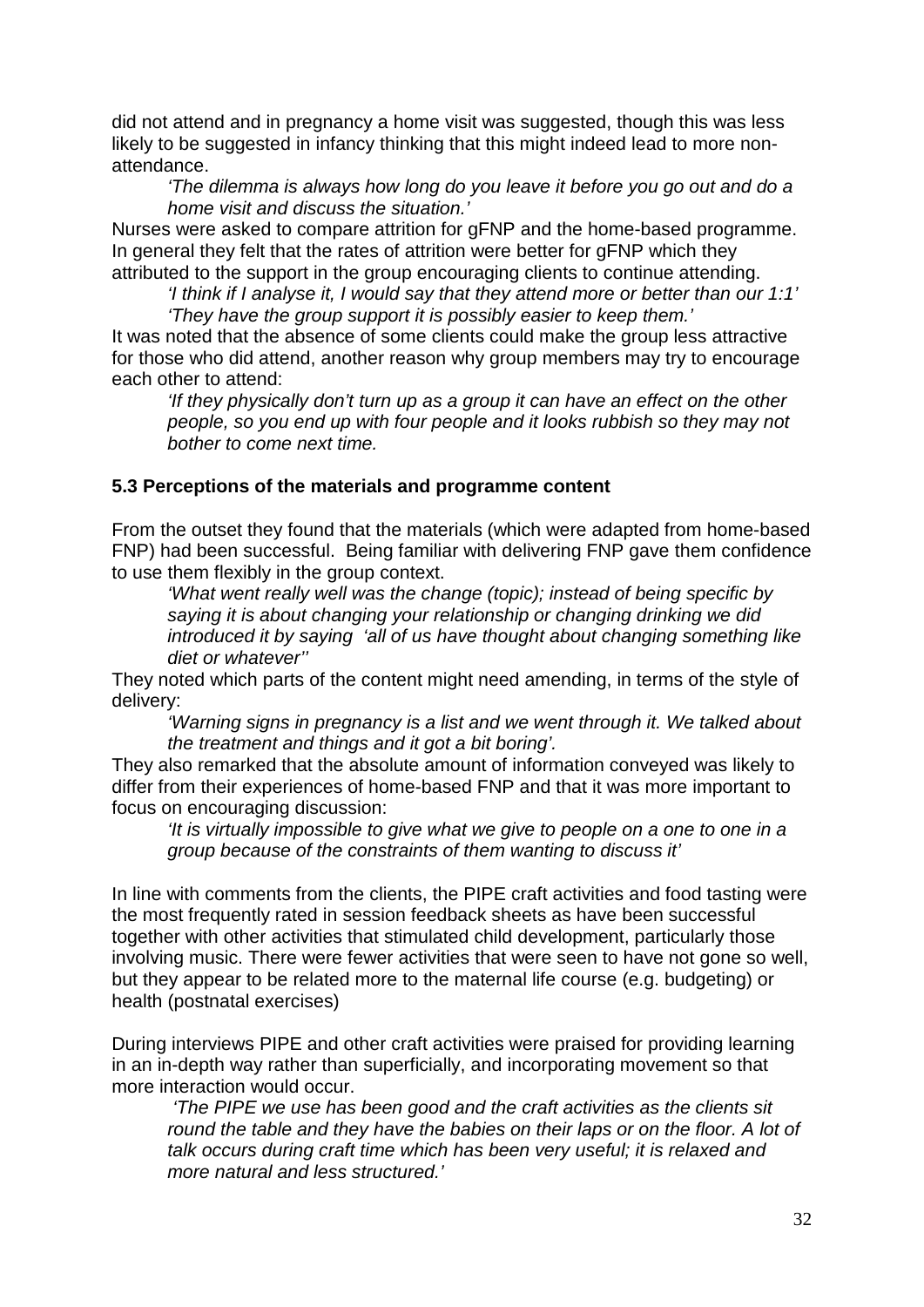Some mentioned that topics that highlighted differences between group members, either in their beliefs or their situation, could be a challenge:

*'Weaning has been quite controversial at times; budgeting too as half the group work and half are on benefits, there was this political overtone at one point in the discussion.'*

On several occasions outside experts had been brought into the group which appears to have worked well:

*'I think they enjoyed the outside stimulus people coming in. They had someone come in and do baby massage that went very well, and Job Centre Plus, about benefits'* 

Overall the materials transferred well from home-based FNP to the group context, and had in some cases led to added value by the exposure of clients to different opinions or to witnessing different babies responding in a variety of ways.

Session feedback questionnaires also allowed FNs to note the strengths of that particular session and improvements that could be made for the future. Strengths of sessions often involved good team working between the two nurses and sessions when they were able to keep the timing of tasks to those planned. They also noted that using Motivational Interviewing strategies was successful in addition to the use of humour. For the future they wanted to become more familiar with all the materials but particularly PIPE, and they thought at times that group members would benefit from more time to express their feelings. It was noted that presenting the group alone was not successful and that outside speakers, while enjoyed by the clients, may need more preparation about how to share their information.

In pregnancy clients are encouraged to check their own blood pressure, urine samples and foetal heart checks. Although the nurses were teaching the clients to do the checks they were not reinforcing this initially, partly to make sure the information was collected and to avoid putting too much pressure on the mothers as they became used to the group.

*'The midwife FN sees clients before or after the group individually in the room. I think this may come up later when we are looking at things like weighing the babies and head circumferences and length and all the rest of it. It (clients doing the checks) is actually quite time consuming.' 'They (clients) are not really very bothered about doing it. But we haven't told people to listen to fetal heart yet because they were still quite early on in pregnancy.'*

#### **5.4 Skills and supervision**

The nurses identified their previous knowledge of the FNP material and running groups previously as being integral to their current work. They thought that as a team with their co-facilitator provided complementary skills. Knowing the other facilitator had complementary skills also seemed to boost the nurses' confidence running the groups.

*'I have an excellent colleague, she has strengths about running the group and I have strengths about delivering and being a midwife.'* 

*'We are different personalities. I think [x] tends to deliver the emotional part of FNP talking about trust and relationships whereas I do more of the clinical side.'*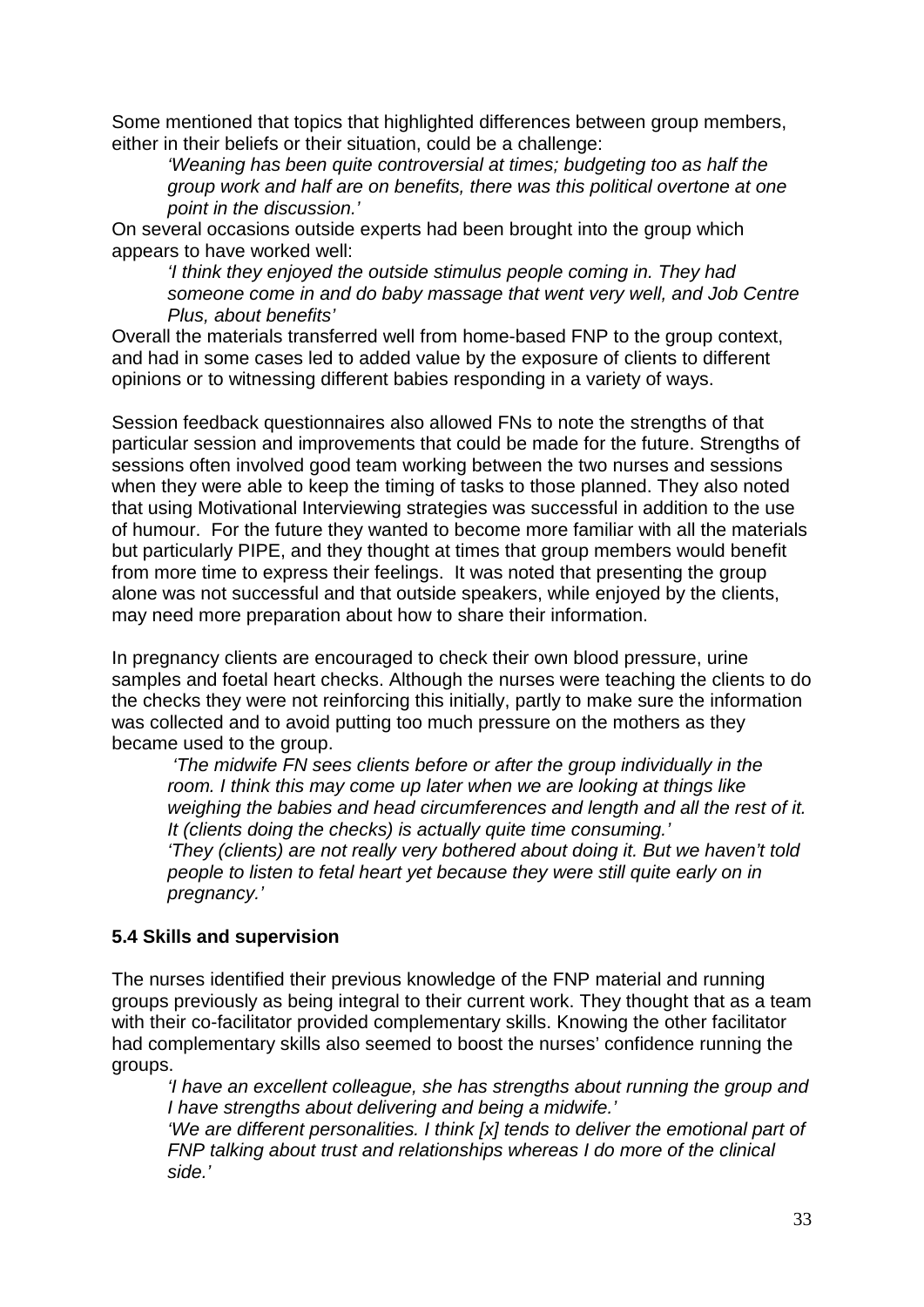The organisational psychology consultant also highlighted the importance of therapeutic skills and listening and responding to clients concerns at any given time in the sessions.

*'If you just go with the curriculum you end up with a group running on a fairly superficial level. How is that FNP and not an antenatal class? That has some value in itself but you need motivational interviewing and to start transforming lives and the therapeutic aspect is very important.'*

The FNs did not receive formal training for running the groups but instead had discussions alongside the central team, supervisors and the psychology consultant to mutually agree the best strategy for approaching recruitment, planning and administering the sessions*.* 

*'A lot of it has been experimental we have discussed how the groups have run through debate, I wouldn't necessarily say it was in terms of having formal training.'*

*'I think just getting together with the FNs from the other site and writing the guidance it gives us support and that has helped.'*

When asked about additional training they would like the nurses all unanimously identified Motivational Interviewing (MI) specifically for groups as the one piece of training they really wanted.

*'We asked for something around MI around the group setting. Someone says*  something if you are talking about behaviour change, in a group setting it *would have a slightly different slant on it.'*

#### **5.5 Workload issues, cost and infrastructure**

The nurses mentioned coming in to do the group while on annual leave because they felt it worked better with the two nurses who were familiar with each other. This may not be sustainable over a long period and in fact a more permanent stand in had been arranged in both sites.

The FNs also maintained home-based FNP caseloads, reduced to take into account the gFNP work and they reported sometimes finding it hard to find time for repeat visits with home-based mothers if they cancelled an appointment. They suggested that home-visits to gFNP clients should be limited, especially in infancy.

*'We need to be crystal clear in terms of boundaries (particularly about homevisits). As soon as you do those visits at home there is a bit more of an expectation from the clients of what you are going to do......Are we their FN or do we just run the group? There is a real need to get that clear.'* 

The nurses were asked if they found the group or regular FNP more enjoyable or stressful, the responses were mixed. Many found the group more rewarding but also more stressful.

*'They have a colleague they can bounce off ideas and they can decide how they are going to present a certain topic.'* 

*'Sometimes other people in the house can look after babies ........I think they are just different and they complement each other and it is quite nice to be able to do the group, it is a change from doing 1:1.'*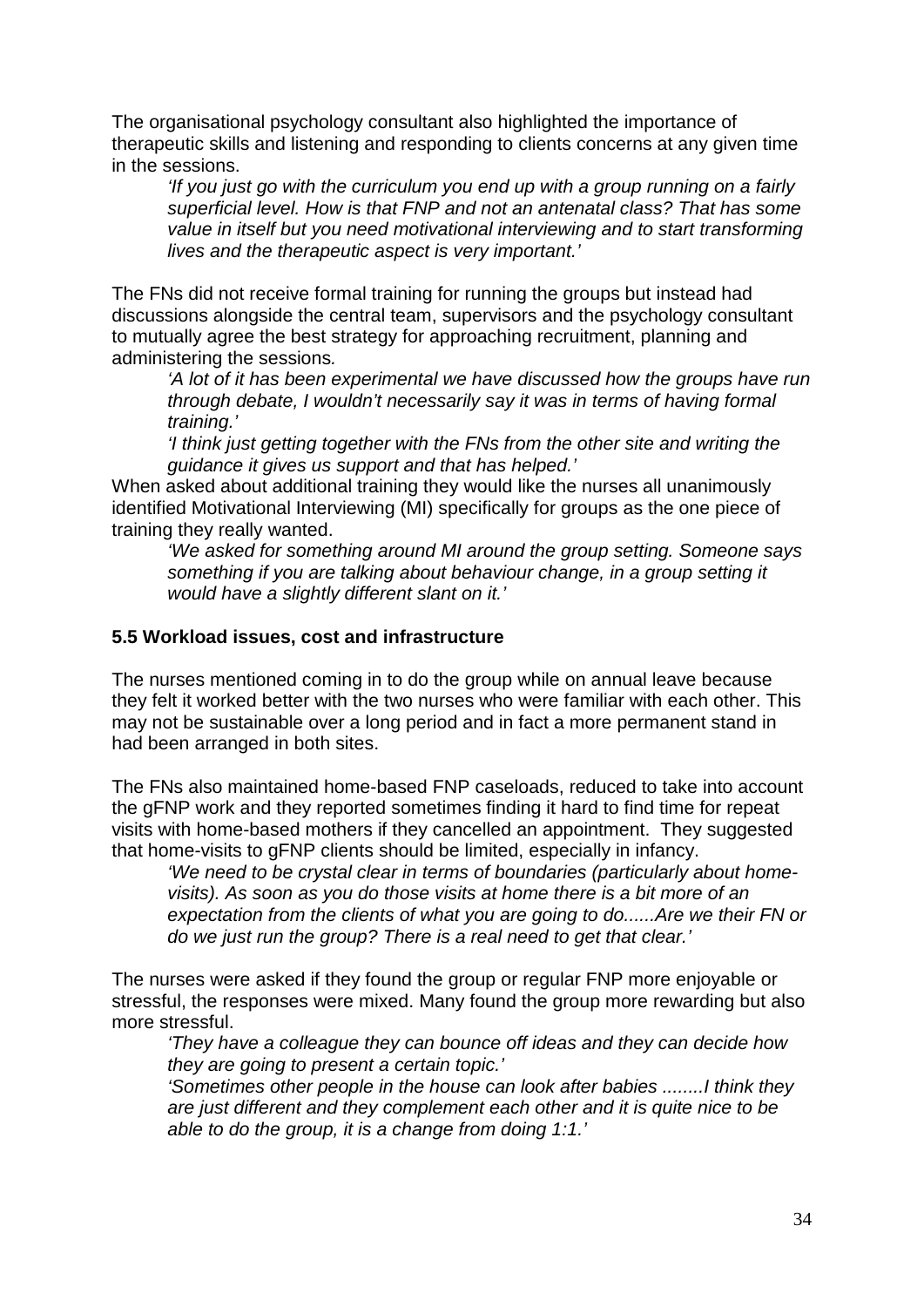The physical placement of the groups in Children's Centres had many advantages but it also led to complications for the FNs. Some nurses found carrying all the equipment around such as dolls, paperwork, drinks to venues and not being able to park at the children's centre was particularly demanding

*'You have to be highly organised because you can't just pop and go and get this or that, it was also the midwifery side, taking all the midwifery equipment as well as the juice and dolls and equipment and the notes. We were allowed in the car park to unload but then we had to move the car and then bring the cars back reload. It is all extra stress. It would be helpful to have a room.'* 

The location of the groups in Children's Centres also presented other practical problems:

*'(Because several organisations were in the building) there was a code for the photocopier and they couldn't decide if we were Health or Children's Centre*  and by the time they decided which code we were we couldn't be bothered. *those practical things make a difference.'* 

#### **5.6 Conclusions**

The start-up phase of this programme, as with many new projects, did not allow sufficient time to fully work out how best to present the materials. Adaptations were being developed while the pressure of recruitment was also ongoing. Nevertheless the FNs appear to be pleased with the delivery of the programme from the outset.

They all had experience of running groups and this was invaluable, but in the future they would value more training on how to integrate the Motivational Interviewing style of working into a group context. Not surprisingly they also indicated that they would like more time to think about the programme and how best to deliver the content.

They found the group FNP enjoyable and appreciated to chance to work closely with a colleague. Providing gFNP was a complement to their experiences delivering home-based FNP, but the group work was sometimes more stressful because of trying to provide some home-visits in addition to the group sessions, which could impact adversely on their work-load. Moving equipment back and forth from cars to buildings, parking and managing older noisier babies was difficult for the nurses

The FNs have seen progress in their groups which has been rewarding for them. They comment that the clients are engaging in the group and the therapeutic relationship has worked well. In comparison to individual FNP they appreciated the impact that could be made by conducting discussions about issues such as weaning in a group, and also the energy that was evident when craft activities or infant play was part of the session. Overall they appeared to find the group to be an effective way to share the FNP curriculum and one that engaged clients.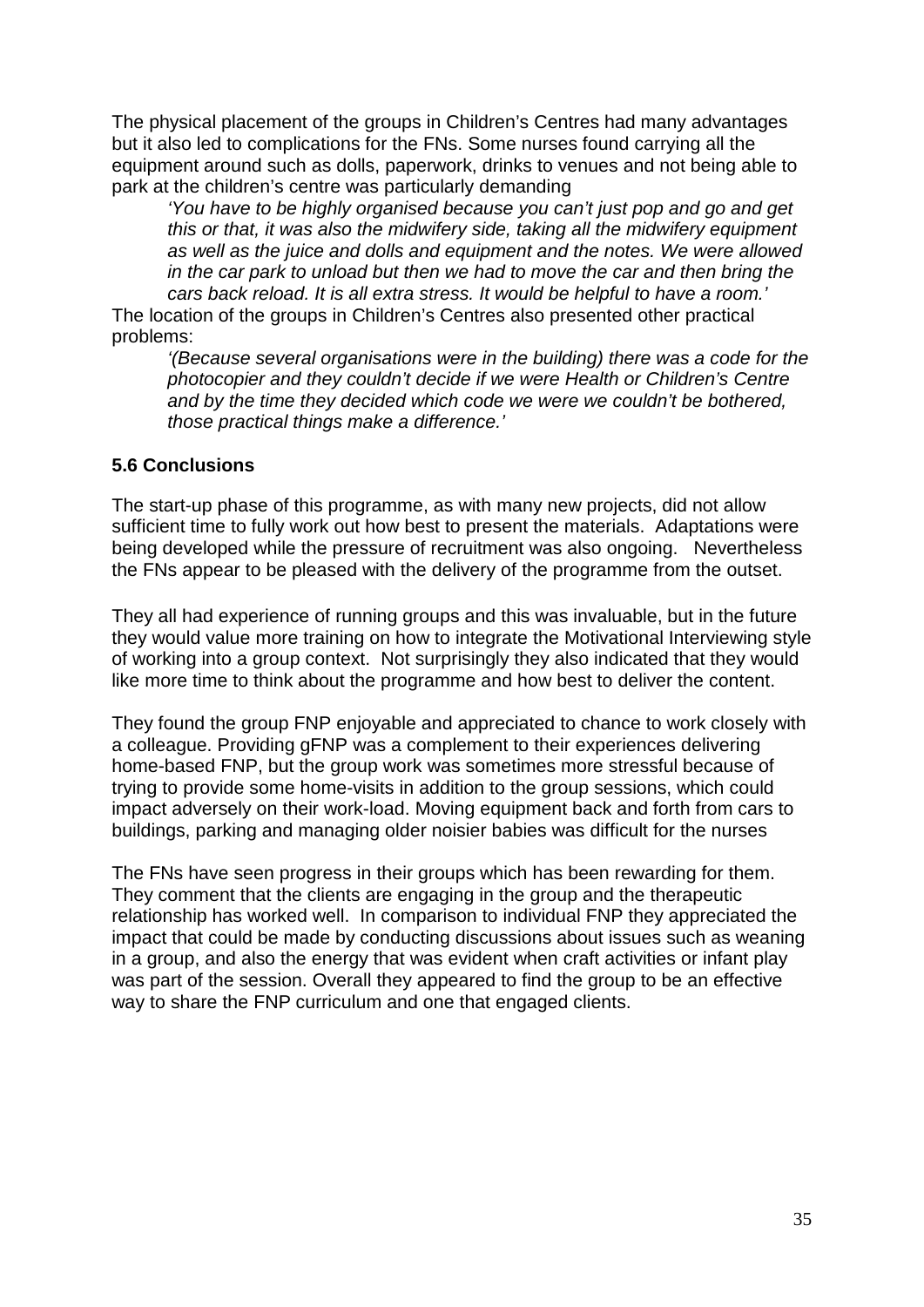## **Chapter 6. Early indicators of impact**

In this chapter evidence is summarised to address the following question:

• Are there early indicators of efficiency and effectiveness?

#### **6.1 Maternal health-related behaviour**

#### *a) Smoking and alcohol use*

The numbers are too small to come to any conclusions about the impact of the group but it is encouraging that few of these mothers reported any smoking either during pregnancy or after their child's birth and this continued throughout the first year. Few of the clients reported any smoking during pregnancy; at intake only one out of 19 with data (5%) had smoked in the previous 2 days and at 36 weeks three clients out of 17 with data (18%). At 6 weeks after their child's birth, four out of 18 with data, (22%) had smoked in the previous 2 days, including two who had also smoked at 36 weeks. At 12 months data were available for 15 clients and two reported smoking (13%); neither had smoked during their pregnancy but one did report smoking at 6 weeks post-partum.

No alcohol intake was reported at the two pregnancy data collection time points, with two reporting alcohol use when infants were 12 months. Only one mother reported marijuana use at intake. The drug use questions were not re-applied.

#### *b) Breastfeeding*

Plans to breast feed were commented upon in interviews, for instance by one second-time mother. While after attempting she had not been able to continue with breastfeeding for her first child she was confident that it would not be the same for her second baby, with the support of gFNP:

*'She will be drinking breast milk when she comes out!' (C4)* Questions administered in the group and recorded on data forms ask about breastfeeding at several points in the programme, right after the birth (UK012G Infant Birth form), at 6 weeks (UK012AG 6-week Health form), at 6 months and at 12 months (UK013G Infant Health Care form).

Nearly three quarters of the clients with data forms (13/18, 72%; site 1, 8/10; site 2, 5/8) had attempted breastfeeding and 8 of these (44%) were still breastfeeding at 6 weeks. Three mothers were still breastfeeding at 6 months (30% of those ever breastfeeding, 20% of the total). The average age they stopped was 22.3 weeks (range 2 to 52) and the average age that exclusive breastfeeding stopped was 11.5 weeks (range 0 to 32 weeks).

#### *c) Family Nutrition*

Health related behaviour changes associated with attending the FNP in groups during mid-pregnancy mainly related to having a healthier diet.

*'I thought I ate healthy, but it kind of made me realise I don't'. (C10)*

*'I was having 2-3 fruits a day and before I wasn't having any.' (C11)* Better diet was also a likely outcome for their infants.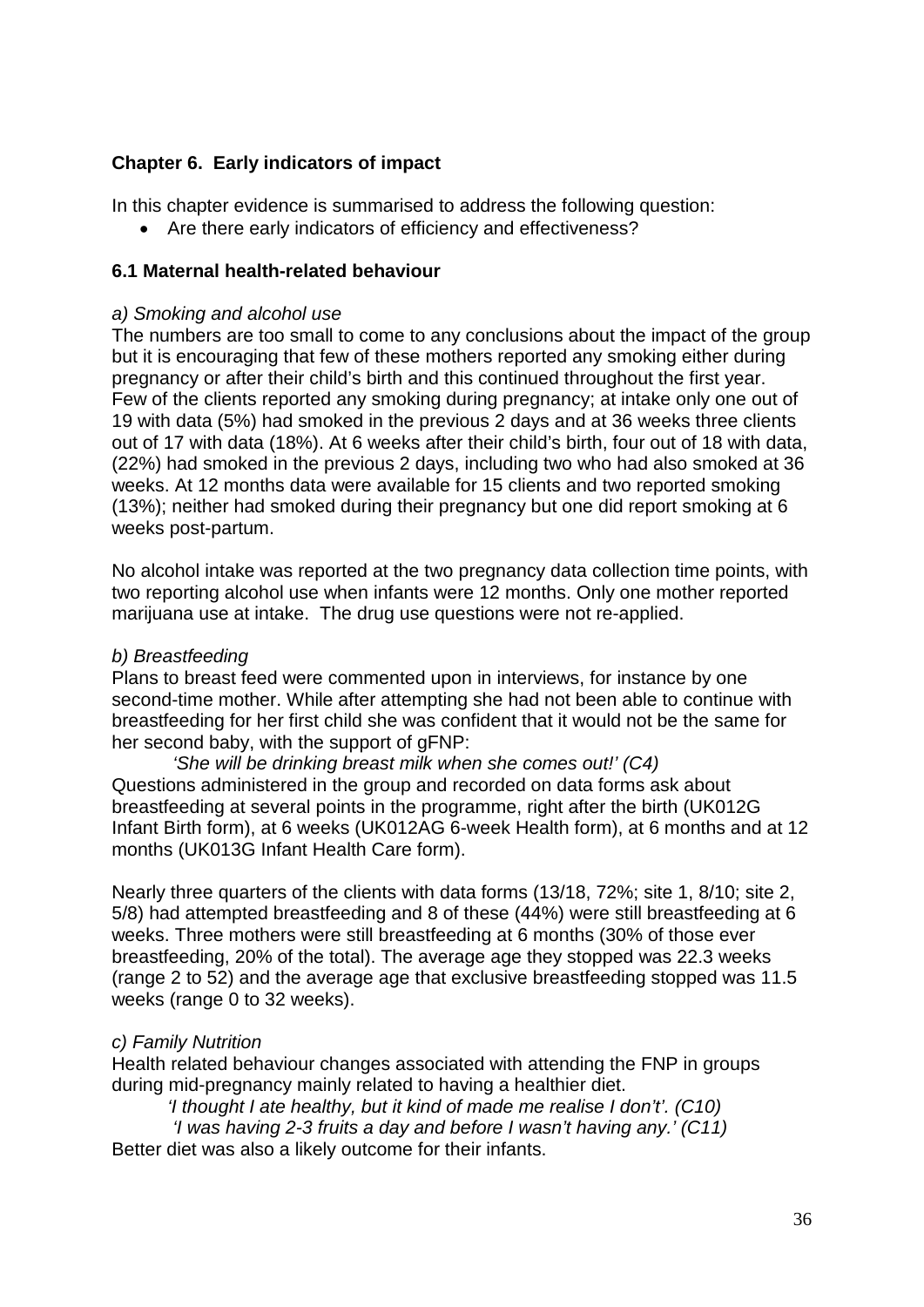*'We had a nutritionist come in, I started making more home-made foods instead of buying jars, we did as taste test and it did not taste as good as your home-made food. (C2)*

*'I have not given her any jar-food at all, even in an emergency, if you taste it, it's disgusting. ...I was shocked last week when they talked about portion size and they had about three chips and I give a lot more than that; it makes you realise.' (C5)*

## *d) Immunisations*

At 6 months infants whose mothers were still attending (N=17) were up to date with immunisations. At 12 months data were available for eight of the nine clients in site 1 and three were said to be up to date with immunisations while five were not.

## **6.2 Child outcomes**

## *a) Weight*

The mean birth weight was 3439 grams (range 2660 to 4320) with no significant difference between the sites. The mean gestation was 40 weeks (range 38 to 41). None had needed time in SCBU. At 6 months child weight was within the average range for most of the infants and development for almost all infants was good.

At six months weight information was available for 14 infants and percentile information for 15. The average weight was 7734 grams (range 5640 to 9560) with similar means for the two sites (site 1, 7776; site 2, 7691). The majority were at percentiles 25 to 50 (4, 27%) or 50 to 75 (6, 40%). Two were above the  $90^{th}$ percentile and three were below the  $25<sup>th</sup>$ , one of whom was at the  $2<sup>nd</sup>$  percentile.

## *b) Developmental status*

At 4 and 10 months the parent report Ages and Stages Questionnaires (Squires, Potter & Bricker, 1999) were administered. The parent decides between 'yes' their child does perform the behaviour (10), 'sometimes does' to identify emerging skills (5) or 'not yet' (0). The range for each of five subscales is 0 to 60; cut-off points are available for each (two standard deviations from the mean in the standardisation sample) and they vary for each scale and at each age (see Table 6.1).

|                     | N  | Range    | Cut-off | mean | <b>Standard</b><br>deviation |
|---------------------|----|----------|---------|------|------------------------------|
| 4m communication    | 13 | 35-60    | $33$    | 52.1 | 5.8                          |
| 4m gross motor      | 13 | 40-60    | <40     | 55.4 | 6.6                          |
| 4m fine motor       | 13 | 30-60    | $28$    | 52.5 | 7.2                          |
| 4m problem solving  | 13 | 20-60    | $35$    | 54.2 | 8.2                          |
| 4m personal social  | 13 | 15-60    | $33$    | 55.4 | 6.2                          |
| 6m socio-emotional  | 13 | $0 - 85$ | $>45$   | 23.0 | 21.0                         |
| 12m socio-emotional | 7  | $5 - 45$ | $>48$   | 30.7 | 15.4                         |

## **Table 6.1 Ages and Stages questionnaire mean scores**

The Ages and Stages Questionnaires: Social-Emotional (ASQ-SE; Squires, Bricker & Twombly, 2003) documents difficulties in self-regulation and emotional behaviour, and was used in Group FNP at 6 and 12 months. Questions are scored 'most of the time' (10), 'sometimes' (5) or 'rarely or never' (0) and a low score is preferable (range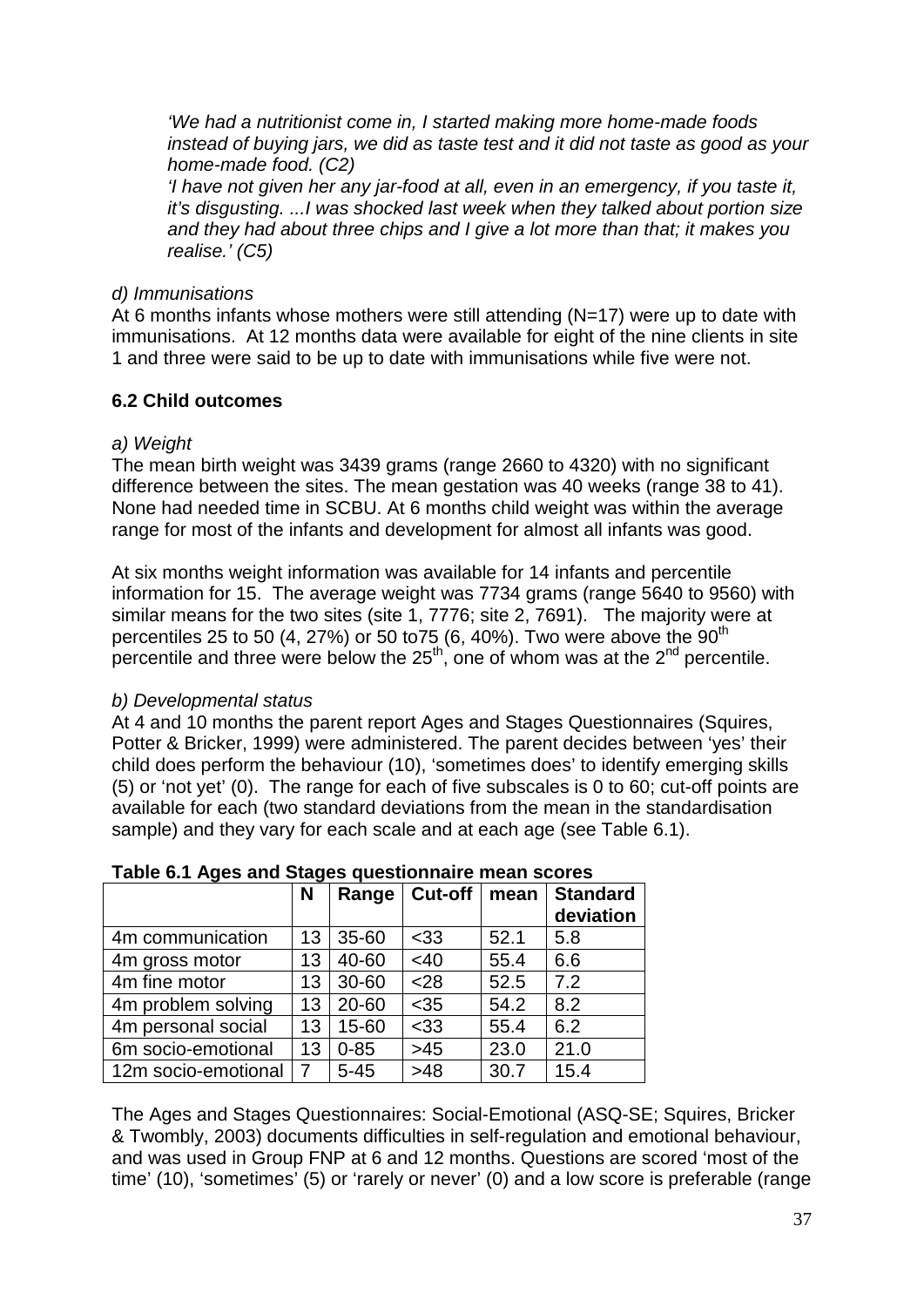0 to 300). Again there is a different cut-off score for each age band indicating a child who is at risk and needs follow-up (see Table 6.1).

Four and six month information was available for 13 infants (site 1, 5; site 2, 8; see Table 6.1). The mean scores for 4 month development are all close to the maximum, with only one child below the cut-off points, for problem solving and personal-social skills. One child (not the same one) had socio-emotional problems above the cut-off of the 6 month ASQ-SE. No 10 months ASQ data have yet been recorded. At 12 months there were no children above the cut-off for the ASQ-SE.

## **6.3 Maternal life course**

## *a) Birth control*

The Demographics Update form (UK011G) includes questions about birth control. Data were available for 15 clients and all but one reported using birth control, with the other client reporting abstinence. The frequency of using birth control was every time for 10/14 (71%) and most of the time for 2/14 (14%). The most popular type of birth control was a hormonal implant (7) or the pill (5) with three reporting use of condoms (one in conjunction with the pill). None of the clients had become pregnant by 6 months.

## **6.4 Maternal role**

## *a) Stimulating child development*

Mothers remarked in their interviews on their increased involvement in play activities: *'I might be watching a TV show and I sometimes forgot to play with him, and part of me wants him to leave me alone but they keep telling you how important it is to interact with them and play and talk, so I make sure I am giving him time.' (C1)*

*'We have started going there [Children's Centre] and we do tots time about doing activities with my children. I also learned about slowing down and repeating words.' (C5)* 

## *b) Home safety*

Other important aspects of change mentioned in some interviews was establishing and maintaining home safety. One mother talked about learning how to stop your child doing something such as playing with the television buttons saying:

*'They talked about distraction; give them something else for them to do.' (C3)*  Two clients discussed being given cheaper safety equipment if you join a children's centre and they found that particularly helpful information:

*'The last session we did dangers and looking around the room and what kinds of dangers there were. There is more than you think. They sorted out with the Children's Centre to see if I could get help with safety gates as they are 25 pounds and you can buy a brand new safety gate for a tenner. So it has saved us a lot of money.' (C11)*

*They told us that if you joined the Children's Centre you could get cheap safety equipment, so I registered.... It was all about safety and they told us to get down on our knees and look from a baby's point of view.' (C14)*

*c) Confidence as parents*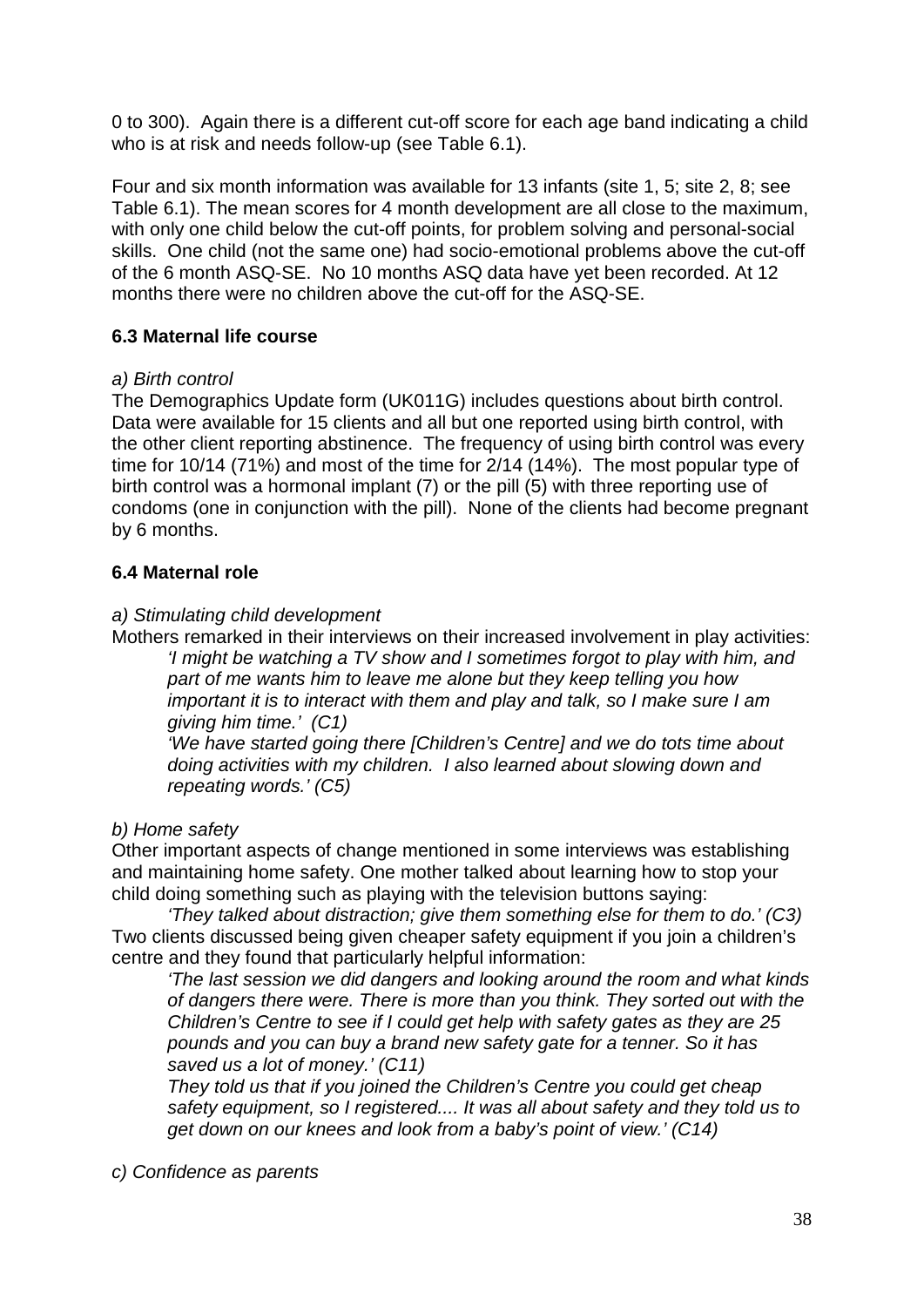The home safety quotes illustrate that information has been provided in a manner that has allowed the mothers to come to their own decisions rather than being told in a dogmatic manner, as this mother described in the context of deciding between breast and bottle feeding:

*'The thing with midwives is that they make you feel bad with the choices you are making and those two [Group FNP FNs] never have. They will tell you how it is supposed to be, but if you don't do exactly what you are supposed to do they never say "well this is what you do", they just tell you that you need to trust in your decisions and if you have problems to come to them. (C6)*

The nurses responded positively when commenting on changes they had observed in the clients overall. While some highlighted changes such as eating more fruit and their continuation of breastfeeding others pinpointed more emotional changes such as an increased confidence, which allowed them to speak up when they had concerns.

*'They seem to have moved on. They are thinking about work and planning things.'*

*'I would say most of them are quite confident….we have got two people moving into houses of their own and they have never lived on their own*  before.'

'She is really questioning some of the things that happen in the nursery.' One client talked about how they had discussed persuading their partners that it was important to have time as a family.

*'They were talking about you have to try and keep convincing them that babies need family time as well not just one person.' (C1)* 

In contrast another was making equally important decisions about restricting the role that her baby's father had:

*'[FN] has helped me a lot with (child)'s dad from the word go, I wanted to hear if Social Services considered him safe to be around her, she has helped me with them....he is not having contact and I rang him and explained.' (C10)*

#### **6.5 Referrals to other agencies**

| <b>Type of referral</b>  | <b>Pregnancy</b> | <b>Infancy</b> | <b>Total</b>   |
|--------------------------|------------------|----------------|----------------|
| Client health care       | 9                | 2              | 11             |
| Housing                  | 4                | 4              | 8              |
| Safeguarding             | $\overline{2}$   | $\overline{2}$ | 4              |
| <b>Children's Centre</b> | $\overline{2}$   | $\overline{2}$ | 4              |
| Citizen's Advice Bureau  | $\overline{2}$   | 0              | $\overline{2}$ |
| Mental health            | $\overline{2}$   | 0              | $\overline{2}$ |
| Nutrition (look & eat)   | $\overline{2}$   | ი              | $\overline{2}$ |
| Police protection unit   | $\overline{2}$   | O              | $\overline{2}$ |
| Housing benefit          | 1                | 1              | $\overline{2}$ |
| Child health care        | ი                | $\overline{2}$ | $\overline{2}$ |
| Injury prevention        | 0                | 2              | $\overline{2}$ |
| Fire prevention          | 0                | 1              |                |
| Smoking cessation        | 1                | O              |                |
| Domestic violence        |                  | ი              |                |
| Income support           | ი                |                |                |

#### **Table 6.2 Details of referrals by phase of the programme**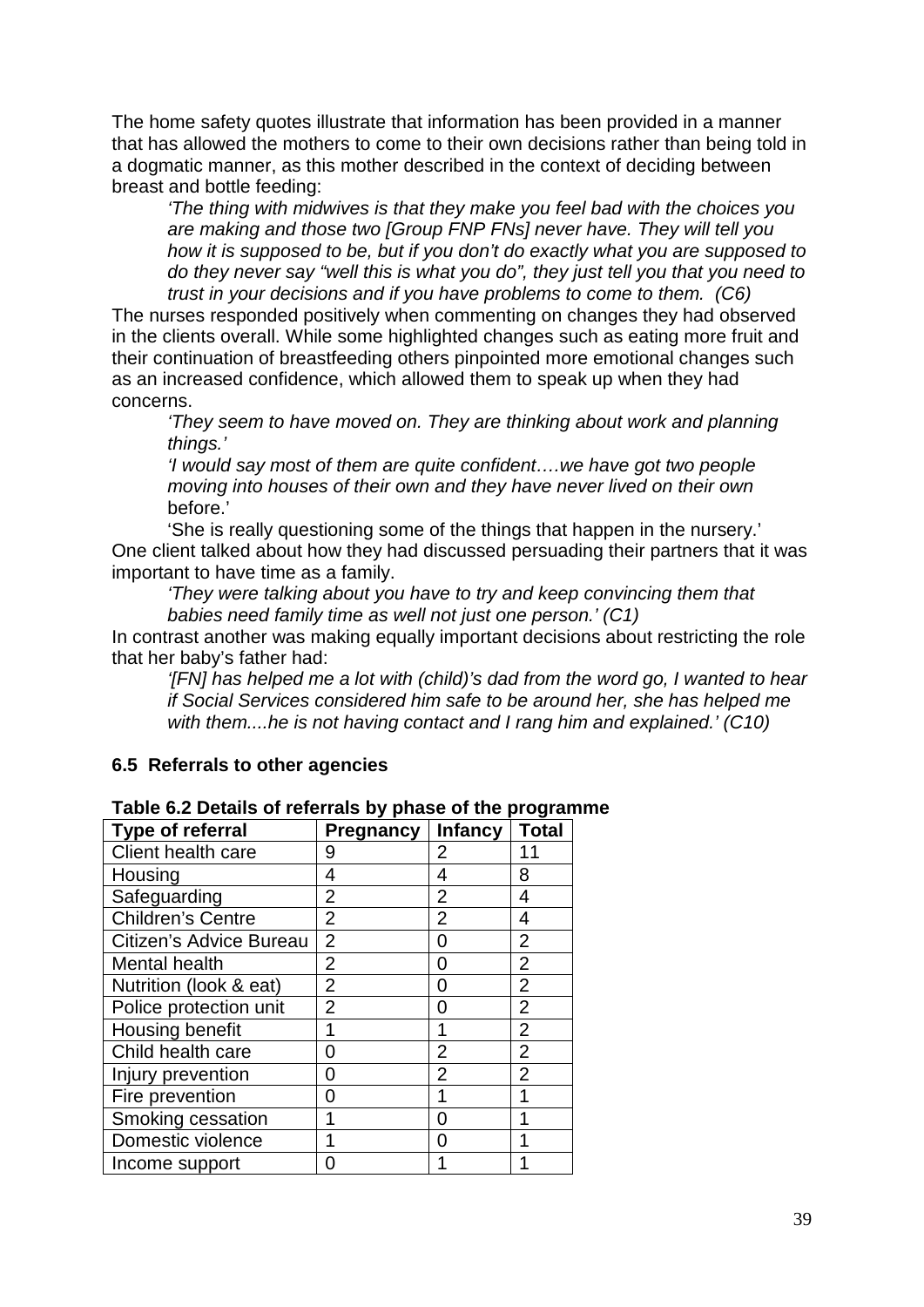| Unemployment benefit |  |  |
|----------------------|--|--|
| Sexual health        |  |  |

FNs can make referrals to other services. In total 41 referral forms (UK004G) were completed for 13 clients (site 1, 4; site 2, 9); more than half in pregnancy (23, 56%), and the majority in site 2 (32, 78%). On the UK001G forms it is possible to indicate that a referral was made, but without any details. Based on these 53 referrals were made for 15 clients (site 1, 7; site 2, 8). Combining the two sources of information, at least one referral was made for 16 of the 23 clients (70%; site 1, 7; site 2, 9). The average number of referrals was 3.2 (range 1 to 10) based on the UK004G and 3.5 (range  $1 - 12$ ) based on the UK001G. Details are given in Table 6.2; in pregnancy the focus was on maternal health, whereas housing, safeguarding and Children's Centre services featured equalling in pregnancy and infancy. In infancy child health and injury prevention referrals were made.

## **6.6 Engagement with Children's Centres**

Most of the clients interviewed reported having attended some activities other than the FNP group at the Children's Centre. They made positive remarks about the experiences, such as singing and toddler time, library sessions, day trips out and baby signing (learning sign language).

*'I went to a couple of weaning sessions they were really good. I went to a sing-a-long session on a Friday' (C5)*

*'I went to stay and play and I have used the sensory room. I love it.' (C11)*  Compared to the individual FNP mothers, some of whom had also felt unwelcome at children's centre activities (Barnes et al., 2010, 2011) the gFNP clients seemed to be attending children's centres more often. There were hardly any who had not been to at least one activity and some reported they would go to the children's centre once the group had ended.

## **6.7 Conclusions**

In chapter 3 it was reported that the clients considered that the group had made a difference and they described many ways that they had gained information from the group, particularly about how to interact with their baby in a way that would promote development, and how to manage the potentially challenging parenting task of weaning. The outcomes described in this chapter indicate that many aspects of their parenting appear to be indicative of good parenting, such as the rate of breastfeeding, the take-up of immunisations, their attention to providing healthy food, their confidence in relationships with partners and their focus on home safety. A randomised trial will be able to demonstrate whether these are an improvement compared to mothers not receiving the programme but they appear to be promising.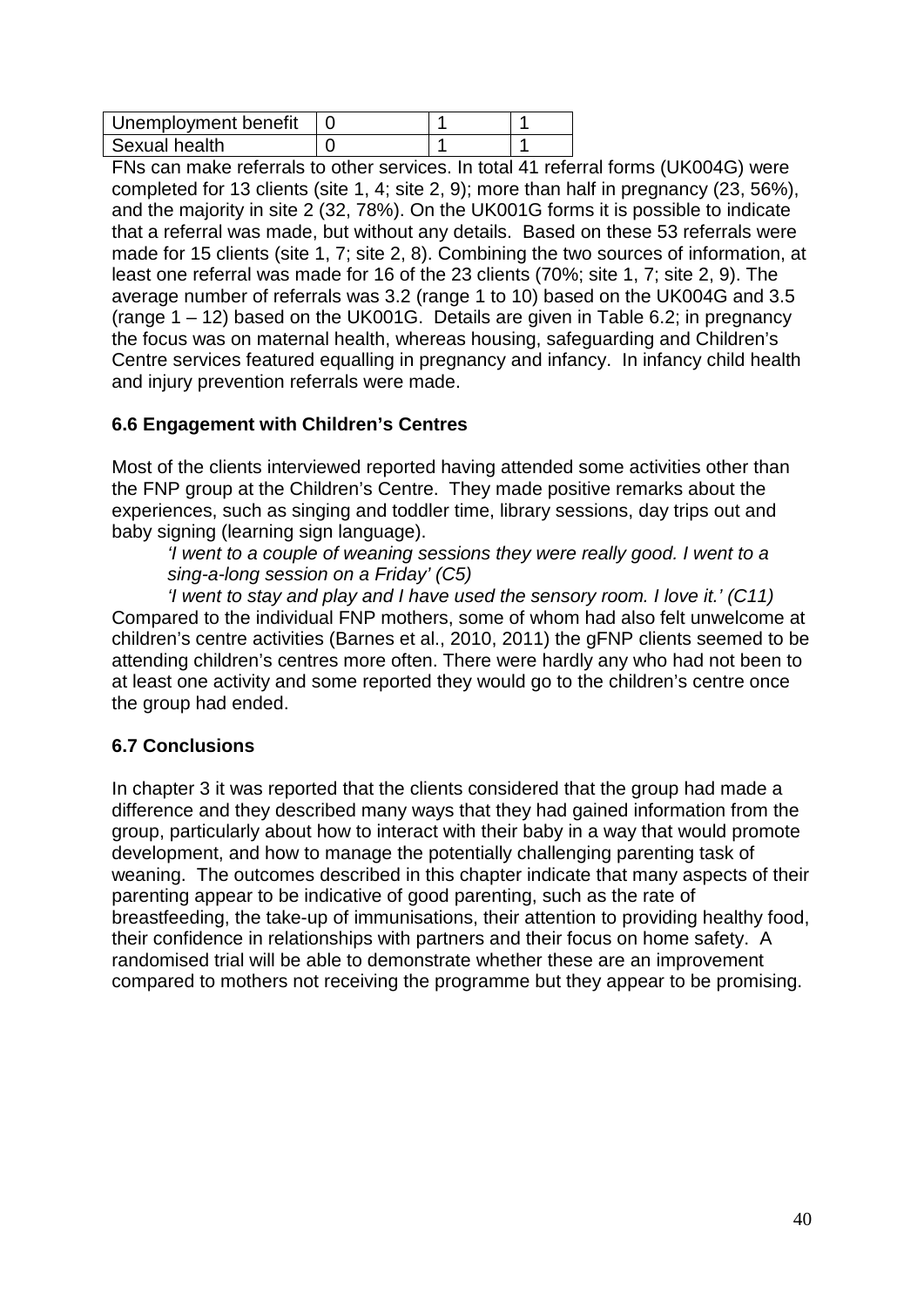## **Chapter 7. Conclusions**

What can be concluded about the delivery of gFNP and what changes might be needed for delivering subsequent groups?

- Overall the programme was delivered well and covered the content that is recommended for pregnancy and infancy, and the extent of exposure to the programme was close to or exceeded the recommendations for home-based FNP for most clients.
- The nurses and clients feedback is very positive and provides support for the argument that group FNP has been received well over the whole time period of the programme for practitioners and group members.
- The mothers reported having developed strong friendships and bonds with each other and some had independently organised meetings without the FNs. For some this was because they would have liked to meet weekly instead of every two weeks.
- Referrals were made for most of the clients indicating that good links were being made with other services, and many of the mothers had been to a children's centre for other activities.
- Attendance in late infancy was affected by maternal employment; while they were able to gain agreement for attendance at pregnancy sessions it was not so readily given for meetings in infancy.
- Clients are interested in the programme content throughout and could report many ways that the programme has made an impact on the way that they are bringing up their infants.
- Despite, or perhaps because of, the presence of the infants and their increased activity, during infancy clients paid close attention to the materials and understood them, with little or no disagreement about the information being provided. The clients themselves reported that they and feel they are listened to across the whole duration of the programme.
- FNs were able to use any differences in opinions in the group about childrearing, to illustrate variability and to help mothers to be realistic about expectations of their infants' behaviour.
- Mothers' bond with their group members and pleasure in watching their babies play seems to be strong but they are still open to new learning.
- While the presence of infants had many advantages, as they became more mobile and vocal it becomes increasingly difficult to facilitate discussions and carry out exercises, suggesting that some provision of child care would be advantageous.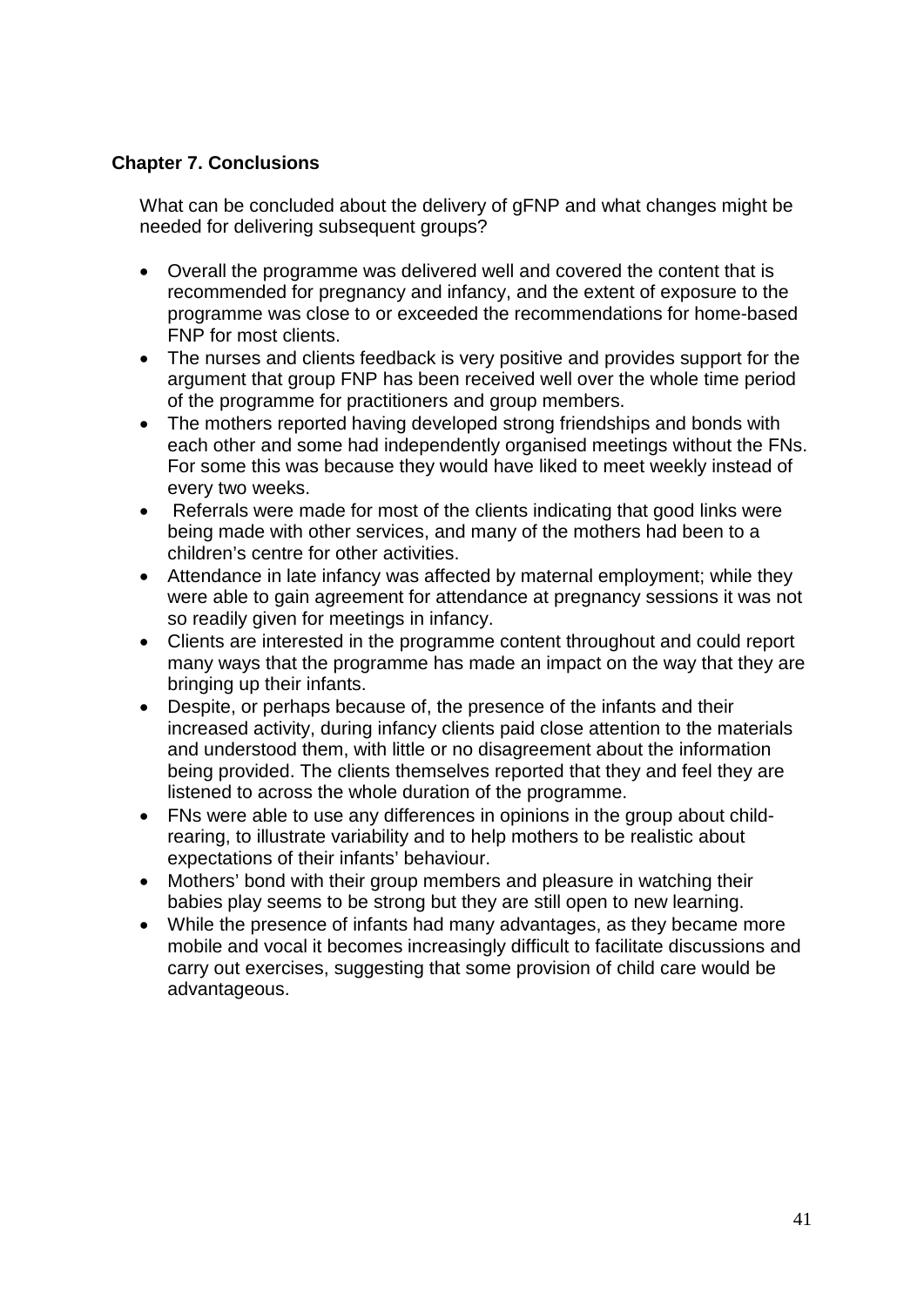#### **References**

Bandura, A. (1977) Self-efficacy: toward a unifying theory of behavioural change. *Psychological Review*, *84,* 191-215.

Barnes, J., Ball, M., Meadows, P., McLeish, J., Belsky, J. and the FNP Implementation Research Team. (2008). *Nurse-Family Partnership: First year pilot sites implementation in England. Pregnancy and the post-partum period.* Research Report DCSF-RW051. London: DCSF.

Barnes, J., Ball, M., Meadows, P., Belsky. J. and the FNP Implementation Research Team. (2009) *Nurse-Family Partnership Programme: Second year pilot sites implementation in England. The infancy period.* Research report DCSF-RR166. London: DCSF

Barnes, J., Ball, M., Meadows, P. Howden, B., Jackson, A., Henderson, J. & Niven, L. (2011) *The Family-Nurse Partnership Programme in England: Wave 1 implementation in toddlerhood and a comparison between Waves 1 and 2a of implementation in pregnancy and infancy*. London: Department of Health.

Grady MA, Bloom KC. (2004) Pregnancy outcomes of adolescents enrolled in a Centering Pregnancy program. *Journal of Midwifery and Women's Health*, 49, 412– 20.

Ickovics , J.R., Kershaw, T.S., Westdahl, C. et al., (2007) Group prenatal care and perinatal outcomes: a randomized controlled trial. *Obstetrics and Gynecology*, 110, 330-339.

Ickovics , J.R., Kershaw, T.S., Westdahl, C. et al., (2003) group prenatal care and preterm birth weight: results from a matched cohort study at public clinics. *Obstetrics and Gynecology*, 102, 1052-1057.

Pearlin L.I & Schooler C. (1978) The structure of coping. *Journal of Health and Social Behavior*,*19*, 2-21.

Robertson, B., Aycock, D.M. & Darnell, L.A. (2009) Comparison of Centering Pregnancy to traditional care in Hispanic mothers. *Journal of Maternal and Child Health*, 13, 407-414.

Squires, J., Bricker, D. & Twombly, E. (2003) *The ASQ-SE user's guide for the Ages & Stages questionnaires: social-emotional. A parent-completed, child monitoring program for social-emotional behaviours*. Baltimore, MD: Paul Brookes Publishing Co.

Squires, J., Potter, L. & Bricker, D. (1999) *The ASQ user's guide: for the Ages & Stages Questionnaires: a parent-completed, child-monitoring system*. Baltimore, MD: Paul Brookes Publishing Co.